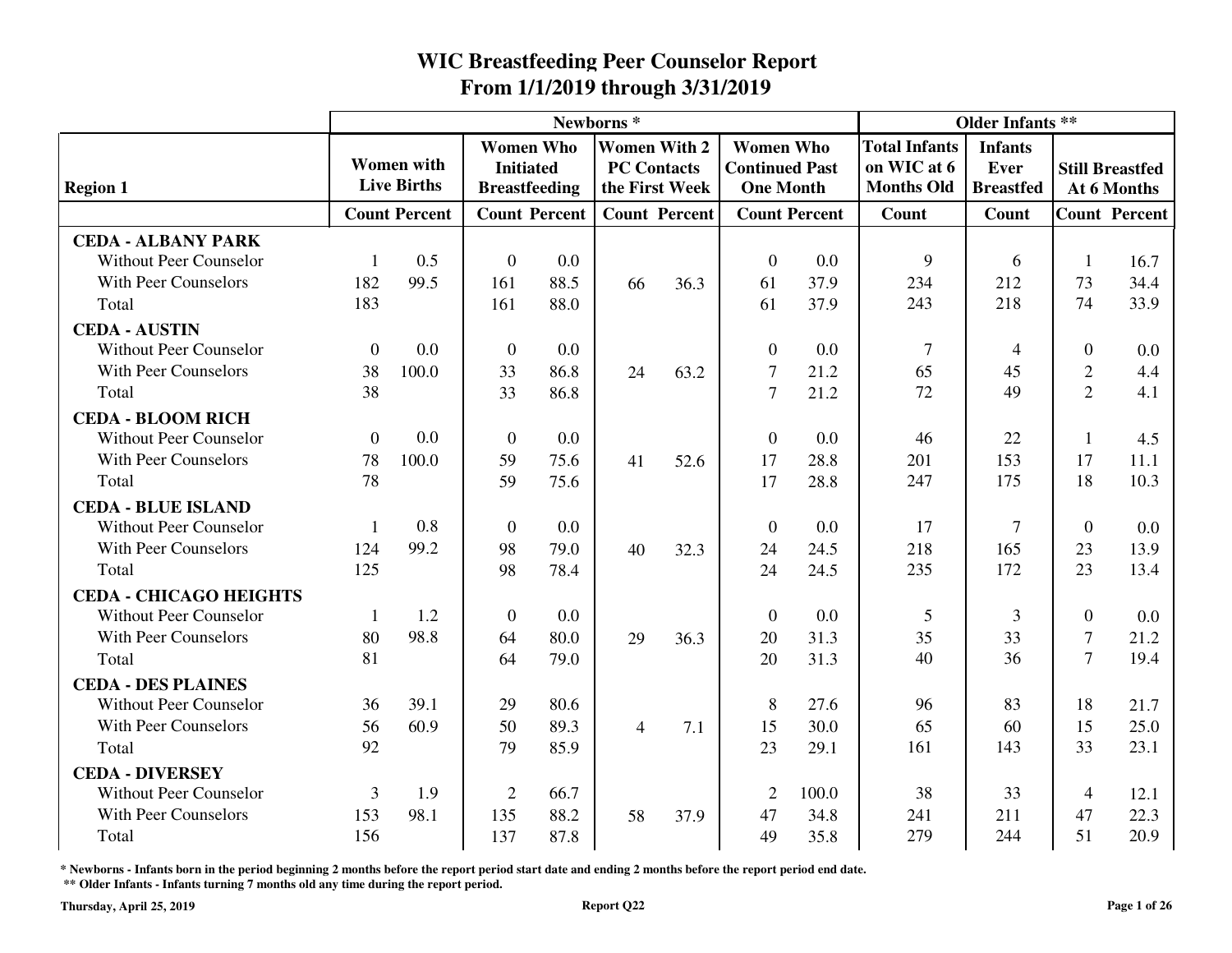|                               |                |                      |                  |                                      | Newborns* |                                           |                                           |                      | <b>Older Infants **</b>             |                        |                |                        |
|-------------------------------|----------------|----------------------|------------------|--------------------------------------|-----------|-------------------------------------------|-------------------------------------------|----------------------|-------------------------------------|------------------------|----------------|------------------------|
|                               |                | <b>Women</b> with    |                  | <b>Women Who</b><br><b>Initiated</b> |           | <b>Women With 2</b><br><b>PC Contacts</b> | <b>Women Who</b><br><b>Continued Past</b> |                      | <b>Total Infants</b><br>on WIC at 6 | <b>Infants</b><br>Ever |                | <b>Still Breastfed</b> |
| <b>Region 1</b>               |                | <b>Live Births</b>   |                  | <b>Breastfeeding</b>                 |           | the First Week                            | <b>One Month</b>                          |                      | <b>Months Old</b>                   | <b>Breastfed</b>       |                | At 6 Months            |
|                               |                | <b>Count Percent</b> |                  | <b>Count Percent</b>                 |           | <b>Count Percent</b>                      |                                           | <b>Count Percent</b> | <b>Count</b>                        | Count                  |                | <b>Count Percent</b>   |
| <b>CEDA - EVANSTON</b>        |                |                      |                  |                                      |           |                                           |                                           |                      |                                     |                        |                |                        |
| <b>Without Peer Counselor</b> | $\mathbf{1}$   | 7.1                  | $\mathbf{1}$     | 100.0                                |           |                                           | $\theta$                                  | 0.0                  | 14                                  | 13                     | 3              | 23.1                   |
| <b>With Peer Counselors</b>   | 13             | 92.9                 | 13               | 100.0                                | 3         | 23.1                                      | $\overline{2}$                            | 15.4                 | 37                                  | 34                     | 10             | 29.4                   |
| Total                         | 14             |                      | 14               | 100.0                                |           |                                           | $\overline{2}$                            | 14.3                 | 51                                  | 47                     | 13             | 27.7                   |
| <b>CEDA - HANOVER PARK</b>    |                |                      |                  |                                      |           |                                           |                                           |                      |                                     |                        |                |                        |
| <b>Without Peer Counselor</b> | 23             | 38.3                 | 17               | 73.9                                 |           |                                           | 3                                         | 17.6                 | 111                                 | 92                     | 14             | 15.2                   |
| With Peer Counselors          | 37             | 61.7                 | 35               | 94.6                                 | 10        | 27.0                                      | 5                                         | 14.3                 | $\overline{4}$                      | $\overline{4}$         | $\overline{0}$ | 0.0                    |
| Total                         | 60             |                      | 52               | 86.7                                 |           |                                           | 8                                         | 15.4                 | 115                                 | 96                     | 14             | 14.6                   |
| <b>CEDA - HARVEY</b>          |                |                      |                  |                                      |           |                                           |                                           |                      |                                     |                        |                |                        |
| <b>Without Peer Counselor</b> | -1             | 0.8                  | $\overline{0}$   | 0.0                                  |           |                                           | $\Omega$                                  | 0.0                  | 33                                  | 12                     | 1              | 8.3                    |
| <b>With Peer Counselors</b>   | 124            | 99.2                 | 81               | 65.3                                 | 42        | 33.9                                      | 20                                        | 24.7                 | 254                                 | 161                    | 15             | 9.3                    |
| Total                         | 125            |                      | 81               | 64.8                                 |           |                                           | 20                                        | 24.7                 | 287                                 | 173                    | 16             | 9.2                    |
| <b>CEDA - HOWARD</b>          |                |                      |                  |                                      |           |                                           |                                           |                      |                                     |                        |                |                        |
| <b>Without Peer Counselor</b> | $\mathbf{0}$   | 0.0                  | $\mathbf{0}$     | 0.0                                  |           |                                           | $\overline{0}$                            | 0.0                  | $\overline{7}$                      | 5                      | $\overline{2}$ | 40.0                   |
| <b>With Peer Counselors</b>   | 105            | 100.0                | 87               | 82.9                                 | 20        | 19.0                                      | 39                                        | 44.8                 | 125                                 | 111                    | 40             | 36.0                   |
| Total                         | 105            |                      | 87               | 82.9                                 |           |                                           | 39                                        | 44.8                 | 132                                 | 116                    | 42             | 36.2                   |
| <b>CEDA - IRVING PARK</b>     |                |                      |                  |                                      |           |                                           |                                           |                      |                                     |                        |                |                        |
| <b>Without Peer Counselor</b> | $\overline{2}$ | 1.7                  | $\mathbf{1}$     | 50.0                                 |           |                                           | -1                                        | 100.0                | 34                                  | 19                     | $\overline{4}$ | 21.1                   |
| <b>With Peer Counselors</b>   | 116            | 98.3                 | 92               | 79.3                                 | 55        | 47.4                                      | 23                                        | 25.0                 | 138                                 | 123                    | 34             | 27.6                   |
| Total                         | 118            |                      | 93               | 78.8                                 |           |                                           | 24                                        | 25.8                 | 172                                 | 142                    | 38             | 26.8                   |
| <b>CEDA - MAYWOOD</b>         |                |                      |                  |                                      |           |                                           |                                           |                      |                                     |                        |                |                        |
| <b>Without Peer Counselor</b> | 1              | 0.9                  | $\mathbf{0}$     | 0.0                                  |           |                                           | $\overline{0}$                            | 0.0                  | 20                                  | 14                     | $\overline{2}$ | 14.3                   |
| <b>With Peer Counselors</b>   | 115            | 99.1                 | 96               | 83.5                                 | 36        | 31.3                                      | 22                                        | 22.9                 | 233                                 | 190                    | 26             | 13.7                   |
| Total                         | 116            |                      | 96               | 82.8                                 |           |                                           | 22                                        | 22.9                 | 253                                 | 204                    | 28             | 13.7                   |
| <b>CEDA - MORTON GROVE</b>    |                |                      |                  |                                      |           |                                           |                                           |                      |                                     |                        |                |                        |
| <b>Without Peer Counselor</b> | $\overline{0}$ | 0.0                  | $\boldsymbol{0}$ | 0.0                                  |           |                                           | $\Omega$                                  | 0.0                  | 12                                  | 11                     | 4              | 36.4                   |
| With Peer Counselors          | 36             | 100.0                | 33               | 91.7                                 | 6         | 16.7                                      | 8                                         | 24.2                 | 65                                  | 51                     | 9              | 17.6                   |
| Total                         | 36             |                      | 33               | 91.7                                 |           |                                           | 8                                         | 24.2                 | 77                                  | 62                     | 13             | 21.0                   |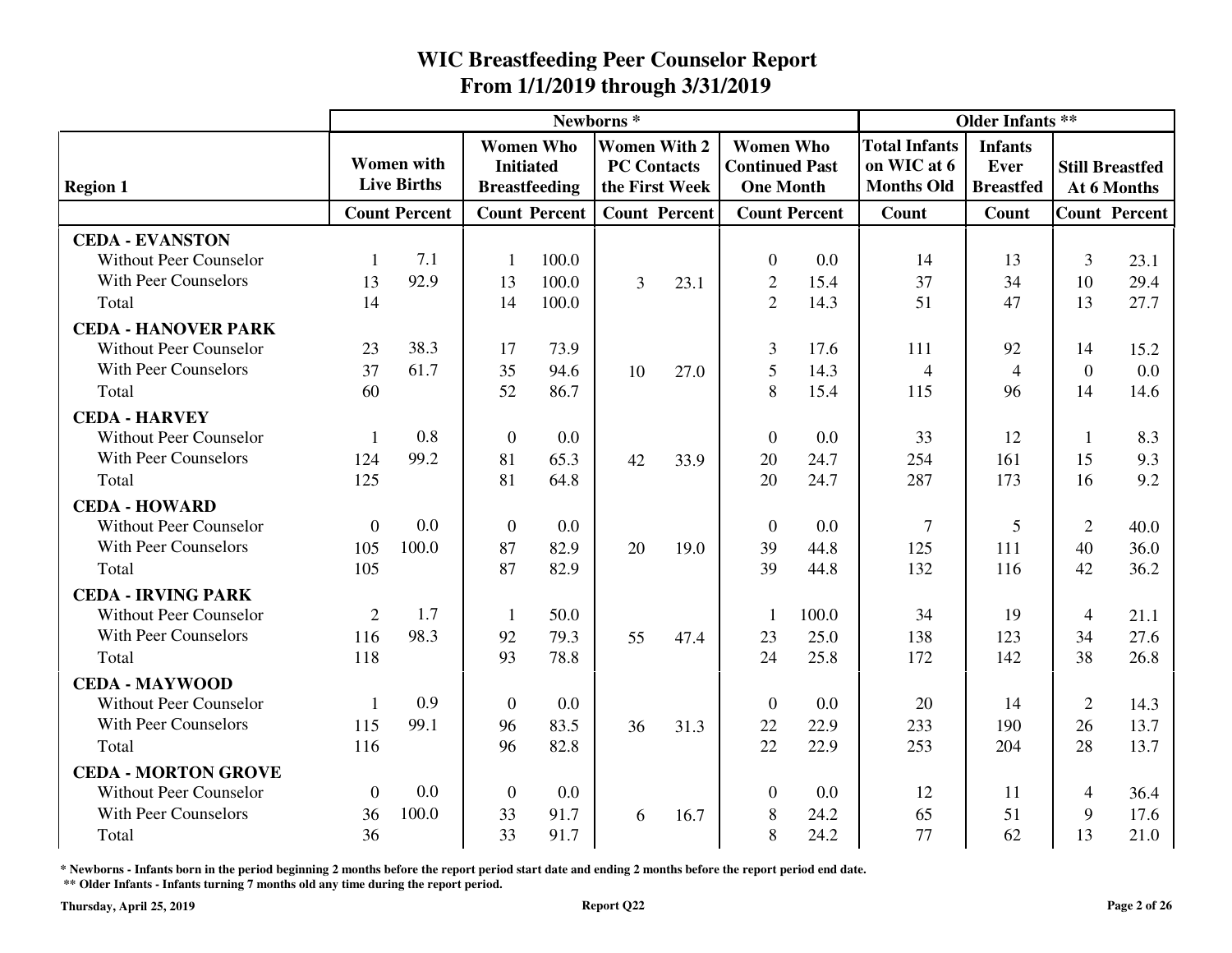|                               | Newborns* |                                         |                |                                                              |              |                                                             |                                                               |      |                                                          | <b>Older Infants **</b>                    |                |                                       |
|-------------------------------|-----------|-----------------------------------------|----------------|--------------------------------------------------------------|--------------|-------------------------------------------------------------|---------------------------------------------------------------|------|----------------------------------------------------------|--------------------------------------------|----------------|---------------------------------------|
| <b>Region 1</b>               |           | <b>Women</b> with<br><b>Live Births</b> |                | <b>Women Who</b><br><b>Initiated</b><br><b>Breastfeeding</b> |              | <b>Women With 2</b><br><b>PC Contacts</b><br>the First Week | <b>Women Who</b><br><b>Continued Past</b><br><b>One Month</b> |      | <b>Total Infants</b><br>on WIC at 6<br><b>Months Old</b> | <b>Infants</b><br>Ever<br><b>Breastfed</b> |                | <b>Still Breastfed</b><br>At 6 Months |
|                               |           | <b>Count Percent</b>                    |                | <b>Count Percent</b>                                         |              | <b>Count Percent</b>                                        | <b>Count Percent</b>                                          |      | <b>Count</b>                                             | Count                                      |                | <b>Count Percent</b>                  |
| <b>CEDA - MOUNT PROSPECT</b>  |           |                                         |                |                                                              |              |                                                             |                                                               |      |                                                          |                                            |                |                                       |
| <b>Without Peer Counselor</b> | 3         | 8.3                                     | 3              | 100.0                                                        |              |                                                             |                                                               | 33.3 | $\overline{4}$                                           | 4                                          | $\overline{0}$ | 0.0                                   |
| <b>With Peer Counselors</b>   | 33        | 91.7                                    | 30             | 90.9                                                         | 6            | 18.2                                                        | 12                                                            | 40.0 | 57                                                       | 56                                         | 9              | 16.1                                  |
| Total                         | 36        |                                         | 33             | 91.7                                                         |              |                                                             | 13                                                            | 39.4 | 61                                                       | 60                                         | 9              | 15.0                                  |
| <b>CEDA - OAK LAWN</b>        |           |                                         |                |                                                              |              |                                                             |                                                               |      |                                                          |                                            |                |                                       |
| <b>Without Peer Counselor</b> | 11        | 5.8                                     | 6              | 54.5                                                         |              |                                                             | -1                                                            | 16.7 | 86                                                       | 68                                         | 5              | 7.4                                   |
| <b>With Peer Counselors</b>   | 179       | 94.2                                    | 146            | 81.6                                                         | 21           | 11.7                                                        | 32                                                            | 21.9 | 314                                                      | 274                                        | 28             | 10.2                                  |
| Total                         | 190       |                                         | 152            | 80.0                                                         |              |                                                             | 33                                                            | 21.7 | 400                                                      | 342                                        | 33             | 9.6                                   |
| <b>CEDA - OAK PARK</b>        |           |                                         |                |                                                              |              |                                                             |                                                               |      |                                                          |                                            |                |                                       |
| <b>Without Peer Counselor</b> | 3         | 2.4                                     | $\overline{2}$ | 66.7                                                         |              |                                                             | $\theta$                                                      | 0.0  | 26                                                       | 15                                         | $\overline{2}$ | 13.3                                  |
| With Peer Counselors          | 124       | 97.6                                    | 87             | 70.2                                                         | 13           | 10.5                                                        | 21                                                            | 24.1 | 148                                                      | 110                                        | 15             | 13.6                                  |
| Total                         | 127       |                                         | 89             | 70.1                                                         |              |                                                             | 21                                                            | 23.6 | 174                                                      | 125                                        | 17             | 13.6                                  |
| <b>CEDA - ROLLING MEADOWS</b> |           |                                         |                |                                                              |              |                                                             |                                                               |      |                                                          |                                            |                |                                       |
| <b>Without Peer Counselor</b> | 4         | 8.3                                     | 4              | 100.0                                                        |              |                                                             | 1                                                             | 25.0 | 21                                                       | 15                                         | $\overline{4}$ | 26.7                                  |
| <b>With Peer Counselors</b>   | 44        | 91.7                                    | 40             | 90.9                                                         | 5            | 11.4                                                        | 12                                                            | 30.0 | 48                                                       | 40                                         | $\overline{7}$ | 17.5                                  |
| Total                         | 48        |                                         | 44             | 91.7                                                         |              |                                                             | 13                                                            | 29.5 | 69                                                       | 55                                         | 11             | 20.0                                  |
| <b>CEDA - SUMMIT</b>          |           |                                         |                |                                                              |              |                                                             |                                                               |      |                                                          |                                            |                |                                       |
| <b>Without Peer Counselor</b> | $\theta$  | 0.0                                     | $\mathbf{0}$   | 0.0                                                          |              |                                                             | $\overline{0}$                                                | 0.0  | 17                                                       | 12                                         | 3              | 25.0                                  |
| <b>With Peer Counselors</b>   | 66        | 100.0                                   | 52             | 78.8                                                         | 21           | 31.8                                                        | 11                                                            | 21.2 | 79                                                       | 53                                         | 8              | 15.1                                  |
| Total                         | 66        |                                         | 52             | 78.8                                                         |              |                                                             | 11                                                            | 21.2 | 96                                                       | 65                                         | 11             | 16.9                                  |
| <b>CEDA - WHEELING</b>        |           |                                         |                |                                                              |              |                                                             |                                                               |      |                                                          |                                            |                |                                       |
| <b>Without Peer Counselor</b> | 5         | 19.2                                    | 5              | 100.0                                                        |              |                                                             | $\mathfrak{2}$                                                | 40.0 | 14                                                       | 10                                         | 4              | 40.0                                  |
| <b>With Peer Counselors</b>   | 21        | 80.8                                    | 20             | 95.2                                                         | $\mathbf{1}$ | 4.8                                                         | 5                                                             | 25.0 | 25                                                       | 21                                         | $\tau$         | 33.3                                  |
| Total                         | 26        |                                         | 25             | 96.2                                                         |              |                                                             | $\tau$                                                        | 28.0 | 39                                                       | 31                                         | 11             | 35.5                                  |
| <b>Total - CEDA</b>           |           |                                         |                |                                                              |              |                                                             |                                                               |      |                                                          |                                            |                |                                       |
| <b>Without Peer Counselor</b> | 96        | 5.3                                     | 70             | 72.9                                                         |              |                                                             | 19                                                            | 27.1 | 617                                                      | 448                                        | 72             | 16.1                                  |
| With Peer Counselors          | 1724      | 94.7                                    | 1412           | 81.9                                                         | 501          | 29.1                                                        | 403                                                           | 28.5 | 2586                                                     | 2107                                       | 392            | 18.6                                  |
| Total                         | 1820      |                                         | 1482           | 81.4                                                         |              |                                                             | 422                                                           | 28.5 | 3203                                                     | 2555                                       | 464            | 18.2                                  |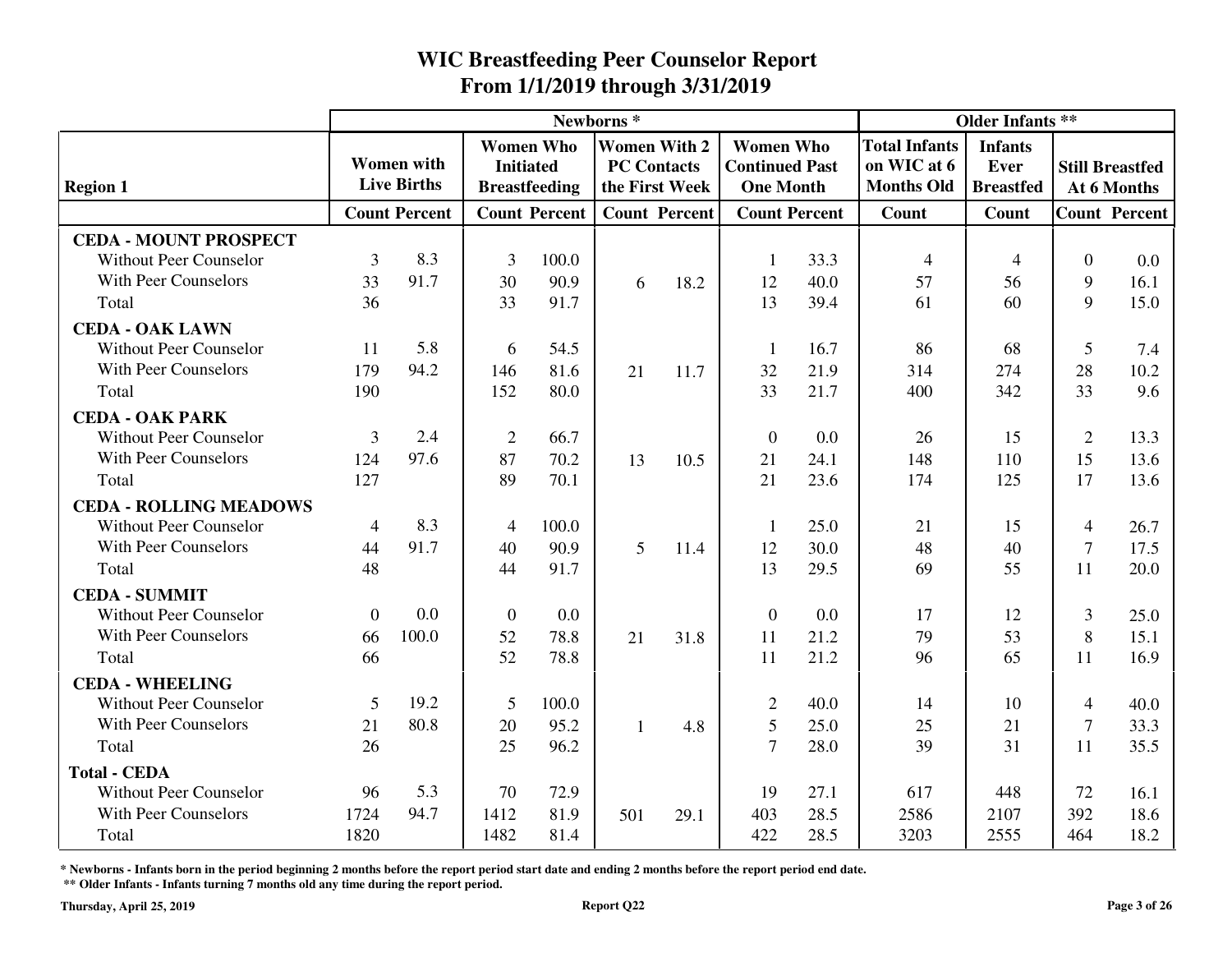|                                          |     | Newborns*            |                  |                      |                |                                      |                                           |      |                                     | <b>Older Infants **</b>  |                |                                       |
|------------------------------------------|-----|----------------------|------------------|----------------------|----------------|--------------------------------------|-------------------------------------------|------|-------------------------------------|--------------------------|----------------|---------------------------------------|
|                                          |     | <b>Women</b> with    |                  | <b>Women Who</b>     |                | <b>Women With 2</b>                  | <b>Women Who</b>                          |      | <b>Total Infants</b><br>on WIC at 6 | <b>Infants</b>           |                |                                       |
| <b>Region 1</b>                          |     | <b>Live Births</b>   | <b>Initiated</b> | <b>Breastfeeding</b> |                | <b>PC Contacts</b><br>the First Week | <b>Continued Past</b><br><b>One Month</b> |      | <b>Months Old</b>                   | Ever<br><b>Breastfed</b> |                | <b>Still Breastfed</b><br>At 6 Months |
|                                          |     | <b>Count Percent</b> |                  | <b>Count Percent</b> |                | <b>Count Percent</b>                 | <b>Count Percent</b>                      |      | Count                               | Count                    |                | <b>Count Percent</b>                  |
| <b>Total - MILE SQUARE HEALTH CENTER</b> |     |                      |                  |                      |                |                                      |                                           |      |                                     |                          |                |                                       |
| <b>Without Peer Counselor</b>            | 4   | 8.2                  | $\overline{2}$   | 50.0                 |                |                                      | $\overline{0}$                            | 0.0  | 26                                  | 10                       | $\overline{0}$ | 0.0                                   |
| <b>With Peer Counselors</b>              | 45  | 91.8                 | 28               | 62.2                 | 21             | 46.7                                 | 6                                         | 21.4 | 63                                  | 53                       | $\overline{2}$ | 3.8                                   |
| Total                                    | 49  |                      | 30               | 61.2                 |                |                                      | 6                                         | 20.0 | 89                                  | 63                       | $\overline{2}$ | 3.2                                   |
| <b>KOMED HOLMAN</b>                      |     |                      |                  |                      |                |                                      |                                           |      |                                     |                          |                |                                       |
| <b>Without Peer Counselor</b>            | 10  | 17.5                 | 8                | 80.0                 |                |                                      | $\mathbf{1}$                              | 12.5 | 104                                 | 71                       | 3              | 4.2                                   |
| <b>With Peer Counselors</b>              | 47  | 82.5                 | 37               | 78.7                 | 24             | 51.1                                 | $8\,$                                     | 21.6 | 13                                  | 11                       | 6              | 54.5                                  |
| Total                                    | 57  |                      | 45               | 78.9                 |                |                                      | 9                                         | 20.0 | 117                                 | 82                       | 9              | 11.0                                  |
| <b>LOUISE LANDAU HEALTH CENTER</b>       |     |                      |                  |                      |                |                                      |                                           |      |                                     |                          |                |                                       |
| <b>Without Peer Counselor</b>            | 43  | 75.4                 | 33               | 76.7                 |                |                                      | 6                                         | 18.2 | 80                                  | 63                       | 6              | 9.5                                   |
| <b>With Peer Counselors</b>              | 14  | 24.6                 | 13               | 92.9                 | $\overline{3}$ | 21.4                                 | 3                                         | 23.1 | 14                                  | 13                       | 1              | 7.7                                   |
| Total                                    | 57  |                      | 46               | 80.7                 |                |                                      | 9                                         | 19.6 | 94                                  | 76                       | $\overline{7}$ | 9.2                                   |
| <b>NEAR NORTH HS - KOSTNER</b>           |     |                      |                  |                      |                |                                      |                                           |      |                                     |                          |                |                                       |
| <b>Without Peer Counselor</b>            | 13  | 19.7                 | 13               | 100.0                |                |                                      | 5                                         | 38.5 | 38                                  | 32                       | 1              | 3.1                                   |
| <b>With Peer Counselors</b>              | 53  | 80.3                 | 49               | 92.5                 | 15             | 28.3                                 | 16                                        | 32.7 | 49                                  | 48                       | 10             | 20.8                                  |
| Total                                    | 66  |                      | 62               | 93.9                 |                |                                      | 21                                        | 33.9 | 87                                  | 80                       | 11             | 13.8                                  |
| NEAR NORTH SUNNYSIDE HLTH CNTR           |     |                      |                  |                      |                |                                      |                                           |      |                                     |                          |                |                                       |
| <b>Without Peer Counselor</b>            | 25  | 67.6                 | 24               | 96.0                 |                |                                      | 9                                         | 37.5 | 39                                  | 32                       | 6              | 18.8                                  |
| <b>With Peer Counselors</b>              | 12  | 32.4                 | 9                | 75.0                 | $\mathbf{1}$   | 8.3                                  | $\overline{4}$                            | 44.4 | 3                                   | $\mathfrak{2}$           | $\mathbf{1}$   | 50.0                                  |
| Total                                    | 37  |                      | 33               | 89.2                 |                |                                      | 13                                        | 39.4 | 42                                  | 34                       | $\overline{7}$ | 20.6                                  |
| <b>WINFIELD MOODY HEALTH CENTER</b>      |     |                      |                  |                      |                |                                      |                                           |      |                                     |                          |                |                                       |
| <b>Without Peer Counselor</b>            | 11  | 22.9                 | 8                | 72.7                 |                |                                      | 2                                         | 25.0 | 52                                  | 40                       | $\overline{2}$ | 5.0                                   |
| With Peer Counselors                     | 37  | 77.1                 | 30               | 81.1                 | 11             | 29.7                                 | 10                                        | 33.3 | 11                                  | 8                        | $\overline{2}$ | 25.0                                  |
| Total                                    | 48  |                      | 38               | 79.2                 |                |                                      | 12                                        | 31.6 | 63                                  | 48                       | $\overline{4}$ | 8.3                                   |
| <b>Total - NEAR NORTH HLTH SERVICES</b>  |     |                      |                  |                      |                |                                      |                                           |      |                                     |                          |                |                                       |
| <b>Without Peer Counselor</b>            | 102 | 38.5                 | 86               | 84.3                 |                |                                      | 23                                        | 26.7 | 313                                 | 238                      | 18             | 7.6                                   |
| <b>With Peer Counselors</b>              | 163 | 61.5                 | 138              | 84.7                 | 54             | 33.1                                 | 41                                        | 29.7 | 90                                  | 82                       | 20             | 24.4                                  |
| Total                                    | 265 |                      | 224              | 84.5                 |                |                                      | 64                                        | 28.6 | 403                                 | 320                      | 38             | 11.9                                  |

**\* Newborns - Infants born in the period beginning 2 months before the report period start date and ending 2 months before the report period end date.**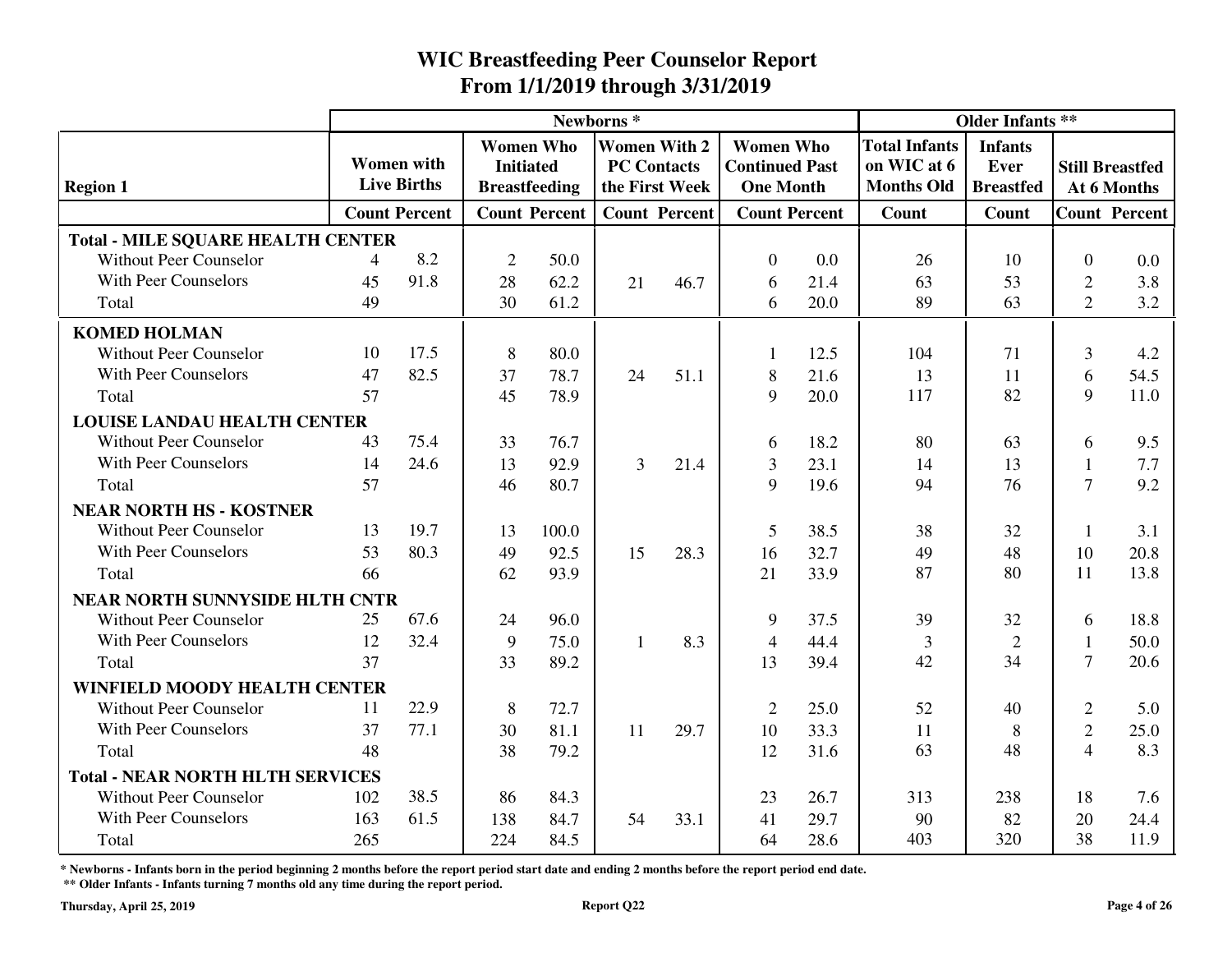|                                          |                |                                         |                                                              |                      | Newborns <sup>*</sup>                     |                      |                                                               |      |                                                          | <b>Older Infants **</b>                    |                |                                       |
|------------------------------------------|----------------|-----------------------------------------|--------------------------------------------------------------|----------------------|-------------------------------------------|----------------------|---------------------------------------------------------------|------|----------------------------------------------------------|--------------------------------------------|----------------|---------------------------------------|
| <b>Region 1</b>                          |                | <b>Women</b> with<br><b>Live Births</b> | <b>Women Who</b><br><b>Initiated</b><br><b>Breastfeeding</b> |                      | <b>Women With 2</b><br><b>PC Contacts</b> | the First Week       | <b>Women Who</b><br><b>Continued Past</b><br><b>One Month</b> |      | <b>Total Infants</b><br>on WIC at 6<br><b>Months Old</b> | <b>Infants</b><br>Ever<br><b>Breastfed</b> |                | <b>Still Breastfed</b><br>At 6 Months |
|                                          |                | <b>Count Percent</b>                    |                                                              | <b>Count Percent</b> |                                           | <b>Count Percent</b> | <b>Count Percent</b>                                          |      | Count                                                    | Count                                      |                | <b>Count Percent</b>                  |
| <b>Total - ROSELAND WIC CTR</b>          |                |                                         |                                                              |                      |                                           |                      |                                                               |      |                                                          |                                            |                |                                       |
| <b>Without Peer Counselor</b>            | 12             | 10.6                                    | 4                                                            | 33.3                 |                                           |                      | $\overline{0}$                                                | 0.0  | 118                                                      | 68                                         | $\overline{2}$ | 2.9                                   |
| <b>With Peer Counselors</b>              | 101            | 89.4                                    | 63                                                           | 62.4                 | 16                                        | 15.8                 | 14                                                            | 22.2 | 113                                                      | 97                                         | 5              | 5.2                                   |
| Total                                    | 113            |                                         | 67                                                           | 59.3                 |                                           |                      | 14                                                            | 20.9 | 231                                                      | 165                                        | $\overline{7}$ | 4.2                                   |
| <b>Total - STICKNEY PUBLIC HLTH DIST</b> |                |                                         |                                                              |                      |                                           |                      |                                                               |      |                                                          |                                            |                |                                       |
| <b>Without Peer Counselor</b>            | $\overline{4}$ | 14.3                                    | 3                                                            | 75.0                 |                                           |                      |                                                               | 33.3 | 24                                                       | 15                                         | $\Omega$       | 0.0                                   |
| <b>With Peer Counselors</b>              | 24             | 85.7                                    | 19                                                           | 79.2                 | 8                                         | 33.3                 | 8                                                             | 42.1 | 19                                                       | 18                                         | 3              | 16.7                                  |
| Total                                    | 28             |                                         | 22                                                           | 78.6                 |                                           |                      | 9                                                             | 40.9 | 43                                                       | 33                                         | 3              | 9.1                                   |
| TCA HEALTH, INC. - 71ST STREET           |                |                                         |                                                              |                      |                                           |                      |                                                               |      |                                                          |                                            |                |                                       |
| <b>Without Peer Counselor</b>            | $\overline{0}$ | 0.0                                     | $\mathbf{0}$                                                 | 0.0                  |                                           |                      | $\Omega$                                                      | 0.0  | 66                                                       | 34                                         | $\Omega$       | 0.0                                   |
| <b>With Peer Counselors</b>              | 50             | 100.0                                   | 35                                                           | 70.0                 | 38                                        | 76.0                 | 6                                                             | 17.1 | 50                                                       | 37                                         | 3              | 8.1                                   |
| Total                                    | 50             |                                         | 35                                                           | 70.0                 |                                           |                      | 6                                                             | 17.1 | 116                                                      | 71                                         | 3              | 4.2                                   |
| TCA HEALTH, INC. - E. 130TH ST           |                |                                         |                                                              |                      |                                           |                      |                                                               |      |                                                          |                                            |                |                                       |
| <b>Without Peer Counselor</b>            | $\Omega$       | 0.0                                     | $\mathbf{0}$                                                 | 0.0                  |                                           |                      | $\overline{0}$                                                | 0.0  | 27                                                       | 8                                          | $\Omega$       | 0.0                                   |
| <b>With Peer Counselors</b>              | 43             | 100.0                                   | 20                                                           | 46.5                 | 37                                        | 86.0                 | $\mathfrak{Z}$                                                | 15.0 | 37                                                       | 24                                         | $\overline{2}$ | 8.3                                   |
| Total                                    | 43             |                                         | 20                                                           | 46.5                 |                                           |                      | 3                                                             | 15.0 | 64                                                       | 32                                         | $\overline{2}$ | 6.3                                   |
| TCA HEALTH, INC.-COTTAGE GROVE           |                |                                         |                                                              |                      |                                           |                      |                                                               |      |                                                          |                                            |                |                                       |
| <b>Without Peer Counselor</b>            | $\Omega$       | 0.0                                     | $\overline{0}$                                               | 0.0                  |                                           |                      | $\theta$                                                      | 0.0  | 58                                                       | 28                                         | $\overline{2}$ | 7.1                                   |
| <b>With Peer Counselors</b>              | 63             | 100.0                                   | 38                                                           | 60.3                 | 52                                        | 82.5                 | $\tau$                                                        | 18.4 | 62                                                       | 46                                         | 10             | 21.7                                  |
| Total                                    | 63             |                                         | 38                                                           | 60.3                 |                                           |                      | 7                                                             | 18.4 | 120                                                      | 74                                         | 12             | 16.2                                  |
| <b>Total - THE CLINIC IN ALTGELD</b>     |                |                                         |                                                              |                      |                                           |                      |                                                               |      |                                                          |                                            |                |                                       |
| <b>Without Peer Counselor</b>            | $\overline{0}$ | 0.0                                     | $\mathbf{0}$                                                 | 0.0                  |                                           |                      | $\theta$                                                      | 0.0  | 151                                                      | 70                                         | $\overline{2}$ | 2.9                                   |
| <b>With Peer Counselors</b>              | 156            | 100.0                                   | 93                                                           | 59.6                 | 127                                       | 81.4                 | 16                                                            | 17.2 | 149                                                      | 107                                        | 15             | 14.0                                  |
| Total                                    | 156            |                                         | 93                                                           | 59.6                 |                                           |                      | 16                                                            | 17.2 | 300                                                      | 177                                        | 17             | 9.6                                   |

**\* Newborns - Infants born in the period beginning 2 months before the report period start date and ending 2 months before the report period end date.**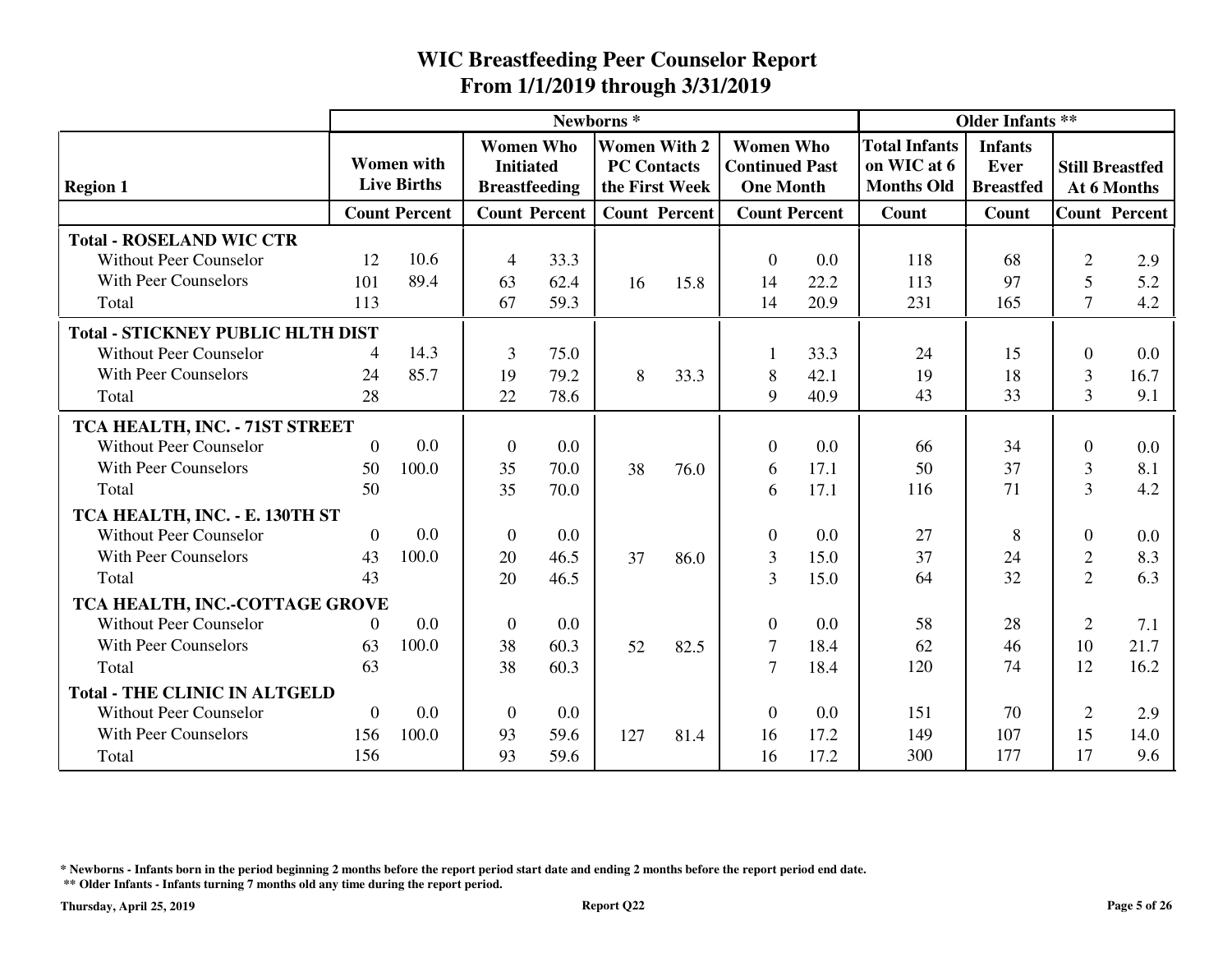|                                                 |     |                      |                  |                      | Newborns*          |                      |                                           |                      | <b>Older Infants **</b>             |                          |                |                                       |
|-------------------------------------------------|-----|----------------------|------------------|----------------------|--------------------|----------------------|-------------------------------------------|----------------------|-------------------------------------|--------------------------|----------------|---------------------------------------|
|                                                 |     | <b>Women</b> with    |                  | <b>Women Who</b>     |                    | <b>Women With 2</b>  | <b>Women Who</b>                          |                      | <b>Total Infants</b><br>on WIC at 6 | <b>Infants</b>           |                |                                       |
| <b>Region 2</b>                                 |     | <b>Live Births</b>   | <b>Initiated</b> | <b>Breastfeeding</b> | <b>PC Contacts</b> | the First Week       | <b>Continued Past</b><br><b>One Month</b> |                      | <b>Months Old</b>                   | Ever<br><b>Breastfed</b> |                | <b>Still Breastfed</b><br>At 6 Months |
|                                                 |     | <b>Count Percent</b> |                  | <b>Count Percent</b> |                    | <b>Count Percent</b> |                                           | <b>Count Percent</b> | Count                               | <b>Count</b>             |                | <b>Count Percent</b>                  |
| <b>Total - BOONE COUNTY HEALTH DEPARTME</b>     |     |                      |                  |                      |                    |                      |                                           |                      |                                     |                          |                |                                       |
| Without Peer Counselor                          | 23  | 65.7                 | 13               | 56.5                 |                    |                      | 4                                         | 30.8                 | 26                                  | 20                       | $\overline{3}$ | 15.0                                  |
| With Peer Counselors                            | 12  | 34.3                 | 10               | 83.3                 | $\overline{2}$     | 16.7                 | 5                                         | 50.0                 | 22                                  | 17                       | $\overline{2}$ | 11.8                                  |
| Total                                           | 35  |                      | 23               | 65.7                 |                    |                      | 9                                         | 39.1                 | 48                                  | 37                       | 5              | 13.5                                  |
| <b>DUPAGE CHD - ADDISON</b>                     |     |                      |                  |                      |                    |                      |                                           |                      |                                     |                          |                |                                       |
| Without Peer Counselor                          | 34  | 33.7                 | 26               | 76.5                 |                    |                      | 8                                         | 30.8                 | 106                                 | 84                       | 18             | 21.4                                  |
| <b>With Peer Counselors</b>                     | 67  | 66.3                 | 67               | 100.0                | 19                 | 28.4                 | 37                                        | 55.2                 | 34                                  | 31                       | 12             | 38.7                                  |
| Total                                           | 101 |                      | 93               | 92.1                 |                    |                      | 45                                        | 48.4                 | 140                                 | 115                      | 30             | 26.1                                  |
| <b>DUPAGE CHD - HEALTH &amp; ED CENTER W CH</b> |     |                      |                  |                      |                    |                      |                                           |                      |                                     |                          |                |                                       |
| Without Peer Counselor                          | 5   | 10.4                 | 3                | 60.0                 |                    |                      | $\mathbf{0}$                              | 0.0                  | 40                                  | 34                       | $\overline{7}$ | 20.6                                  |
| <b>With Peer Counselors</b>                     | 43  | 89.6                 | 40               | 93.0                 | 27                 | 62.8                 | 20                                        | 50.0                 | 18                                  | 16                       | $\,8\,$        | 50.0                                  |
| Total                                           | 48  |                      | 43               | 89.6                 |                    |                      | 20                                        | 46.5                 | 58                                  | 50                       | 15             | 30.0                                  |
| <b>DUPAGE CHD - LOMBARD</b>                     |     |                      |                  |                      |                    |                      |                                           |                      |                                     |                          |                |                                       |
| Without Peer Counselor                          | 23  | 32.9                 | 18               | 78.3                 |                    |                      | $\overline{7}$                            | 38.9                 | 108                                 | 92                       | 22             | 23.9                                  |
| With Peer Counselors                            | 47  | 67.1                 | 41               | 87.2                 | 6                  | 12.8                 | 22                                        | 53.7                 | 30                                  | 25                       | $\overline{7}$ | 28.0                                  |
| Total                                           | 70  |                      | 59               | 84.3                 |                    |                      | 29                                        | 49.2                 | 138                                 | 117                      | 29             | 24.8                                  |
| <b>DUPAGE CHD - WESTMONT</b>                    |     |                      |                  |                      |                    |                      |                                           |                      |                                     |                          |                |                                       |
| Without Peer Counselor                          | 10  | 16.1                 | 9                | 90.0                 |                    |                      | -1                                        | 11.1                 | 80                                  | 63                       | 13             | 20.6                                  |
| With Peer Counselors                            | 52  | 83.9                 | 46               | 88.5                 | 24                 | 46.2                 | 19                                        | 41.3                 | 14                                  | 11                       | $\overline{2}$ | 18.2                                  |
| Total                                           | 62  |                      | 55               | 88.7                 |                    |                      | 20                                        | 36.4                 | 94                                  | 74                       | 15             | 20.3                                  |
| <b>DUPAGE CHD - WHEATON</b>                     |     |                      |                  |                      |                    |                      |                                           |                      |                                     |                          |                |                                       |
| Without Peer Counselor                          | 29  | 39.2                 | 22               | 75.9                 |                    |                      | 11                                        | 50.0                 | 102                                 | 89                       | 26             | 29.2                                  |
| <b>With Peer Counselors</b>                     | 45  | 60.8                 | 37               | 82.2                 | 29                 | 64.4                 | 16                                        | 43.2                 | 14                                  | 13                       | 6              | 46.2                                  |
| Total                                           | 74  |                      | 59               | 79.7                 |                    |                      | 27                                        | 45.8                 | 116                                 | 102                      | 32             | 31.4                                  |
| <b>Total - DU PAGE COUNTY HLTH DEPT</b>         |     |                      |                  |                      |                    |                      |                                           |                      |                                     |                          |                |                                       |
| Without Peer Counselor                          | 101 | 28.5                 | 78               | 77.2                 |                    |                      | 27                                        | 34.6                 | 436                                 | 362                      | 86             | 23.8                                  |
| <b>With Peer Counselors</b>                     | 254 | 71.5                 | 231              | 90.9                 | 105                | 41.3                 | 114                                       | 49.4                 | 110                                 | 96                       | 35             | 36.5                                  |
| Total                                           | 355 |                      | 309              | 87.0                 |                    |                      | 141                                       | 45.6                 | 546                                 | 458                      | 121            | 26.4                                  |

**\* Newborns - Infants born in the period beginning 2 months before the report period start date and ending 2 months before the report period end date.**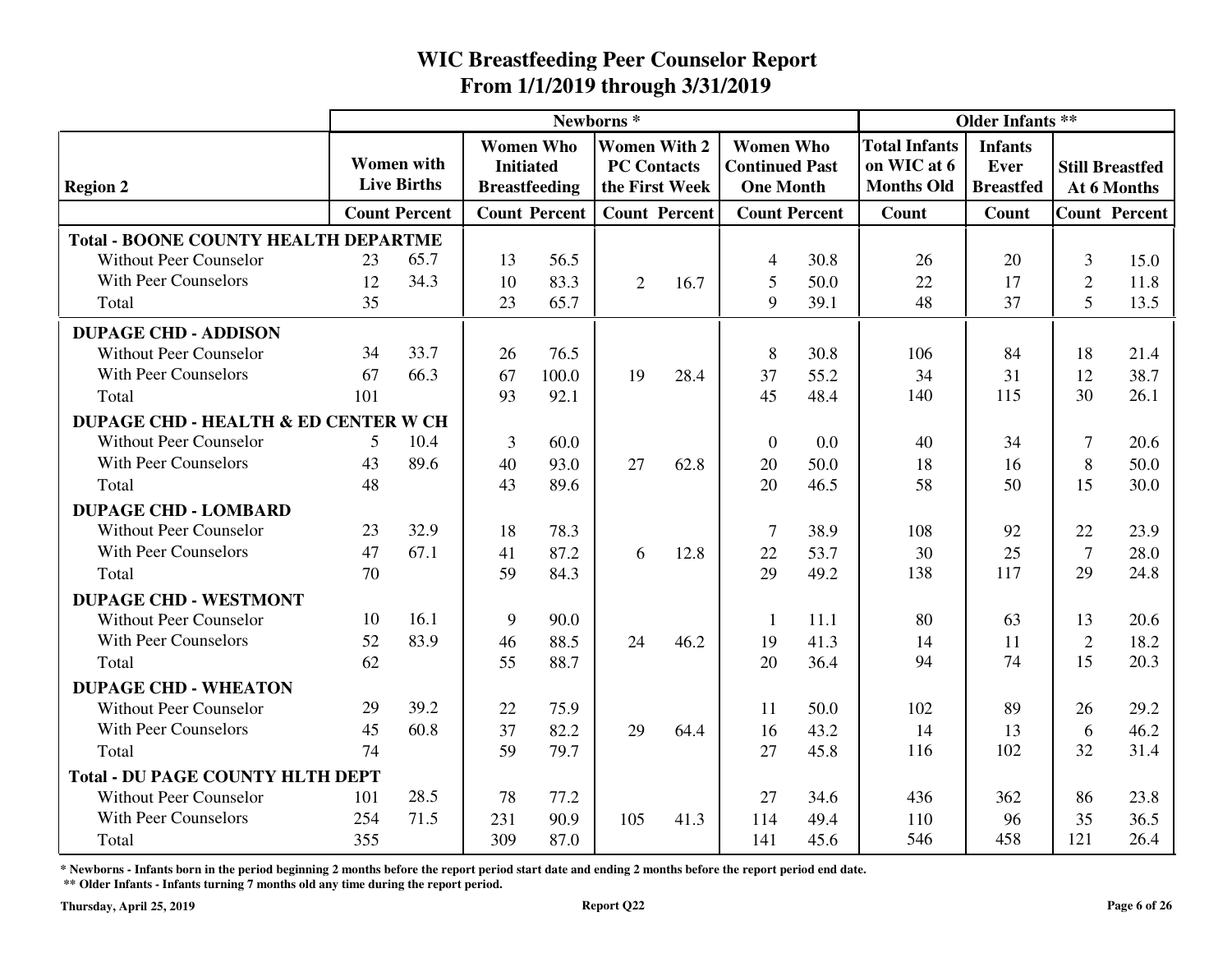|                                     |          |                                         |                |                                      | Newborns*      |                                           |                                           |      |                                     | <b>Older Infants **</b> |                |                        |
|-------------------------------------|----------|-----------------------------------------|----------------|--------------------------------------|----------------|-------------------------------------------|-------------------------------------------|------|-------------------------------------|-------------------------|----------------|------------------------|
|                                     |          | <b>Women</b> with<br><b>Live Births</b> |                | <b>Women Who</b><br><b>Initiated</b> |                | <b>Women With 2</b><br><b>PC Contacts</b> | <b>Women Who</b><br><b>Continued Past</b> |      | <b>Total Infants</b><br>on WIC at 6 | <b>Infants</b><br>Ever  |                | <b>Still Breastfed</b> |
| <b>Region 2</b>                     |          |                                         |                | <b>Breastfeeding</b>                 |                | the First Week                            | <b>One Month</b>                          |      | <b>Months Old</b>                   | <b>Breastfed</b>        |                | At 6 Months            |
|                                     |          | <b>Count Percent</b>                    |                | <b>Count Percent</b>                 |                | <b>Count Percent</b>                      | <b>Count Percent</b>                      |      | <b>Count</b>                        | Count                   |                | <b>Count Percent</b>   |
| <b>LAKE CHD - BMB / WIC ANNEX</b>   |          |                                         |                |                                      |                |                                           |                                           |      |                                     |                         |                |                        |
| <b>Without Peer Counselor</b>       | 42       | 21.8                                    | 27             | 64.3                                 |                |                                           | 8                                         | 29.6 | 69                                  | 40                      | $\overline{3}$ | 7.5                    |
| <b>With Peer Counselors</b>         | 151      | 78.2                                    | 132            | 87.4                                 | 23             | 15.2                                      | 41                                        | 31.1 | 182                                 | 164                     | 30             | 18.3                   |
| Total                               | 193      |                                         | 159            | 82.4                                 |                |                                           | 49                                        | 30.8 | 251                                 | 204                     | 33             | 16.2                   |
| <b>LAKE CHD - CFC</b>               |          |                                         |                |                                      |                |                                           |                                           |      |                                     |                         |                |                        |
| <b>Without Peer Counselor</b>       | $\theta$ | 0.0                                     | $\mathbf{0}$   | 0.0                                  |                |                                           | $\theta$                                  | 0.0  | $\overline{0}$                      | $\boldsymbol{0}$        | $\theta$       | 0.0                    |
| <b>With Peer Counselors</b>         | $\Omega$ | 0.0                                     | $\overline{0}$ | 0.0                                  | $\theta$       | 0.0                                       | $\overline{0}$                            | 0.0  | $\overline{0}$                      | $\boldsymbol{0}$        | $\Omega$       | 0.0                    |
| Total                               | $\Omega$ |                                         | $\overline{0}$ | 0.0                                  |                |                                           | $\Omega$                                  | 0.0  | $\overline{0}$                      | $\Omega$                | $\Omega$       | 0.0                    |
| <b>LAKE CHD - LAKE VILLA</b>        |          |                                         |                |                                      |                |                                           |                                           |      |                                     |                         |                |                        |
| <b>Without Peer Counselor</b>       | $\theta$ | 0.0                                     | $\overline{0}$ | 0.0                                  |                |                                           | $\theta$                                  | 0.0  | $\overline{0}$                      | $\overline{0}$          | $\Omega$       | 0.0                    |
| <b>With Peer Counselors</b>         | $\Omega$ | 0.0                                     | $\overline{0}$ | 0.0                                  | $\overline{0}$ | 0.0                                       | $\overline{0}$                            | 0.0  | $\overline{0}$                      | $\boldsymbol{0}$        | $\Omega$       | 0.0                    |
| Total                               | $\Omega$ |                                         | $\overline{0}$ | 0.0                                  |                |                                           | $\Omega$                                  | 0.0  | $\overline{0}$                      | $\overline{0}$          | $\Omega$       | 0.0                    |
| <b>LAKE CHD - MID LAKES</b>         |          |                                         |                |                                      |                |                                           |                                           |      |                                     |                         |                |                        |
| <b>Without Peer Counselor</b>       | 20       | 17.9                                    | 15             | 75.0                                 |                |                                           | 5                                         | 33.3 | 59                                  | 35                      | $\overline{4}$ | 11.4                   |
| <b>With Peer Counselors</b>         | 92       | 82.1                                    | 87             | 94.6                                 | 30             | 32.6                                      | 36                                        | 41.4 | 117                                 | 112                     | 33             | 29.5                   |
| Total                               | 112      |                                         | 102            | 91.1                                 |                |                                           | 41                                        | 40.2 | 176                                 | 147                     | 37             | 25.2                   |
| <b>LAKE CHD - NORTH CHICAGO</b>     |          |                                         |                |                                      |                |                                           |                                           |      |                                     |                         |                |                        |
| <b>Without Peer Counselor</b>       | 9        | 20.0                                    | 4              | 44.4                                 |                |                                           | $\theta$                                  | 0.0  | 41                                  | 23                      | $\mathfrak{2}$ | 8.7                    |
| <b>With Peer Counselors</b>         | 36       | 80.0                                    | 33             | 91.7                                 | 8              | 22.2                                      | 11                                        | 33.3 | 46                                  | 40                      | 8              | 20.0                   |
| Total                               | 45       |                                         | 37             | 82.2                                 |                |                                           | 11                                        | 29.7 | 87                                  | 63                      | 10             | 15.9                   |
| LAKE CHD - NORTH SHORE HEALTH CENTE |          |                                         |                |                                      |                |                                           |                                           |      |                                     |                         |                |                        |
| <b>Without Peer Counselor</b>       | 12       | 38.7                                    | 8              | 66.7                                 |                |                                           | 6                                         | 75.0 | 10                                  | 10                      | $\overline{2}$ | 20.0                   |
| With Peer Counselors                | 19       | 61.3                                    | 19             | 100.0                                | $\mathbf{1}$   | 5.3                                       | 8                                         | 42.1 | 24                                  | 23                      | 10             | 43.5                   |
| Total                               | 31       |                                         | 27             | 87.1                                 |                |                                           | 14                                        | 51.9 | 34                                  | 33                      | 12             | 36.4                   |
| <b>LAKE CHD - ZION</b>              |          |                                         |                |                                      |                |                                           |                                           |      |                                     |                         |                |                        |
| <b>Without Peer Counselor</b>       | 12       | 33.3                                    | $\overline{7}$ | 58.3                                 |                |                                           |                                           | 14.3 | 41                                  | 31                      | 5              | 16.1                   |
| <b>With Peer Counselors</b>         | 24       | 66.7                                    | 22             | 91.7                                 | 4              | 16.7                                      | 6                                         | 27.3 | 43                                  | 33                      | $\overline{7}$ | 21.2                   |
| Total                               | 36       |                                         | 29             | 80.6                                 |                |                                           | $\overline{7}$                            | 24.1 | 84                                  | 64                      | 12             | 18.8                   |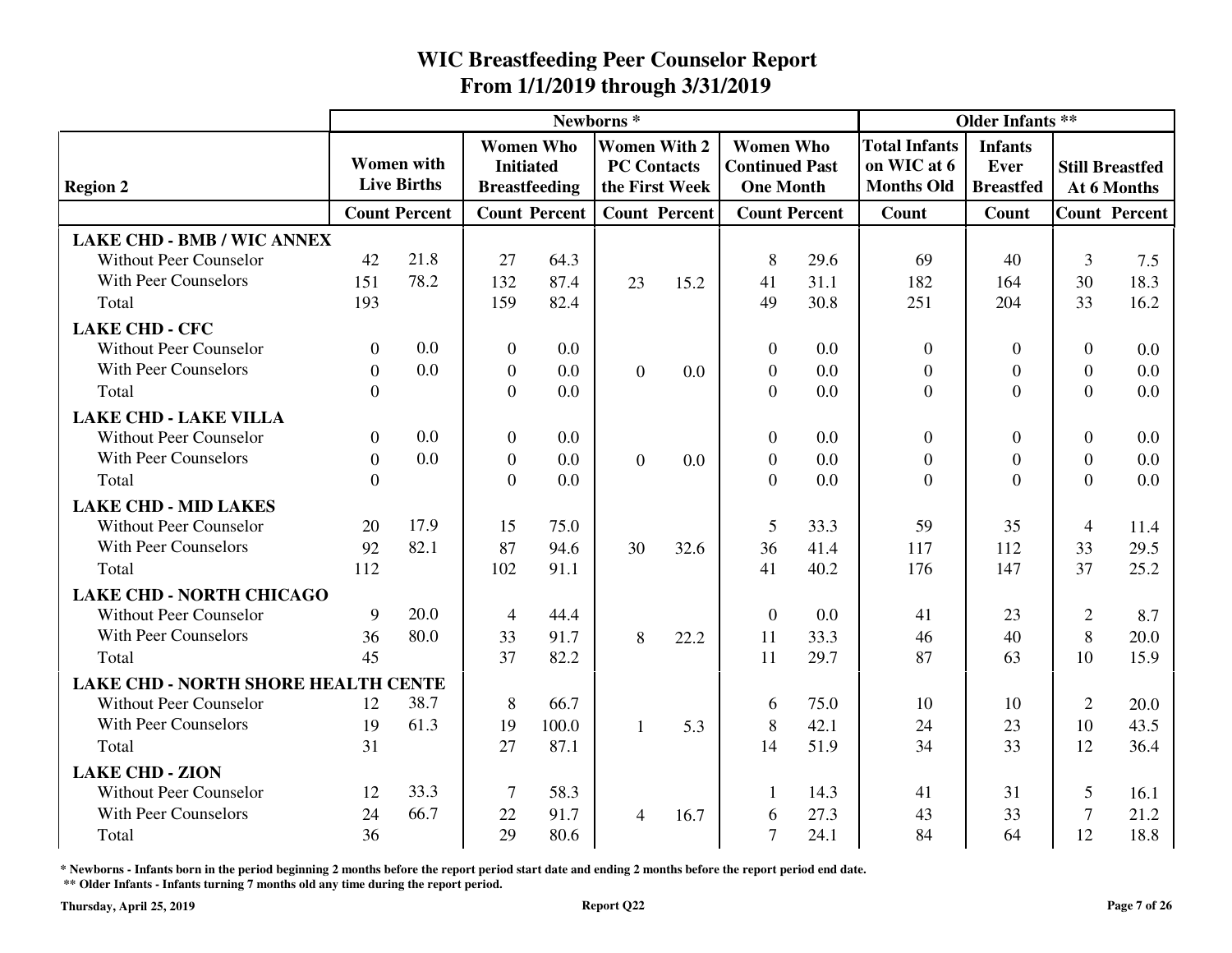|                                  |                |                                         |                  |                                          | Newborns <sup>*</sup> |                                       |                                                               |      |                                                          | <b>Older Infants **</b>                           |                |                                       |
|----------------------------------|----------------|-----------------------------------------|------------------|------------------------------------------|-----------------------|---------------------------------------|---------------------------------------------------------------|------|----------------------------------------------------------|---------------------------------------------------|----------------|---------------------------------------|
| <b>Region 2</b>                  |                | <b>Women</b> with<br><b>Live Births</b> | <b>Initiated</b> | <b>Women Who</b><br><b>Breastfeeding</b> | <b>PC Contacts</b>    | <b>Women With 2</b><br>the First Week | <b>Women Who</b><br><b>Continued Past</b><br><b>One Month</b> |      | <b>Total Infants</b><br>on WIC at 6<br><b>Months Old</b> | <b>Infants</b><br><b>Ever</b><br><b>Breastfed</b> |                | <b>Still Breastfed</b><br>At 6 Months |
|                                  |                | <b>Count Percent</b>                    |                  | <b>Count Percent</b>                     |                       | <b>Count Percent</b>                  | <b>Count Percent</b>                                          |      | <b>Count</b>                                             | Count                                             |                | <b>Count Percent</b>                  |
| <b>Total - LAKE COUNTY HD</b>    |                |                                         |                  |                                          |                       |                                       |                                                               |      |                                                          |                                                   |                |                                       |
| Without Peer Counselor           | 95             | 22.8                                    | 61               | 64.2                                     |                       |                                       | 20                                                            | 32.8 | 220                                                      | 139                                               | 16             | 11.5                                  |
| <b>With Peer Counselors</b>      | 322            | 77.2                                    | 293              | 91.0                                     | 66                    | 20.5                                  | 102                                                           | 34.8 | 412                                                      | 372                                               | 88             | 23.7                                  |
| Total                            | 417            |                                         | 354              | 84.9                                     |                       |                                       | 122                                                           | 34.5 | 632                                                      | 511                                               | 104            | 20.4                                  |
| <b>Total - LEE COUNTY HD</b>     |                |                                         |                  |                                          |                       |                                       |                                                               |      |                                                          |                                                   |                |                                       |
| Without Peer Counselor           | 3              | 11.1                                    | 1                | 33.3                                     |                       |                                       | $\overline{0}$                                                | 0.0  | 18                                                       | 6                                                 | $\Omega$       | 0.0                                   |
| With Peer Counselors             | 24             | 88.9                                    | 19               | 79.2                                     | 10                    | 41.7                                  | 12                                                            | 63.2 | 24                                                       | 24                                                | 8              | 33.3                                  |
| Total                            | 27             |                                         | 20               | 74.1                                     |                       |                                       | 12                                                            | 60.0 | 42                                                       | 30                                                | 8              | 26.7                                  |
| MCHENRY CHD - CRYSTAL LAKE       |                |                                         |                  |                                          |                       |                                       |                                                               |      |                                                          |                                                   |                |                                       |
| <b>Without Peer Counselor</b>    | 10             | 24.4                                    | 9                | 90.0                                     |                       |                                       | 4                                                             | 44.4 | 28                                                       | 25                                                | $\overline{3}$ | 12.0                                  |
| With Peer Counselors             | 31             | 75.6                                    | 27               | 87.1                                     | 9                     | 29.0                                  | 15                                                            | 55.6 | 20                                                       | 19                                                | $\overline{4}$ | 21.1                                  |
| Total                            | 41             |                                         | 36               | 87.8                                     |                       |                                       | 19                                                            | 52.8 | 48                                                       | 44                                                | $\overline{7}$ | 15.9                                  |
| <b>MCHENRY CHD - HARVARD</b>     |                |                                         |                  |                                          |                       |                                       |                                                               |      |                                                          |                                                   |                |                                       |
| <b>Without Peer Counselor</b>    | 5              | 33.3                                    | 5                | 100.0                                    |                       |                                       | -1                                                            | 20.0 | 12                                                       | 11                                                | 6              | 54.5                                  |
| With Peer Counselors             | 10             | 66.7                                    | 9                | 90.0                                     | $\overline{0}$        | 0.0                                   | $\sqrt{2}$                                                    | 22.2 | 10                                                       | 9                                                 | $\sqrt{2}$     | 22.2                                  |
| Total                            | 15             |                                         | 14               | 93.3                                     |                       |                                       | $\overline{3}$                                                | 21.4 | 22                                                       | 20                                                | 8              | 40.0                                  |
| <b>MCHENRY CHD - MCHENRY</b>     |                |                                         |                  |                                          |                       |                                       |                                                               |      |                                                          |                                                   |                |                                       |
| <b>Without Peer Counselor</b>    | $\overline{2}$ | 22.2                                    | $\overline{2}$   | 100.0                                    |                       |                                       | 1                                                             | 50.0 | 12                                                       | 9                                                 | 5              | 55.6                                  |
| With Peer Counselors             | $\overline{7}$ | 77.8                                    | 5                | 71.4                                     | 3                     | 42.9                                  | $\sqrt{2}$                                                    | 40.0 | 6                                                        | 5                                                 | $\mathbf{1}$   | 20.0                                  |
| Total                            | 9              |                                         | $\overline{7}$   | 77.8                                     |                       |                                       | $\overline{3}$                                                | 42.9 | 18                                                       | 14                                                | 6              | 42.9                                  |
| <b>MCHENRY CHD - WOODSTOCK</b>   |                |                                         |                  |                                          |                       |                                       |                                                               |      |                                                          |                                                   |                |                                       |
| Without Peer Counselor           | 11             | 23.4                                    | 11               | 100.0                                    |                       |                                       | $\overline{2}$                                                | 18.2 | 29                                                       | 18                                                | 7              | 38.9                                  |
| <b>With Peer Counselors</b>      | 36             | 76.6                                    | 30               | 83.3                                     | 14                    | 38.9                                  | 16                                                            | 53.3 | 38                                                       | 35                                                | 9              | 25.7                                  |
| Total                            | 47             |                                         | 41               | 87.2                                     |                       |                                       | 18                                                            | 43.9 | 67                                                       | 53                                                | 16             | 30.2                                  |
| <b>Total - MCHENRY COUNTY HD</b> |                |                                         |                  |                                          |                       |                                       |                                                               |      |                                                          |                                                   |                |                                       |
| Without Peer Counselor           | 28             | 25.0                                    | 27               | 96.4                                     |                       |                                       | 8                                                             | 29.6 | 81                                                       | 63                                                | 21             | 33.3                                  |
| With Peer Counselors             | 84             | 75.0                                    | 71               | 84.5                                     | 26                    | 31.0                                  | 35                                                            | 49.3 | 74                                                       | 68                                                | 16             | 23.5                                  |
| Total                            | 112            |                                         | 98               | 87.5                                     |                       |                                       | 43                                                            | 43.9 | 155                                                      | 131                                               | 37             | 28.2                                  |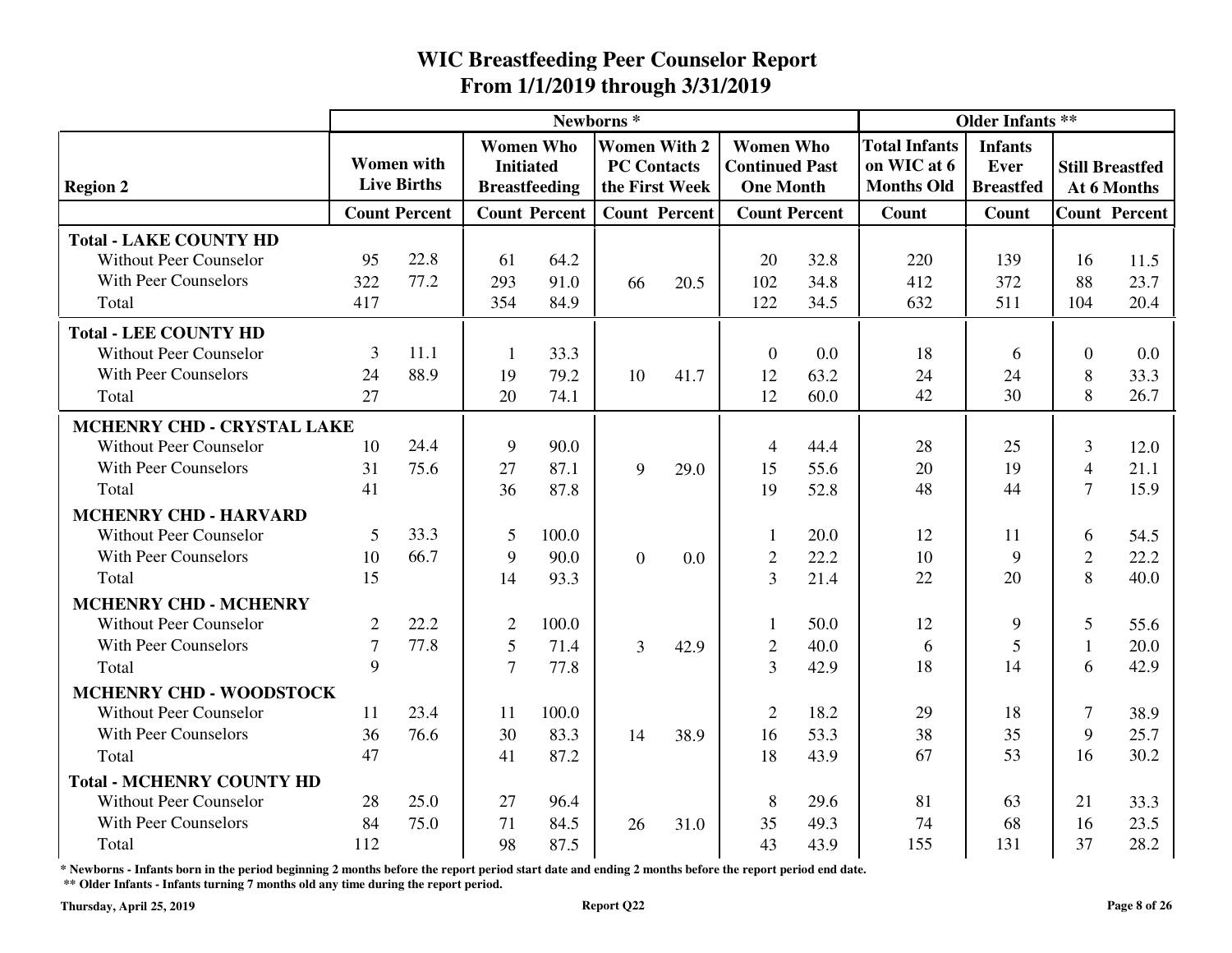|                                              |                |                                         |                  |                                          | Newborns <sup>*</sup> |                                       |                                                               |                      |                                                          | <b>Older Infants **</b>                    |                |                                       |
|----------------------------------------------|----------------|-----------------------------------------|------------------|------------------------------------------|-----------------------|---------------------------------------|---------------------------------------------------------------|----------------------|----------------------------------------------------------|--------------------------------------------|----------------|---------------------------------------|
| <b>Region 2</b>                              |                | <b>Women</b> with<br><b>Live Births</b> | <b>Initiated</b> | <b>Women Who</b><br><b>Breastfeeding</b> | <b>PC Contacts</b>    | <b>Women With 2</b><br>the First Week | <b>Women Who</b><br><b>Continued Past</b><br><b>One Month</b> |                      | <b>Total Infants</b><br>on WIC at 6<br><b>Months Old</b> | <b>Infants</b><br>Ever<br><b>Breastfed</b> |                | <b>Still Breastfed</b><br>At 6 Months |
|                                              |                | <b>Count Percent</b>                    |                  | <b>Count Percent</b>                     |                       | <b>Count Percent</b>                  |                                                               | <b>Count Percent</b> | Count                                                    | Count                                      |                | <b>Count Percent</b>                  |
| <b>STEPHENSON CHD - FREEPORT</b>             |                |                                         |                  |                                          |                       |                                       |                                                               |                      |                                                          |                                            |                |                                       |
| <b>Without Peer Counselor</b>                | 26             | 45.6                                    | 12               | 46.2                                     |                       |                                       | 3                                                             | 25.0                 | 34                                                       | 14                                         | $\overline{2}$ | 14.3                                  |
| <b>With Peer Counselors</b>                  | 31             | 54.4                                    | 24               | 77.4                                     | 1                     | 3.2                                   | 13                                                            | 54.2                 | 42                                                       | 36                                         | 10             | 27.8                                  |
| Total                                        | 57             |                                         | 36               | 63.2                                     |                       |                                       | 16                                                            | 44.4                 | 76                                                       | 50                                         | 12             | 24.0                                  |
| <b>STEPHENSON CHD - GALENA</b>               |                |                                         |                  |                                          |                       |                                       |                                                               |                      |                                                          |                                            |                |                                       |
| <b>Without Peer Counselor</b>                | 8              | 80.0                                    | 5                | 62.5                                     |                       |                                       | $\overline{2}$                                                | 40.0                 | $\overline{4}$                                           | 1                                          | $\Omega$       | 0.0                                   |
| <b>With Peer Counselors</b>                  | $\overline{2}$ | 20.0                                    | $\mathbf{1}$     | 50.0                                     | $\theta$              | 0.0                                   |                                                               | 100.0                | $\overline{\mathbf{3}}$                                  | $\overline{c}$                             |                | 50.0                                  |
| Total                                        | 10             |                                         | 6                | 60.0                                     |                       |                                       | 3                                                             | 50.0                 | $\overline{7}$                                           | 3                                          |                | 33.3                                  |
| <b>STEPHENSON CHD - WARREN</b>               |                |                                         |                  |                                          |                       |                                       |                                                               |                      |                                                          |                                            |                |                                       |
| <b>Without Peer Counselor</b>                | 1              | 100.0                                   | $\overline{0}$   | 0.0                                      |                       |                                       | $\Omega$                                                      | 0.0                  | $\overline{4}$                                           | 3                                          | $\Omega$       | 0.0                                   |
| <b>With Peer Counselors</b>                  | $\Omega$       | 0.0                                     | $\boldsymbol{0}$ | 0.0                                      | $\overline{0}$        | 0.0                                   | $\overline{0}$                                                | 0.0                  | $\overline{2}$                                           | 1                                          | $\Omega$       | 0.0                                   |
| Total                                        |                |                                         | $\overline{0}$   | 0.0                                      |                       |                                       | $\Omega$                                                      | 0.0                  | 6                                                        | $\overline{4}$                             | $\Omega$       | 0.0                                   |
| <b>Total - STEPHENSON COUNTY HEALTH DEPT</b> |                |                                         |                  |                                          |                       |                                       |                                                               |                      |                                                          |                                            |                |                                       |
| <b>Without Peer Counselor</b>                | 35             | 51.5                                    | 17               | 48.6                                     |                       |                                       | 5                                                             | 29.4                 | 42                                                       | 18                                         | $\overline{2}$ | 11.1                                  |
| <b>With Peer Counselors</b>                  | 33             | 48.5                                    | 25               | 75.8                                     | $\mathbf{1}$          | 3.0                                   | 14                                                            | 56.0                 | 47                                                       | 39                                         | 11             | 28.2                                  |
| Total                                        | 68             |                                         | 42               | 61.8                                     |                       |                                       | 19                                                            | 45.2                 | 89                                                       | 57                                         | 13             | 22.8                                  |
| <b>Total - VISITING NURSE ASSOC</b>          |                |                                         |                  |                                          |                       |                                       |                                                               |                      |                                                          |                                            |                |                                       |
| <b>Without Peer Counselor</b>                | 108            | 50.7                                    | 91               | 84.3                                     |                       |                                       | 21                                                            | 23.1                 | 167                                                      | 128                                        | 14             | 10.9                                  |
| <b>With Peer Counselors</b>                  | 105            | 49.3                                    | 93               | 88.6                                     | 27                    | 25.7                                  | 36                                                            | 38.7                 | 153                                                      | 139                                        | 36             | 25.9                                  |
| Total                                        | 213            |                                         | 184              | 86.4                                     |                       |                                       | 57                                                            | 31.0                 | 320                                                      | 267                                        | 50             | 18.7                                  |
| <b>WELL CHILD - CARPENTERSVILLE</b>          |                |                                         |                  |                                          |                       |                                       |                                                               |                      |                                                          |                                            |                |                                       |
| <b>Without Peer Counselor</b>                |                | 2.0                                     | $\mathbf{1}$     | 100.0                                    |                       |                                       | $\theta$                                                      | 0.0                  | 15                                                       | 8                                          |                | 12.5                                  |
| <b>With Peer Counselors</b>                  | 48             | 98.0                                    | 43               | 89.6                                     | 26                    | 54.2                                  | 10                                                            | 23.3                 | 52                                                       | 49                                         | 8              | 16.3                                  |
| Total                                        | 49             |                                         | 44               | 89.8                                     |                       |                                       | 10                                                            | 22.7                 | 67                                                       | 57                                         | 9              | 15.8                                  |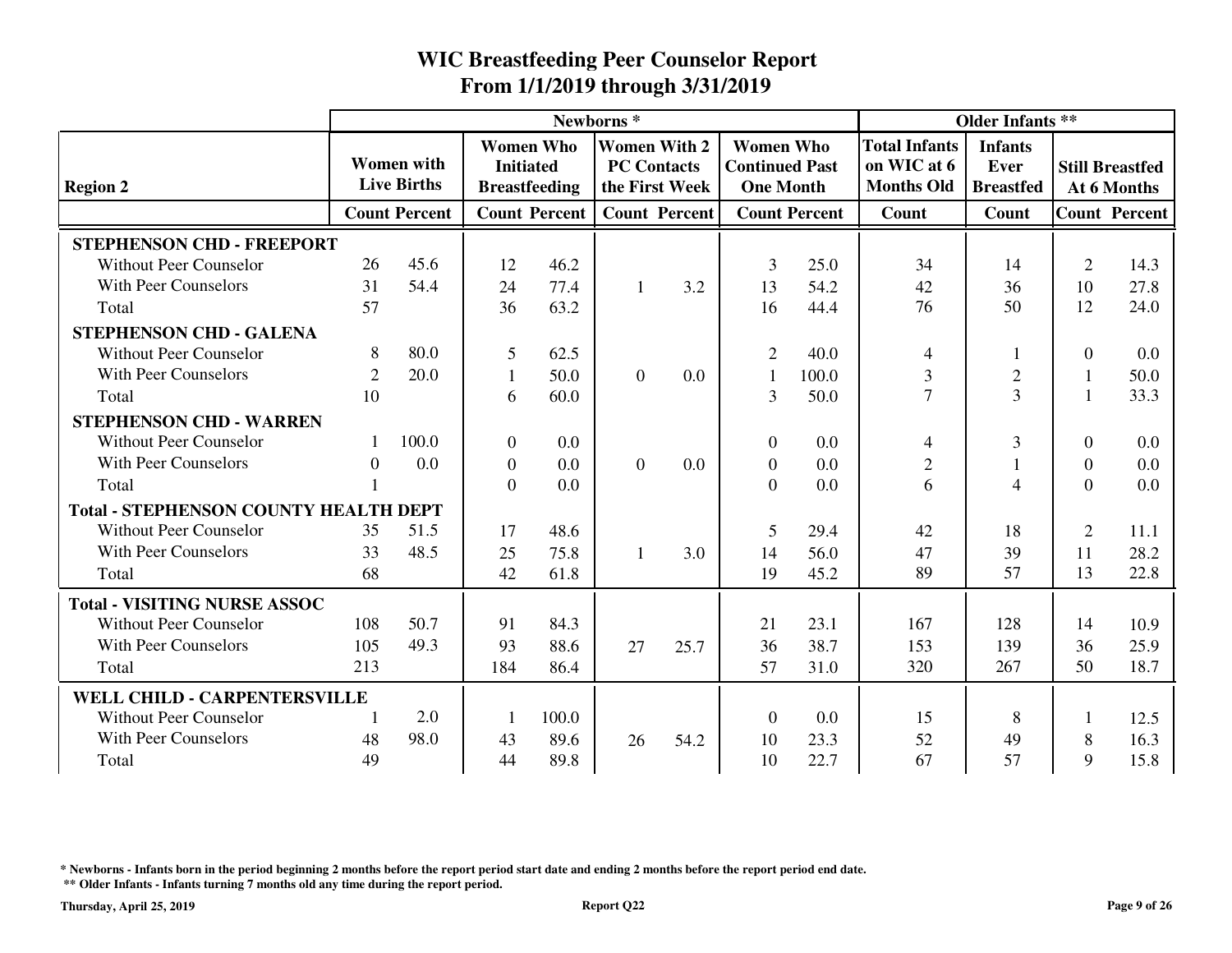|                                            |          |                      |                |                                      | Newborns <sup>*</sup> |                                           |                                           |                      |                                     | <b>Older Infants **</b>       |                |                        |
|--------------------------------------------|----------|----------------------|----------------|--------------------------------------|-----------------------|-------------------------------------------|-------------------------------------------|----------------------|-------------------------------------|-------------------------------|----------------|------------------------|
|                                            |          | <b>Women</b> with    |                | <b>Women Who</b><br><b>Initiated</b> |                       | <b>Women With 2</b><br><b>PC Contacts</b> | <b>Women Who</b><br><b>Continued Past</b> |                      | <b>Total Infants</b><br>on WIC at 6 | <b>Infants</b><br><b>Ever</b> |                | <b>Still Breastfed</b> |
| <b>Region 2</b>                            |          | <b>Live Births</b>   |                | <b>Breastfeeding</b>                 |                       | the First Week                            | <b>One Month</b>                          |                      | <b>Months Old</b>                   | <b>Breastfed</b>              |                | At 6 Months            |
|                                            |          | <b>Count Percent</b> |                | <b>Count Percent</b>                 |                       | <b>Count Percent</b>                      |                                           | <b>Count Percent</b> | <b>Count</b>                        | Count                         |                | <b>Count Percent</b>   |
| WELL CHILD - GREATER ELGIN FAM             |          |                      |                |                                      |                       |                                           |                                           |                      |                                     |                               |                |                        |
| <b>Without Peer Counselor</b>              |          | 6.7                  | 4              | 57.1                                 |                       |                                           | 2                                         | 50.0                 | 26                                  | 16                            | 1              | 6.3                    |
| <b>With Peer Counselors</b>                | 97       | 93.3                 | 91             | 93.8                                 | 51                    | 52.6                                      | 18                                        | 19.8                 | 125                                 | 105                           | 14             | 13.3                   |
| Total                                      | 104      |                      | 95             | 91.3                                 |                       |                                           | 20                                        | 21.1                 | 151                                 | 121                           | 15             | 12.4                   |
| <b>WELL CHILD CONFERENCE - ELGIN</b>       |          |                      |                |                                      |                       |                                           |                                           |                      |                                     |                               |                |                        |
| Without Peer Counselor                     |          | 1.1                  | $\mathbf{1}$   | 100.0                                |                       |                                           | -1                                        | 100.0                | 11                                  | 9                             | 3              | 33.3                   |
| <b>With Peer Counselors</b>                | 86       | 98.9                 | 77             | 89.5                                 | 30                    | 34.9                                      | 21                                        | 27.3                 | 118                                 | 112                           | 12             | 10.7                   |
| Total                                      | 87       |                      | 78             | 89.7                                 |                       |                                           | 22                                        | 28.2                 | 129                                 | 121                           | 15             | 12.4                   |
| <b>WELL CHILD CONFERENCE - ST. CHARLES</b> |          |                      |                |                                      |                       |                                           |                                           |                      |                                     |                               |                |                        |
| <b>Without Peer Counselor</b>              | $\Omega$ | 0.0                  | $\overline{0}$ | 0.0                                  |                       |                                           | $\overline{0}$                            | 0.0                  | 1                                   | $\overline{0}$                | $\theta$       | 0.0                    |
| With Peer Counselors                       | $\theta$ | 0.0                  | $\overline{0}$ | 0.0                                  | $\theta$              | 0.0                                       | $\overline{0}$                            | 0.0                  | 9                                   | $\mathfrak{S}$                | $\overline{c}$ | 40.0                   |
| Total                                      | $\Omega$ |                      | $\theta$       | 0.0                                  |                       |                                           | $\Omega$                                  | 0.0                  | 10                                  | 5                             | $\overline{2}$ | 40.0                   |
| <b>WELL CHILD VNA ELGIN</b>                |          |                      |                |                                      |                       |                                           |                                           |                      |                                     |                               |                |                        |
| <b>Without Peer Counselor</b>              | $\theta$ | 0.0                  | $\mathbf{0}$   | 0.0                                  |                       |                                           | $\mathbf{0}$                              | 0.0                  | 1                                   | $\overline{0}$                | $\theta$       | 0.0                    |
| <b>With Peer Counselors</b>                | 19       | 100.0                | 16             | 84.2                                 | $\overline{5}$        | 26.3                                      | $\mathfrak{Z}$                            | 18.8                 | 40                                  | 31                            | 3              | 9.7                    |
| Total                                      | 19       |                      | 16             | 84.2                                 |                       |                                           | $\overline{3}$                            | 18.8                 | 41                                  | 31                            | $\overline{3}$ | 9.7                    |
| <b>Total - WELL CHILD CONFERENCE</b>       |          |                      |                |                                      |                       |                                           |                                           |                      |                                     |                               |                |                        |
| Without Peer Counselor                     | 9        | 3.5                  | 6              | 66.7                                 |                       |                                           | 3                                         | 50.0                 | 54                                  | 33                            | 5              | 15.2                   |
| <b>With Peer Counselors</b>                | 250      | 96.5                 | 227            | 90.8                                 | 112                   | 44.8                                      | 52                                        | 22.9                 | 344                                 | 302                           | 39             | 12.9                   |
| Total                                      | 259      |                      | 233            | 90.0                                 |                       |                                           | 55                                        | 23.6                 | 398                                 | 335                           | 44             | 13.1                   |
| WILL CHD - BOLINGBROOK                     |          |                      |                |                                      |                       |                                           |                                           |                      |                                     |                               |                |                        |
| <b>Without Peer Counselor</b>              | 5        | 5.2                  | 4              | 80.0                                 |                       |                                           | -1                                        | 25.0                 | 80                                  | 63                            | 10             | 15.9                   |
| <b>With Peer Counselors</b>                | 92       | 94.8                 | 84             | 91.3                                 | 80                    | 87.0                                      | 42                                        | 50.0                 | 61                                  | 55                            | 12             | 21.8                   |
| Total                                      | 97       |                      | 88             | 90.7                                 |                       |                                           | 43                                        | 48.9                 | 141                                 | 118                           | 22             | 18.6                   |
| WILL CHD - JOLIET                          |          |                      |                |                                      |                       |                                           |                                           |                      |                                     |                               |                |                        |
| <b>Without Peer Counselor</b>              | 56       | 27.5                 | 40             | 71.4                                 |                       |                                           | 10                                        | 25.0                 | 200                                 | 141                           | 26             | 18.4                   |
| <b>With Peer Counselors</b>                | 148      | 72.5                 | 115            | 77.7                                 | 118                   | 79.7                                      | 44                                        | 38.3                 | 127                                 | 93                            | 24             | 25.8                   |
| Total                                      | 204      |                      | 155            | 76.0                                 |                       |                                           | 54                                        | 34.8                 | 327                                 | 234                           | 50             | 21.4                   |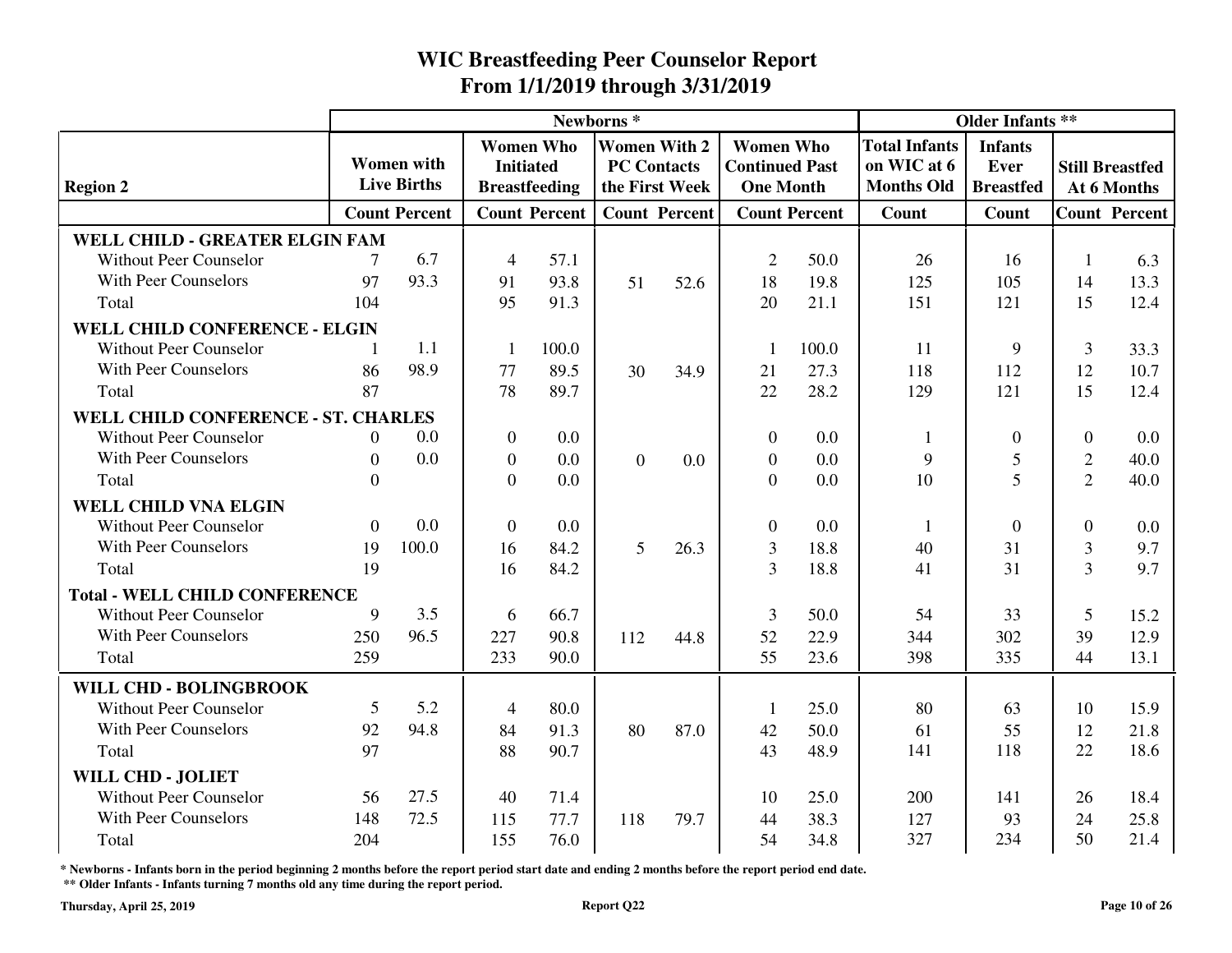|                               |     |                                  |     |                                                       | Newborns <sup>*</sup> |                                                             |                                                               |                      |                                                          | <b>Older Infants **</b>                           |    |                                       |
|-------------------------------|-----|----------------------------------|-----|-------------------------------------------------------|-----------------------|-------------------------------------------------------------|---------------------------------------------------------------|----------------------|----------------------------------------------------------|---------------------------------------------------|----|---------------------------------------|
| <b>Region 2</b>               |     | Women with<br><b>Live Births</b> |     | Women Who<br><b>Initiated</b><br><b>Breastfeeding</b> |                       | <b>Women With 2</b><br><b>PC Contacts</b><br>the First Week | <b>Women Who</b><br><b>Continued Past</b><br><b>One Month</b> |                      | <b>Total Infants</b><br>on WIC at 6<br><b>Months Old</b> | <b>Infants</b><br><b>Ever</b><br><b>Breastfed</b> |    | <b>Still Breastfed</b><br>At 6 Months |
|                               |     | <b>Count Percent</b>             |     | <b>Count Percent</b>                                  |                       | <b>Count Percent</b>                                        |                                                               | <b>Count Percent</b> | Count                                                    | Count                                             |    | Count Percent                         |
| <b>WILL CHD - MONEE</b>       |     |                                  |     |                                                       |                       |                                                             |                                                               |                      |                                                          |                                                   |    |                                       |
| <b>Without Peer Counselor</b> | 3   | 20.0                             | 3   | 100.0                                                 |                       |                                                             |                                                               | 33.3                 | 26                                                       | 19                                                | 3  | 15.8                                  |
| <b>With Peer Counselors</b>   | 12  | 80.0                             | 10  | 83.3                                                  | 11                    | 91.7                                                        |                                                               | 50.0                 | 10                                                       | 9                                                 | 3  | 33.3                                  |
| Total                         | 15  |                                  | 13  | 86.7                                                  |                       |                                                             | 6                                                             | 46.2                 | 36                                                       | 28                                                | 6  | 21.4                                  |
| <b>WILL CHD - WILMINGTON</b>  |     |                                  |     |                                                       |                       |                                                             |                                                               |                      |                                                          |                                                   |    |                                       |
| Without Peer Counselor        | 4   | 50.0                             | 3   | 75.0                                                  |                       |                                                             | $\overline{0}$                                                | 0.0                  | 6                                                        | 4                                                 |    | 0.0                                   |
| <b>With Peer Counselors</b>   | 4   | 50.0                             | 4   | 100.0                                                 | $\overline{2}$        | 50.0                                                        | $\mathfrak{Z}$                                                | 75.0                 | 6                                                        | 3                                                 |    | 33.3                                  |
| Total                         | 8   |                                  | 7   | 87.5                                                  |                       |                                                             | 3                                                             | 42.9                 | 12                                                       | $\mathcal{I}$                                     |    | 14.3                                  |
| <b>Total - WILL COUNTY HD</b> |     |                                  |     |                                                       |                       |                                                             |                                                               |                      |                                                          |                                                   |    |                                       |
| <b>Without Peer Counselor</b> | 68  | 21.0                             | 50  | 73.5                                                  |                       |                                                             | 12                                                            | 24.0                 | 312                                                      | 227                                               | 39 | 17.2                                  |
| With Peer Counselors          | 256 | 79.0                             | 213 | 83.2                                                  | 211                   | 82.4                                                        | 94                                                            | 44.1                 | 204                                                      | 160                                               | 40 | 25.0                                  |
| Total                         | 324 |                                  | 263 | 81.2                                                  |                       |                                                             | 106                                                           | 40.3                 | 516                                                      | 387                                               | 79 | 20.4                                  |

**\* Newborns - Infants born in the period beginning 2 months before the report period start date and ending 2 months before the report period end date.**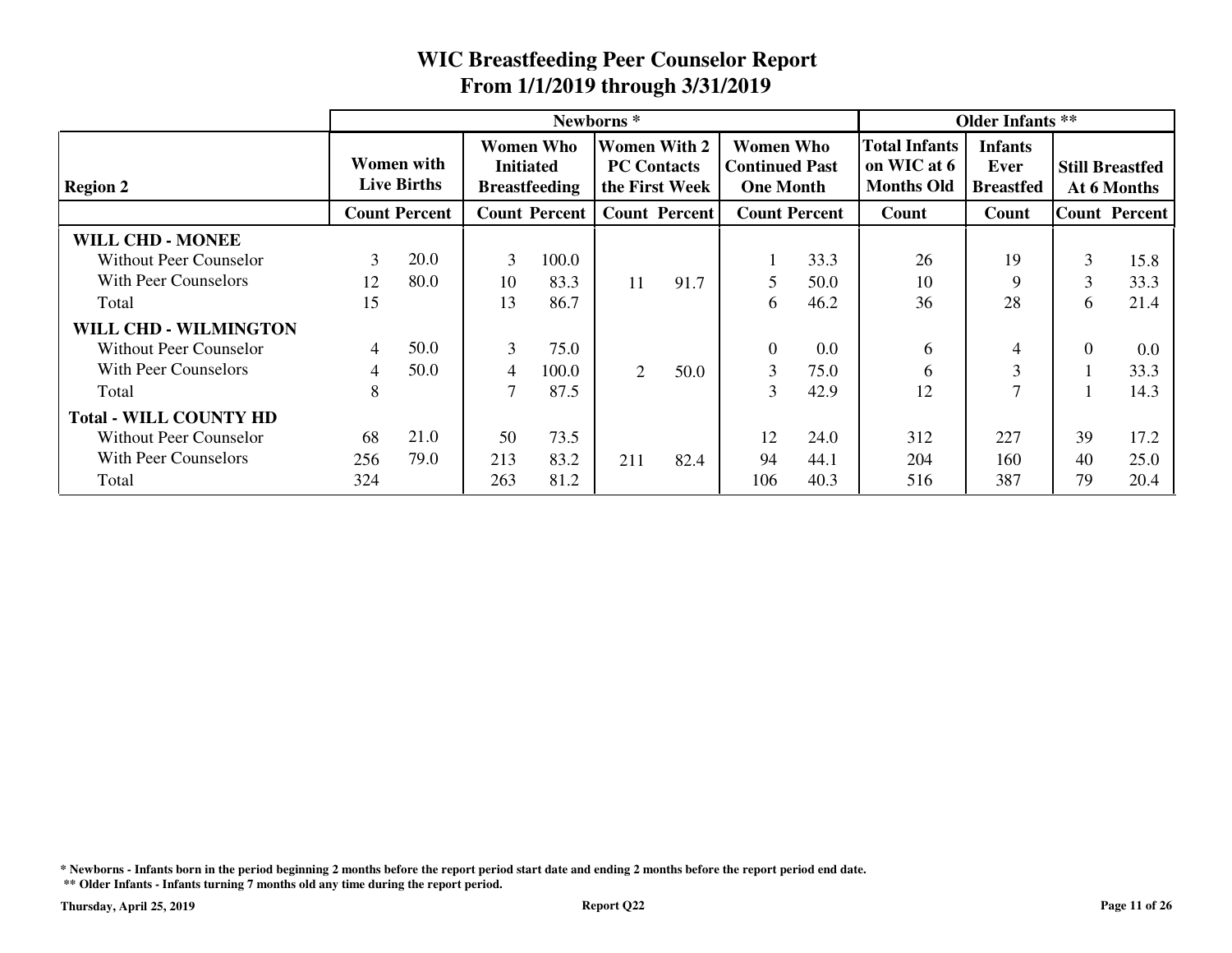|                                           |                |                                         |                  |                                          | Newborns <sup>*</sup>                     |                      |                                                               |                      |                                                          | <b>Older Infants **</b>                    |                |                                       |
|-------------------------------------------|----------------|-----------------------------------------|------------------|------------------------------------------|-------------------------------------------|----------------------|---------------------------------------------------------------|----------------------|----------------------------------------------------------|--------------------------------------------|----------------|---------------------------------------|
| <b>Region 3</b>                           |                | <b>Women</b> with<br><b>Live Births</b> | <b>Initiated</b> | <b>Women Who</b><br><b>Breastfeeding</b> | <b>Women With 2</b><br><b>PC Contacts</b> | the First Week       | <b>Women Who</b><br><b>Continued Past</b><br><b>One Month</b> |                      | <b>Total Infants</b><br>on WIC at 6<br><b>Months Old</b> | <b>Infants</b><br>Ever<br><b>Breastfed</b> |                | <b>Still Breastfed</b><br>At 6 Months |
|                                           |                | <b>Count Percent</b>                    |                  | <b>Count Percent</b>                     |                                           | <b>Count Percent</b> |                                                               | <b>Count Percent</b> | Count                                                    | Count                                      |                | <b>Count Percent</b>                  |
| <b>Total - BUREAU COUNTY HEALTH DEPT</b>  |                |                                         |                  |                                          |                                           |                      |                                                               |                      |                                                          |                                            |                |                                       |
| <b>Without Peer Counselor</b>             | 11             | 52.4                                    | $\overline{3}$   | 27.3                                     |                                           |                      | $\theta$                                                      | 0.0                  | 22                                                       | 13                                         | $\Omega$       | 0.0                                   |
| <b>With Peer Counselors</b>               | 10             | 47.6                                    | 9                | 90.0                                     | $\overline{4}$                            | 40.0                 | 5                                                             | 55.6                 | 14                                                       | 14                                         | 5              | 35.7                                  |
| Total                                     | 21             |                                         | 12               | 57.1                                     |                                           |                      | 5                                                             | 41.7                 | 36                                                       | 27                                         | 5              | 18.5                                  |
| <b>Total - CHAMPAIGN-URBANA PUBLIC HD</b> |                |                                         |                  |                                          |                                           |                      |                                                               |                      |                                                          |                                            |                |                                       |
| <b>Without Peer Counselor</b>             | 102            | 72.9                                    | 69               | 67.6                                     |                                           |                      | 16                                                            | 23.2                 | 222                                                      | 160                                        | 27             | 16.9                                  |
| <b>With Peer Counselors</b>               | 38             | 27.1                                    | 35               | 92.1                                     | 11                                        | 28.9                 | 12                                                            | 34.3                 | 33                                                       | 28                                         | 1              | 3.6                                   |
| Total                                     | 140            |                                         | 104              | 74.3                                     |                                           |                      | 28                                                            | 26.9                 | 255                                                      | 188                                        | 28             | 14.9                                  |
| <b>FULTON CHD</b>                         |                |                                         |                  |                                          |                                           |                      |                                                               |                      |                                                          |                                            |                |                                       |
| <b>Without Peer Counselor</b>             | 28             | 100.0                                   | 22               | 78.6                                     |                                           |                      | 8                                                             | 36.4                 | 15                                                       | 6                                          | $\theta$       | 0.0                                   |
| <b>With Peer Counselors</b>               | $\Omega$       | 0.0                                     | $\overline{0}$   | 0.0                                      | $\Omega$                                  | 0.0                  | $\theta$                                                      | 0.0                  | 31                                                       | 24                                         | $\overline{4}$ | 16.7                                  |
| Total                                     | 28             |                                         | 22               | 78.6                                     |                                           |                      | 8                                                             | 36.4                 | 46                                                       | 30                                         | $\overline{4}$ | 13.3                                  |
| <b>FULTON CHD - ASTORIA</b>               |                |                                         |                  |                                          |                                           |                      |                                                               |                      |                                                          |                                            |                |                                       |
| <b>Without Peer Counselor</b>             | 4              | 100.0                                   | 1                | 25.0                                     |                                           |                      |                                                               | 100.0                | $\mathbf{1}$                                             | 1                                          | $\Omega$       | 0.0                                   |
| <b>With Peer Counselors</b>               | $\Omega$       | 0.0                                     | $\overline{0}$   | 0.0                                      | $\Omega$                                  | 0.0                  | $\Omega$                                                      | 0.0                  |                                                          |                                            | $\Omega$       | 0.0                                   |
| Total                                     | $\overline{4}$ |                                         |                  | 25.0                                     |                                           |                      |                                                               | 100.0                | $\overline{2}$                                           | $\overline{2}$                             | $\Omega$       | 0.0                                   |
| <b>Total - FULTON COUNTY HD</b>           |                |                                         |                  |                                          |                                           |                      |                                                               |                      |                                                          |                                            |                |                                       |
| <b>Without Peer Counselor</b>             | 32             | 100.0                                   | 23               | 71.9                                     |                                           |                      | 9                                                             | 39.1                 | 16                                                       | $\tau$                                     | $\Omega$       | 0.0                                   |
| <b>With Peer Counselors</b>               | $\Omega$       | 0.0                                     | $\overline{0}$   | 0.0                                      | $\Omega$                                  | 0.0                  | $\theta$                                                      | 0.0                  | 32                                                       | 25                                         | $\overline{4}$ | 16.0                                  |
| Total                                     | 32             |                                         | 23               | 71.9                                     |                                           |                      | 9                                                             | 39.1                 | 48                                                       | 32                                         | $\overline{4}$ | 12.5                                  |
| <b>Total - HENDERSON COUNTY HD</b>        |                |                                         |                  |                                          |                                           |                      |                                                               |                      |                                                          |                                            |                |                                       |
| <b>Without Peer Counselor</b>             | $\Omega$       | 0.0                                     | $\overline{0}$   | 0.0                                      |                                           |                      | $\Omega$                                                      | 0.0                  | 5                                                        | 3                                          | $\Omega$       | 0.0                                   |
| <b>With Peer Counselors</b>               | 4              | 100.0                                   | 4                | 100.0                                    | $\mathbf{1}$                              | 25.0                 |                                                               | 25.0                 | $\overline{4}$                                           | $\sqrt{2}$                                 | $\Omega$       | 0.0                                   |
| Total                                     | $\overline{4}$ |                                         | 4                | 100.0                                    |                                           |                      |                                                               | 25.0                 | 9                                                        | 5                                          | $\Omega$       | 0.0                                   |

**\* Newborns - Infants born in the period beginning 2 months before the report period start date and ending 2 months before the report period end date.**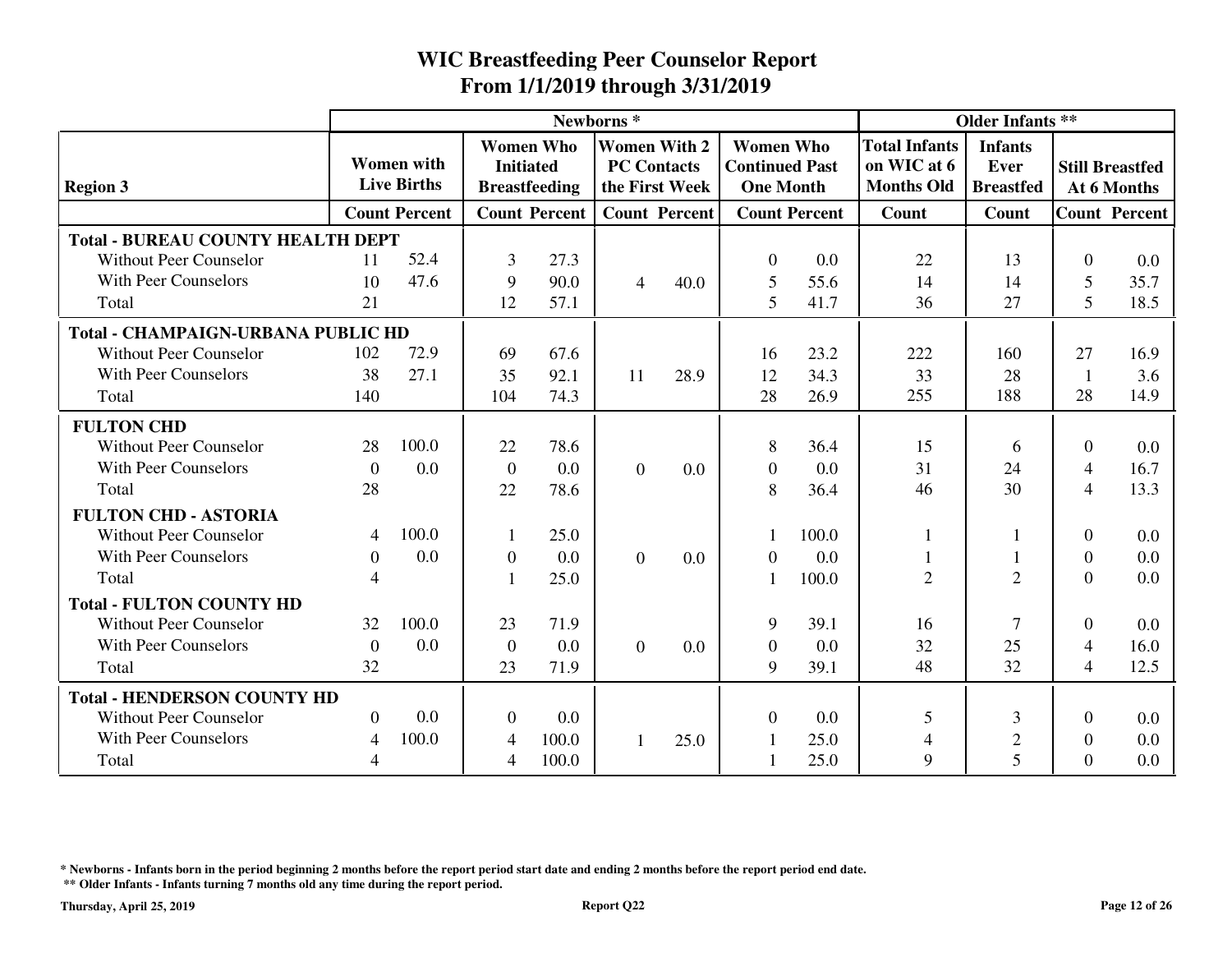|                                     |          |                                         |                  |                                          | Newborns <sup>*</sup>                     |                      |                                                               |      |                                                          | <b>Older Infants **</b>                    |                |                                       |
|-------------------------------------|----------|-----------------------------------------|------------------|------------------------------------------|-------------------------------------------|----------------------|---------------------------------------------------------------|------|----------------------------------------------------------|--------------------------------------------|----------------|---------------------------------------|
| <b>Region 3</b>                     |          | <b>Women</b> with<br><b>Live Births</b> | <b>Initiated</b> | <b>Women Who</b><br><b>Breastfeeding</b> | <b>Women With 2</b><br><b>PC Contacts</b> | the First Week       | <b>Women Who</b><br><b>Continued Past</b><br><b>One Month</b> |      | <b>Total Infants</b><br>on WIC at 6<br><b>Months Old</b> | <b>Infants</b><br>Ever<br><b>Breastfed</b> |                | <b>Still Breastfed</b><br>At 6 Months |
|                                     |          | <b>Count Percent</b>                    |                  | <b>Count Percent</b>                     |                                           | <b>Count Percent</b> | <b>Count Percent</b>                                          |      | Count                                                    | Count                                      |                | <b>Count Percent</b>                  |
| <b>HENRY CHD</b>                    |          |                                         |                  |                                          |                                           |                      |                                                               |      |                                                          |                                            |                |                                       |
| <b>Without Peer Counselor</b>       | $\Omega$ | 0.0                                     | $\overline{0}$   | 0.0                                      |                                           |                      | $\theta$                                                      | 0.0  | 19                                                       | 11                                         | $\overline{2}$ | 18.2                                  |
| <b>With Peer Counselors</b>         | 22       | 100.0                                   | 18               | 81.8                                     | 19                                        | 86.4                 | 8                                                             | 44.4 | 17                                                       | 13                                         | 3              | 23.1                                  |
| Total                               | 22       |                                         | 18               | 81.8                                     |                                           |                      | 8                                                             | 44.4 | 36                                                       | 24                                         | 5              | 20.8                                  |
| <b>HENRY CHD - COLONA</b>           |          |                                         |                  |                                          |                                           |                      |                                                               |      |                                                          |                                            |                |                                       |
| <b>Without Peer Counselor</b>       | $\Omega$ | 0.0                                     | $\mathbf{0}$     | 0.0                                      |                                           |                      | $\Omega$                                                      | 0.0  | 11                                                       | 6                                          | $\Omega$       | 0.0                                   |
| <b>With Peer Counselors</b>         | 6        | 100.0                                   | 6                | 100.0                                    | 6                                         | 100.0                | $\mathbf{1}$                                                  | 16.7 | $\overline{2}$                                           | $\overline{2}$                             |                | 50.0                                  |
| Total                               | 6        |                                         | 6                | 100.0                                    |                                           |                      |                                                               | 16.7 | 13                                                       | 8                                          |                | 12.5                                  |
| <b>Total - HENRY COUNTY HD</b>      |          |                                         |                  |                                          |                                           |                      |                                                               |      |                                                          |                                            |                |                                       |
| <b>Without Peer Counselor</b>       | $\Omega$ | 0.0                                     | $\boldsymbol{0}$ | 0.0                                      |                                           |                      | $\Omega$                                                      | 0.0  | 30                                                       | 17                                         | $\overline{2}$ | 11.8                                  |
| <b>With Peer Counselors</b>         | 28       | 100.0                                   | 24               | 85.7                                     | 25                                        | 89.3                 | 9                                                             | 37.5 | 19                                                       | 15                                         | $\overline{4}$ | 26.7                                  |
| Total                               | 28       |                                         | 24               | 85.7                                     |                                           |                      | 9                                                             | 37.5 | 49                                                       | 32                                         | 6              | 18.8                                  |
| <b>Total - LIVINGSTON COUNTY HD</b> |          |                                         |                  |                                          |                                           |                      |                                                               |      |                                                          |                                            |                |                                       |
| <b>Without Peer Counselor</b>       | $\Omega$ | 0.0                                     | $\theta$         | 0.0                                      |                                           |                      | 0                                                             | 0.0  | 18                                                       | 8                                          | $\Omega$       | 0.0                                   |
| <b>With Peer Counselors</b>         | 18       | 100.0                                   | 12               | 66.7                                     | 13                                        | 72.2                 | 6                                                             | 50.0 | 25                                                       | 24                                         | 8              | 33.3                                  |
| Total                               | 18       |                                         | 12               | 66.7                                     |                                           |                      | 6                                                             | 50.0 | 43                                                       | 32                                         | 8              | 25.0                                  |
| <b>Total - MASON COUNTY HD</b>      |          |                                         |                  |                                          |                                           |                      |                                                               |      |                                                          |                                            |                |                                       |
| <b>Without Peer Counselor</b>       | $\Omega$ | 0.0                                     | $\boldsymbol{0}$ | 0.0                                      |                                           |                      | $\Omega$                                                      | 0.0  | 6                                                        | 4                                          | $\Omega$       | 0.0                                   |
| <b>With Peer Counselors</b>         | 7        | 100.0                                   | 5                | 71.4                                     | 3                                         | 42.9                 | $\overline{2}$                                                | 40.0 | 9                                                        | 6                                          |                | 16.7                                  |
| Total                               | $\tau$   |                                         | 5                | 71.4                                     |                                           |                      | $\overline{2}$                                                | 40.0 | 15                                                       | 10                                         | $\mathbf{1}$   | 10.0                                  |
| <b>Total - MCDONOUGH COUNTY HD</b>  |          |                                         |                  |                                          |                                           |                      |                                                               |      |                                                          |                                            |                |                                       |
| <b>Without Peer Counselor</b>       | 3        | 15.8                                    | 1                | 33.3                                     |                                           |                      | 0                                                             | 0.0  | 19                                                       | 9                                          | $\overline{2}$ | 22.2                                  |
| <b>With Peer Counselors</b>         | 16       | 84.2                                    | 11               | 68.8                                     | 2                                         | 12.5                 | 6                                                             | 54.5 | 14                                                       | 14                                         | $\mathbf{2}$   | 14.3                                  |
| Total                               | 19       |                                         | 12               | 63.2                                     |                                           |                      | 6                                                             | 50.0 | 33                                                       | 23                                         | $\overline{4}$ | 17.4                                  |

**\* Newborns - Infants born in the period beginning 2 months before the report period start date and ending 2 months before the report period end date.**

 **\*\* Older Infants - Infants turning 7 months old any time during the report period.**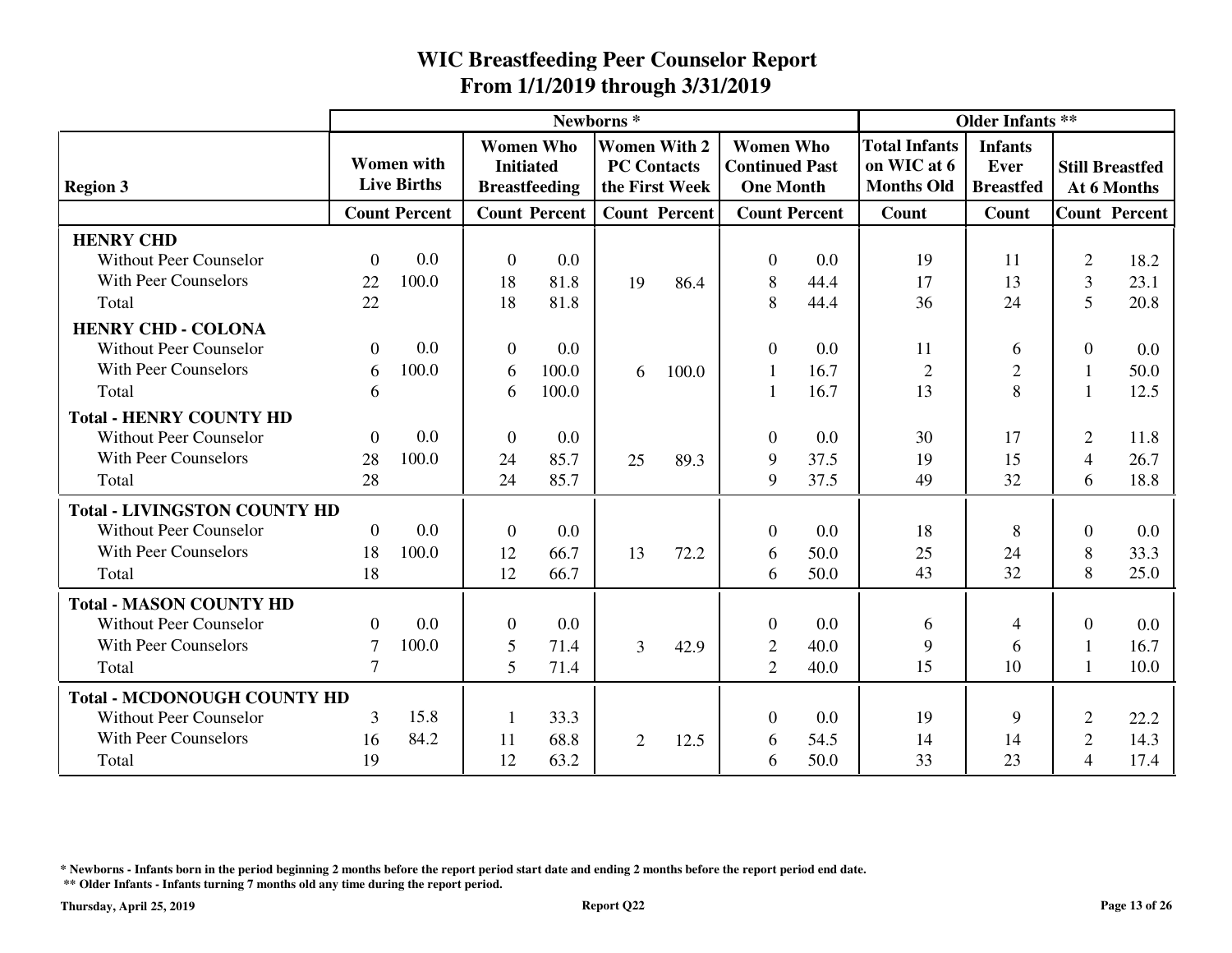|                                                                                                           |                           |                                         |                                                              |                      | Newborns <sup>*</sup> |                                                             |                                                               |                      |                                                          | <b>Older Infants **</b>                    |                                  |                                       |
|-----------------------------------------------------------------------------------------------------------|---------------------------|-----------------------------------------|--------------------------------------------------------------|----------------------|-----------------------|-------------------------------------------------------------|---------------------------------------------------------------|----------------------|----------------------------------------------------------|--------------------------------------------|----------------------------------|---------------------------------------|
| <b>Region 3</b>                                                                                           |                           | <b>Women</b> with<br><b>Live Births</b> | <b>Women Who</b><br><b>Initiated</b><br><b>Breastfeeding</b> |                      |                       | <b>Women With 2</b><br><b>PC Contacts</b><br>the First Week | <b>Women Who</b><br><b>Continued Past</b><br><b>One Month</b> |                      | <b>Total Infants</b><br>on WIC at 6<br><b>Months Old</b> | <b>Infants</b><br>Ever<br><b>Breastfed</b> |                                  | <b>Still Breastfed</b><br>At 6 Months |
|                                                                                                           |                           | <b>Count Percent</b>                    |                                                              | <b>Count Percent</b> |                       | <b>Count Percent</b>                                        |                                                               | <b>Count Percent</b> | Count                                                    | Count                                      |                                  | <b>Count Percent</b>                  |
| <b>Total - MCLEAN COUNTY HD</b><br><b>Without Peer Counselor</b><br><b>With Peer Counselors</b>           | 70<br>44                  | 61.4<br>38.6                            | 46<br>42                                                     | 65.7<br>95.5         | 14                    | 31.8                                                        | 12<br>14                                                      | 26.1<br>33.3         | 116<br>49                                                | 81<br>48                                   | 13<br>10                         | 16.0<br>20.8                          |
| Total                                                                                                     | 114                       |                                         | 88                                                           | 77.2                 |                       |                                                             | 26                                                            | 29.5                 | 165                                                      | 129                                        | 23                               | 17.8                                  |
| <b>Total - MERCER COUNTY HD</b><br><b>Without Peer Counselor</b><br><b>With Peer Counselors</b><br>Total  | 7<br>$\overline{7}$<br>14 | 50.0<br>50.0                            | 6<br>7                                                       | 14.3<br>85.7<br>50.0 | 6                     | 85.7                                                        | $\theta$                                                      | 0.0<br>16.7<br>14.3  | 6<br>8<br>14                                             | 8<br>9                                     | $\Omega$<br>$\Omega$<br>$\Omega$ | 0.0<br>0.0<br>0.0                     |
| <b>Total - PEORIA COUNTY HD</b><br><b>Without Peer Counselor</b><br><b>With Peer Counselors</b><br>Total  | 61<br>81<br>142           | 43.0<br>57.0                            | 26<br>58<br>84                                               | 42.6<br>71.6<br>59.2 | 9                     | 11.1                                                        | $\overline{2}$<br>24<br>26                                    | 7.7<br>41.4<br>31.0  | 230<br>89<br>319                                         | 105<br>80<br>185                           | 7<br>15<br>22                    | 6.7<br>18.8<br>11.9                   |
| <b>Total - TAZWELL COUNTY HD</b><br><b>Without Peer Counselor</b><br><b>With Peer Counselors</b><br>Total | 9<br>51<br>60             | 15.0<br>85.0                            | 5<br>36<br>41                                                | 55.6<br>70.6<br>68.3 | 12                    | 23.5                                                        | $\overline{2}$<br>12<br>14                                    | 40.0<br>33.3<br>34.1 | 56<br>49<br>105                                          | 21<br>41<br>62                             | 3<br>12<br>15                    | 14.3<br>29.3<br>24.2                  |
| <b>Total - WARREN COUNTY HD</b><br><b>Without Peer Counselor</b><br><b>With Peer Counselors</b><br>Total  | 8<br>10<br>18             | 44.4<br>55.6                            | 5<br>8<br>13                                                 | 62.5<br>80.0<br>72.2 | $\Omega$              | 0.0                                                         | 3<br>$\overline{2}$<br>5                                      | 60.0<br>25.0<br>38.5 | 19<br>8<br>27                                            | 12<br>$\overline{7}$<br>19                 | $\overline{2}$                   | 8.3<br>14.3<br>10.5                   |

**\* Newborns - Infants born in the period beginning 2 months before the report period start date and ending 2 months before the report period end date.**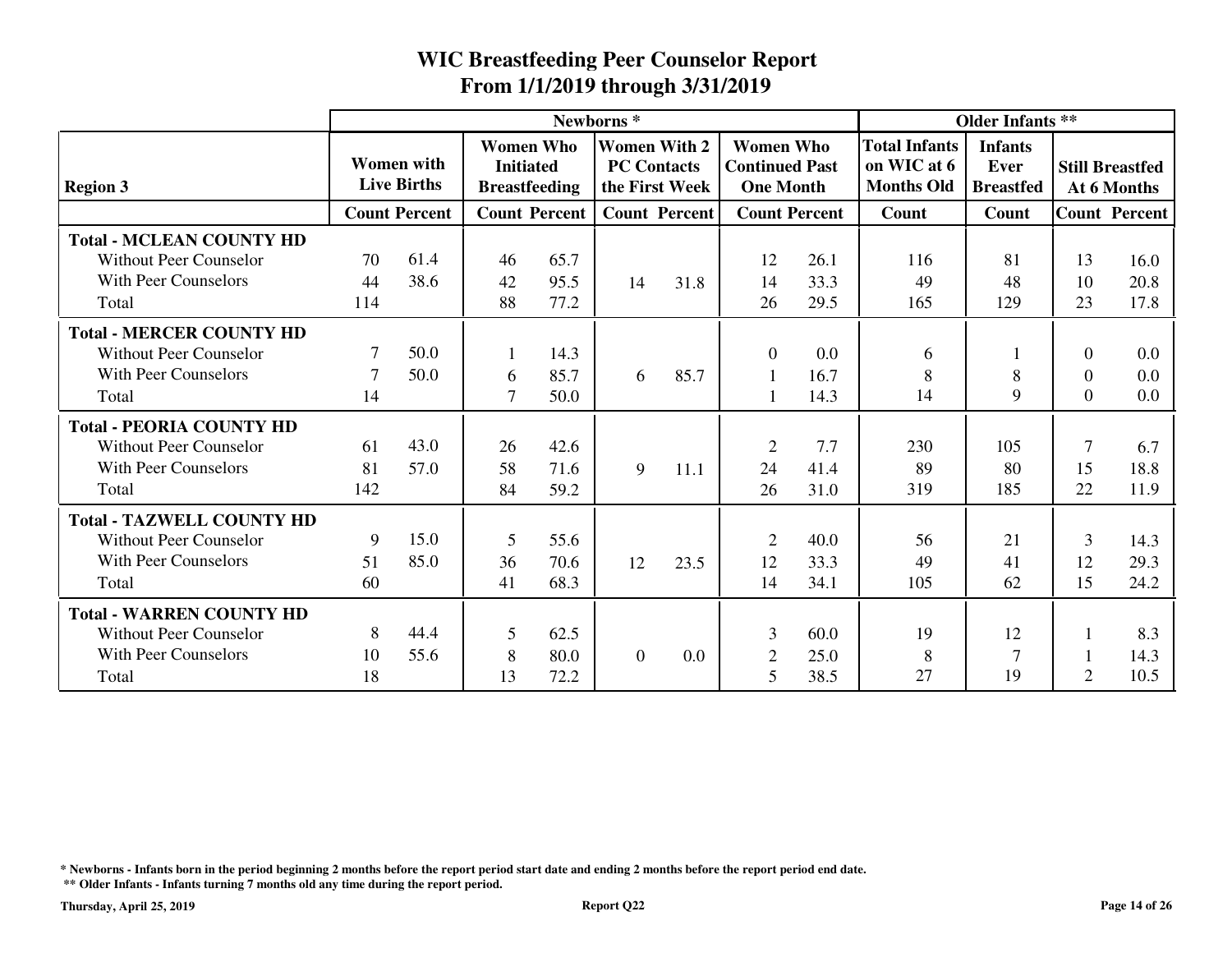|                                    |                | Newborns*                               |                  |                                          |                                           |                      |                                                               |                      |                                                          | <b>Older Infants **</b>                    |                          |                                       |
|------------------------------------|----------------|-----------------------------------------|------------------|------------------------------------------|-------------------------------------------|----------------------|---------------------------------------------------------------|----------------------|----------------------------------------------------------|--------------------------------------------|--------------------------|---------------------------------------|
| <b>Region 4</b>                    |                | <b>Women</b> with<br><b>Live Births</b> | <b>Initiated</b> | <b>Women Who</b><br><b>Breastfeeding</b> | <b>Women With 2</b><br><b>PC Contacts</b> | the First Week       | <b>Women Who</b><br><b>Continued Past</b><br><b>One Month</b> |                      | <b>Total Infants</b><br>on WIC at 6<br><b>Months Old</b> | <b>Infants</b><br>Ever<br><b>Breastfed</b> |                          | <b>Still Breastfed</b><br>At 6 Months |
|                                    |                | <b>Count Percent</b>                    |                  | <b>Count Percent</b>                     |                                           | <b>Count Percent</b> |                                                               | <b>Count Percent</b> | Count                                                    | Count                                      |                          | <b>Count Percent</b>                  |
| <b>Total - BROWN COUNTY HD</b>     |                |                                         |                  |                                          |                                           |                      |                                                               |                      |                                                          |                                            |                          |                                       |
| <b>Without Peer Counselor</b>      | $\Omega$       | 0.0                                     | $\overline{0}$   | 0.0                                      |                                           |                      | $\Omega$                                                      | 0.0                  | $\overline{4}$                                           | $\overline{2}$                             | $\Omega$                 | 0.0                                   |
| <b>With Peer Counselors</b>        | 2              | 100.0                                   | $\overline{2}$   | 100.0                                    | 2                                         | 100.0                |                                                               | 50.0                 | 1                                                        | 1                                          | $\Omega$                 | 0.0                                   |
| Total                              | $\overline{2}$ |                                         | $\overline{2}$   | 100.0                                    |                                           |                      |                                                               | 50.0                 | 5                                                        | 3                                          | $\Omega$                 | 0.0                                   |
| <b>Total - CALHOUN COUNTY HD</b>   |                |                                         |                  |                                          |                                           |                      |                                                               |                      |                                                          |                                            |                          |                                       |
| <b>Without Peer Counselor</b>      | $\theta$       | 0.0                                     | $\boldsymbol{0}$ | 0.0                                      |                                           |                      | $\theta$                                                      | 0.0                  | 1                                                        | 1                                          | $\theta$                 | 0.0                                   |
| <b>With Peer Counselors</b>        | $\Omega$       | 0.0                                     | $\overline{0}$   | 0.0                                      | $\overline{0}$                            | 0.0                  | $\theta$                                                      | 0.0                  | $\boldsymbol{0}$                                         | $\overline{0}$                             | $\Omega$                 | 0.0                                   |
| Total                              | $\Omega$       |                                         | $\overline{0}$   | 0.0                                      |                                           |                      | $\overline{0}$                                                | 0.0                  | $\mathbf{1}$                                             | $\mathbf{1}$                               | $\Omega$                 | 0.0                                   |
| <b>CASS CHD - BEARDSTOWN</b>       |                |                                         |                  |                                          |                                           |                      |                                                               |                      |                                                          |                                            |                          |                                       |
| <b>Without Peer Counselor</b>      | 12             | 80.0                                    | 11               | 91.7                                     |                                           |                      | 4                                                             | 36.4                 | 18                                                       | 11                                         |                          | 9.1                                   |
| <b>With Peer Counselors</b>        | 3              | 20.0                                    | $\overline{2}$   | 66.7                                     | 2                                         | 66.7                 |                                                               | 50.0                 | $\mathbf{1}$                                             |                                            | $\overline{0}$           | 0.0                                   |
| Total                              | 15             |                                         | 13               | 86.7                                     |                                           |                      | 5                                                             | 38.5                 | 19                                                       | 12                                         |                          | 8.3                                   |
| <b>CASS CHD - VIRGINIA</b>         |                |                                         |                  |                                          |                                           |                      |                                                               |                      |                                                          |                                            |                          |                                       |
| <b>Without Peer Counselor</b>      | 2              | 100.0                                   | 1                | 50.0                                     |                                           |                      |                                                               | 100.0                | $\overline{2}$                                           | $\overline{2}$                             | $\Omega$                 | 0.0                                   |
| <b>With Peer Counselors</b>        | $\overline{0}$ | 0.0                                     | $\boldsymbol{0}$ | 0.0                                      | $\overline{0}$                            | 0.0                  | $\theta$                                                      | 0.0                  | $\overline{0}$                                           | $\overline{0}$                             | $\overline{0}$           | 0.0                                   |
| Total                              | $\overline{2}$ |                                         | 1                | 50.0                                     |                                           |                      |                                                               | 100.0                | $\overline{2}$                                           | $\overline{2}$                             | $\Omega$                 | 0.0                                   |
| <b>Total - CASS COUNTY HD</b>      |                |                                         |                  |                                          |                                           |                      |                                                               |                      |                                                          |                                            |                          |                                       |
| <b>Without Peer Counselor</b>      | 14             | 82.4                                    | 12               | 85.7                                     |                                           |                      | 5                                                             | 41.7                 | 20                                                       | 13                                         |                          | 7.7                                   |
| <b>With Peer Counselors</b>        | 3              | 17.6                                    | $\overline{2}$   | 66.7                                     | $\overline{2}$                            | 66.7                 |                                                               | 50.0                 | $\mathbf{1}$                                             | $\mathbf{1}$                               | $\Omega$                 | 0.0                                   |
| Total                              | 17             |                                         | 14               | 82.4                                     |                                           |                      | 6                                                             | 42.9                 | 21                                                       | 14                                         |                          | 7.1                                   |
| <b>Total - CHRISTIAN COUNTY HD</b> |                |                                         |                  |                                          |                                           |                      |                                                               |                      |                                                          |                                            |                          |                                       |
| <b>Without Peer Counselor</b>      | $\overline{7}$ | 25.9                                    | $\overline{2}$   | 28.6                                     |                                           |                      | $\theta$                                                      | 0.0                  | 25                                                       | 14                                         | $\Omega$                 | 0.0                                   |
| <b>With Peer Counselors</b>        | 20             | 74.1                                    | 12               | 60.0                                     | 7                                         | 35.0                 | 6                                                             | 50.0                 | 21                                                       | 21                                         | 4                        | 19.0                                  |
| Total                              | 27             |                                         | 14               | 51.9                                     |                                           |                      | 6                                                             | 42.9                 | 46                                                       | 35                                         | $\overline{\mathcal{A}}$ | 11.4                                  |

**\* Newborns - Infants born in the period beginning 2 months before the report period start date and ending 2 months before the report period end date.**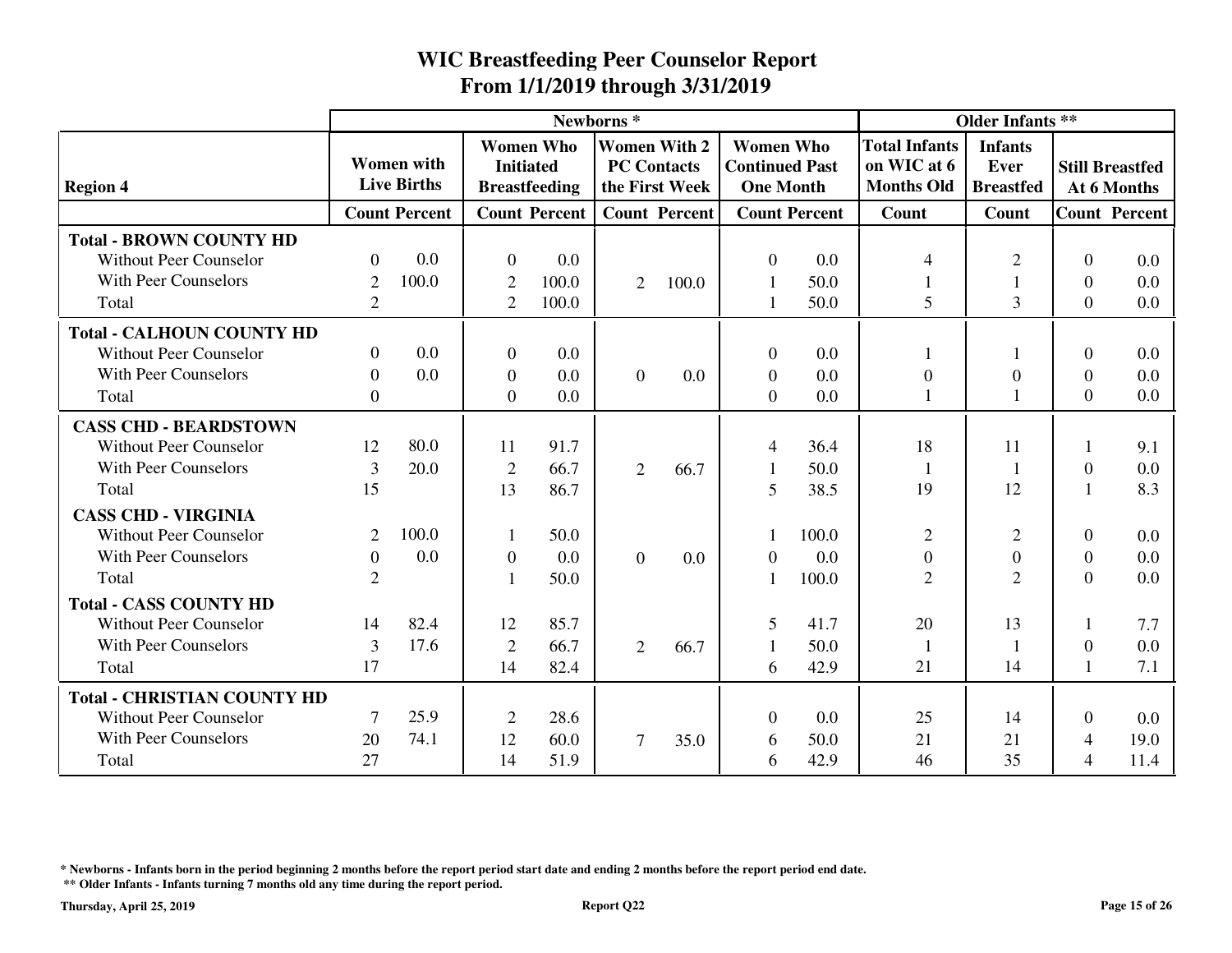|                                    |                |                                         |                  |                                          | Newborns <sup>*</sup> |                                       |                                                               |                      |                                                          | <b>Older Infants **</b>                    |                |                                       |
|------------------------------------|----------------|-----------------------------------------|------------------|------------------------------------------|-----------------------|---------------------------------------|---------------------------------------------------------------|----------------------|----------------------------------------------------------|--------------------------------------------|----------------|---------------------------------------|
| <b>Region 4</b>                    |                | <b>Women with</b><br><b>Live Births</b> | <b>Initiated</b> | <b>Women Who</b><br><b>Breastfeeding</b> | <b>PC Contacts</b>    | <b>Women With 2</b><br>the First Week | <b>Women Who</b><br><b>Continued Past</b><br><b>One Month</b> |                      | <b>Total Infants</b><br>on WIC at 6<br><b>Months Old</b> | <b>Infants</b><br>Ever<br><b>Breastfed</b> |                | <b>Still Breastfed</b><br>At 6 Months |
|                                    |                | <b>Count Percent</b>                    |                  | <b>Count Percent</b>                     |                       | <b>Count Percent</b>                  |                                                               | <b>Count Percent</b> | Count                                                    | Count                                      |                | <b>Count Percent</b>                  |
| <b>Total - CLARK CHD</b>           |                |                                         |                  |                                          |                       |                                       |                                                               |                      |                                                          |                                            |                |                                       |
| <b>Without Peer Counselor</b>      | $\overline{4}$ | 25.0                                    | 4                | 100.0                                    |                       |                                       |                                                               | 25.0                 | 20                                                       | 18                                         | 3              | 16.7                                  |
| <b>With Peer Counselors</b>        | 12             | 75.0                                    | 11               | 91.7                                     | $\mathbf{1}$          | 8.3                                   | 4                                                             | 36.4                 | $\overline{0}$                                           | $\overline{0}$                             | $\Omega$       | 0.0                                   |
| Total                              | 16             |                                         | 15               | 93.8                                     |                       |                                       | 5                                                             | 33.3                 | 20                                                       | 18                                         | 3              | 16.7                                  |
| <b>Total - COLES COUNTY HD</b>     |                |                                         |                  |                                          |                       |                                       |                                                               |                      |                                                          |                                            |                |                                       |
| <b>Without Peer Counselor</b>      | 12             | 28.6                                    | $\overline{2}$   | 16.7                                     |                       |                                       | $\theta$                                                      | 0.0                  | 25                                                       | 11                                         | $\Omega$       | 0.0                                   |
| <b>With Peer Counselors</b>        | 30             | 71.4                                    | 25               | 83.3                                     | 13                    | 43.3                                  | 9                                                             | 36.0                 | 43                                                       | 36                                         | 10             | 27.8                                  |
| Total                              | 42             |                                         | 27               | 64.3                                     |                       |                                       | 9                                                             | 33.3                 | 68                                                       | 47                                         | 10             | 21.3                                  |
| <b>Total - DOUGLAS COUNTY HD</b>   |                |                                         |                  |                                          |                       |                                       |                                                               |                      |                                                          |                                            |                |                                       |
| <b>Without Peer Counselor</b>      | 2              | 25.0                                    |                  | 50.0                                     |                       |                                       |                                                               | 100.0                | $\overline{7}$                                           | 1                                          | $\Omega$       | 0.0                                   |
| <b>With Peer Counselors</b>        | 6              | 75.0                                    | 4                | 66.7                                     | $\overline{0}$        | 0.0                                   |                                                               | 25.0                 | 9                                                        | 6                                          | 5              | 83.3                                  |
| Total                              | 8              |                                         | 5                | 62.5                                     |                       |                                       | 2                                                             | 40.0                 | 16                                                       | $\overline{7}$                             | 5              | 71.4                                  |
| <b>Total - EDGAR CHD</b>           |                |                                         |                  |                                          |                       |                                       |                                                               |                      |                                                          |                                            |                |                                       |
| <b>Without Peer Counselor</b>      |                | 4.5                                     | $\boldsymbol{0}$ | 0.0                                      |                       |                                       | $\overline{0}$                                                | 0.0                  | 13                                                       | $\overline{2}$                             | $\overline{0}$ | 0.0                                   |
| <b>With Peer Counselors</b>        | 21             | 95.5                                    | 16               | 76.2                                     | 11                    | 52.4                                  | 5                                                             | 31.3                 | 19                                                       | 12                                         |                | 8.3                                   |
| Total                              | 22             |                                         | 16               | 72.7                                     |                       |                                       | 5                                                             | 31.3                 | 32                                                       | 14                                         |                | 7.1                                   |
| <b>Total - EFFINGHAM COUNTY HD</b> |                |                                         |                  |                                          |                       |                                       |                                                               |                      |                                                          |                                            |                |                                       |
| <b>Without Peer Counselor</b>      | 7              | 30.4                                    | $\overline{3}$   | 42.9                                     |                       |                                       | $\theta$                                                      | 0.0                  | 25                                                       | 13                                         | $\overline{3}$ | 23.1                                  |
| <b>With Peer Counselors</b>        | 16             | 69.6                                    | 13               | 81.3                                     | 5                     | 31.3                                  | 9                                                             | 69.2                 | 12                                                       | 11                                         |                | 9.1                                   |
| Total                              | 23             |                                         | 16               | 69.6                                     |                       |                                       | 9                                                             | 56.3                 | 37                                                       | 24                                         | $\overline{4}$ | 16.7                                  |
| <b>Total - GREENE COUNTY HD</b>    |                |                                         |                  |                                          |                       |                                       |                                                               |                      |                                                          |                                            |                |                                       |
| <b>Without Peer Counselor</b>      | 3              | 16.7                                    | $\overline{c}$   | 66.7                                     |                       |                                       | 2                                                             | 100.0                | 17                                                       | 10                                         |                | 10.0                                  |
| <b>With Peer Counselors</b>        | 15             | 83.3                                    | 10               | 66.7                                     | 7                     | 46.7                                  | 6                                                             | 60.0                 | 8                                                        | 7                                          |                | 14.3                                  |
| Total                              | 18             |                                         | 12               | 66.7                                     |                       |                                       | 8                                                             | 66.7                 | 25                                                       | 17                                         | $\overline{2}$ | 11.8                                  |

**\* Newborns - Infants born in the period beginning 2 months before the report period start date and ending 2 months before the report period end date.**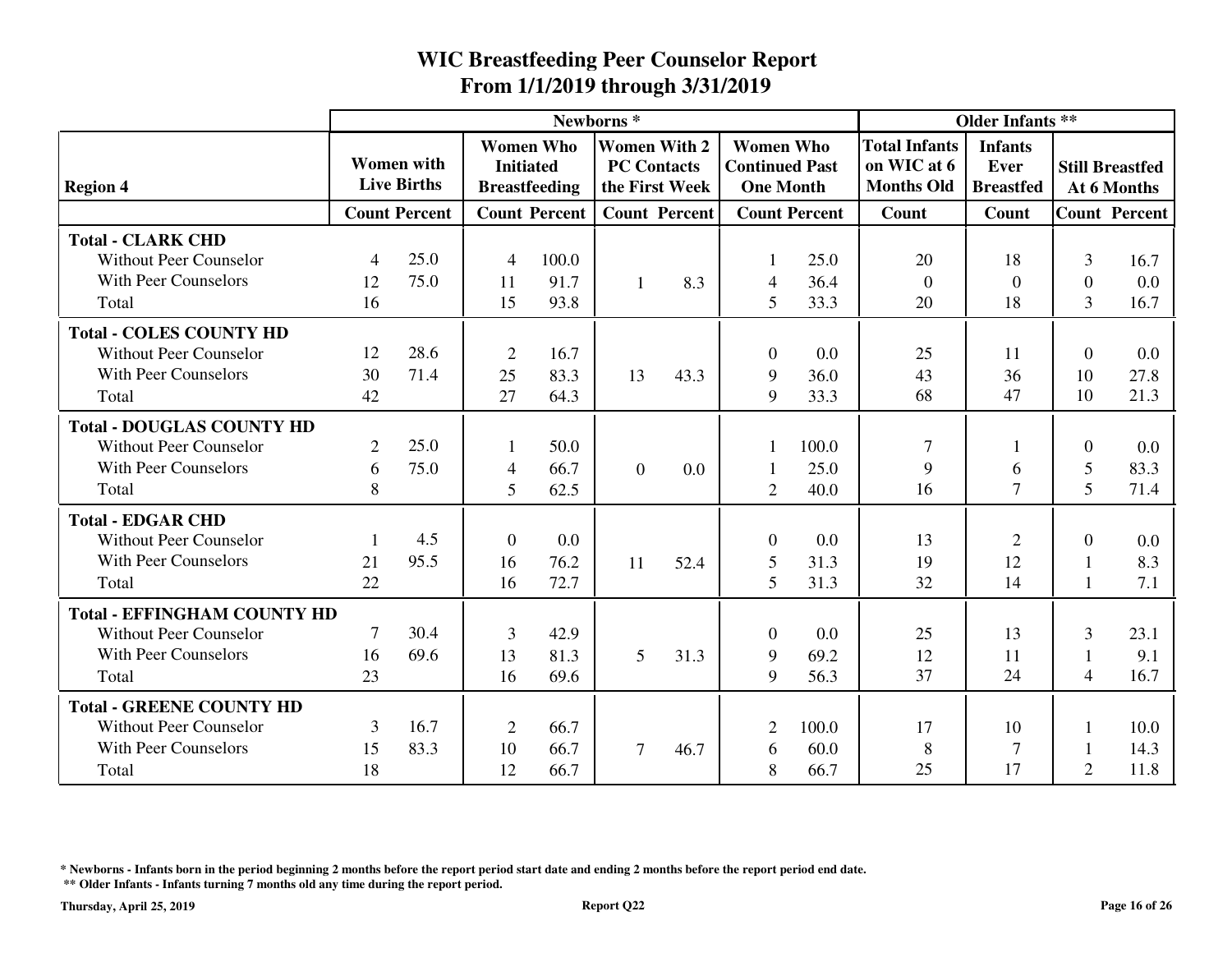|                                    |                |                                         |                                                              |                      | Newborns <sup>*</sup>                                       |                      |                                                               | <b>Older Infants **</b> |                                                          |                                            |                |                                       |
|------------------------------------|----------------|-----------------------------------------|--------------------------------------------------------------|----------------------|-------------------------------------------------------------|----------------------|---------------------------------------------------------------|-------------------------|----------------------------------------------------------|--------------------------------------------|----------------|---------------------------------------|
| <b>Region 4</b>                    |                | <b>Women</b> with<br><b>Live Births</b> | <b>Women Who</b><br><b>Initiated</b><br><b>Breastfeeding</b> |                      | <b>Women With 2</b><br><b>PC Contacts</b><br>the First Week |                      | <b>Women Who</b><br><b>Continued Past</b><br><b>One Month</b> |                         | <b>Total Infants</b><br>on WIC at 6<br><b>Months Old</b> | <b>Infants</b><br>Ever<br><b>Breastfed</b> |                | <b>Still Breastfed</b><br>At 6 Months |
|                                    |                | <b>Count Percent</b>                    |                                                              | <b>Count Percent</b> |                                                             | <b>Count Percent</b> |                                                               | <b>Count Percent</b>    | Count                                                    | Count                                      |                | <b>Count Percent</b>                  |
| <b>Total - JERSEY COUNTY HD</b>    |                |                                         |                                                              |                      |                                                             |                      |                                                               |                         |                                                          |                                            |                |                                       |
| <b>Without Peer Counselor</b>      | 18             | 100.0                                   | 8                                                            | 44.4                 |                                                             |                      | 3                                                             | 37.5                    | 25                                                       | 14                                         | $\theta$       | 0.0                                   |
| <b>With Peer Counselors</b>        | $\Omega$       | 0.0                                     | $\theta$                                                     | 0.0                  | $\overline{0}$                                              | 0.0                  | $\overline{0}$                                                | 0.0                     | 5                                                        | 5                                          | $\overline{2}$ | 40.0                                  |
| Total                              | 18             |                                         | 8                                                            | 44.4                 |                                                             |                      | $\overline{3}$                                                | 37.5                    | 30                                                       | 19                                         | $\overline{2}$ | 10.5                                  |
| <b>Total - LOGAN COUNTY HD</b>     |                |                                         |                                                              |                      |                                                             |                      |                                                               |                         |                                                          |                                            |                |                                       |
| <b>Without Peer Counselor</b>      | $\overline{2}$ | 14.3                                    | -1                                                           | 50.0                 |                                                             |                      | $\theta$                                                      | 0.0                     | 20                                                       | 8                                          | $\Omega$       | 0.0                                   |
| <b>With Peer Counselors</b>        | 12             | 85.7                                    | 11                                                           | 91.7                 | 5                                                           | 41.7                 | 6                                                             | 54.5                    | 16                                                       | 9                                          |                | 11.1                                  |
| Total                              | 14             |                                         | 12                                                           | 85.7                 |                                                             |                      | 6                                                             | 50.0                    | 36                                                       | 17                                         | $\mathbf{1}$   | 5.9                                   |
| <b>Total - MACON COUNTY HD</b>     |                |                                         |                                                              |                      |                                                             |                      |                                                               |                         |                                                          |                                            |                |                                       |
| <b>Without Peer Counselor</b>      | 17             | 14.0                                    | 6                                                            | 35.3                 |                                                             |                      | $\theta$                                                      | 0.0                     | 112                                                      | 42                                         | 2              | 4.8                                   |
| <b>With Peer Counselors</b>        | 104            | 86.0                                    | 62                                                           | 59.6                 | 34                                                          | 32.7                 | 18                                                            | 29.0                    | 74                                                       | 69                                         | 10             | 14.5                                  |
| Total                              | 121            |                                         | 68                                                           | 56.2                 |                                                             |                      | 18                                                            | 26.5                    | 186                                                      | 111                                        | 12             | 10.8                                  |
| <b>Total - MACOUPIN</b>            |                |                                         |                                                              |                      |                                                             |                      |                                                               |                         |                                                          |                                            |                |                                       |
| <b>Without Peer Counselor</b>      | 13             | 41.9                                    | $\overline{2}$                                               | 15.4                 |                                                             |                      | $\theta$                                                      | 0.0                     | 35                                                       | 20                                         |                | 5.0                                   |
| <b>With Peer Counselors</b>        | 18             | 58.1                                    | 17                                                           | 94.4                 | 9                                                           | 50.0                 | $\tau$                                                        | 41.2                    | 19                                                       | 17                                         | $\overline{4}$ | 23.5                                  |
| Total                              | 31             |                                         | 19                                                           | 61.3                 |                                                             |                      | 7                                                             | 36.8                    | 54                                                       | 37                                         | 5              | 13.5                                  |
| <b>MONTGOMERY CHD</b>              |                |                                         |                                                              |                      |                                                             |                      |                                                               |                         |                                                          |                                            |                |                                       |
| <b>Without Peer Counselor</b>      | $\theta$       | 0.0                                     | $\theta$                                                     | 0.0                  |                                                             |                      | $\theta$                                                      | 0.0                     | $\overline{7}$                                           | $\mathbf{1}$                               | $\Omega$       | 0.0                                   |
| <b>With Peer Counselors</b>        | 15             | 100.0                                   | 10                                                           | 66.7                 | 11                                                          | 73.3                 | 7                                                             | 70.0                    | 15                                                       | 10                                         | $\overline{4}$ | 40.0                                  |
| Total                              | 15             |                                         | 10                                                           | 66.7                 |                                                             |                      | $\overline{7}$                                                | 70.0                    | 22                                                       | 11                                         | $\overline{4}$ | 36.4                                  |
| <b>MONTGOMERY CHD - LITCHFIELD</b> |                |                                         |                                                              |                      |                                                             |                      |                                                               |                         |                                                          |                                            |                |                                       |
| <b>Without Peer Counselor</b>      |                | 9.1                                     | $\mathbf{0}$                                                 | 0.0                  |                                                             |                      | $\theta$                                                      | 0.0                     | $\overline{4}$                                           | $\mathbf{1}$                               | $\Omega$       | 0.0                                   |
| <b>With Peer Counselors</b>        | 10             | 90.9                                    | $\tau$                                                       | 70.0                 | 5                                                           | 50.0                 | $\mathbf{2}$                                                  | 28.6                    | 11                                                       | 10                                         | $\overline{2}$ | 20.0                                  |
| Total                              | 11             |                                         | $\overline{7}$                                               | 63.6                 |                                                             |                      | $\overline{2}$                                                | 28.6                    | 15                                                       | 11                                         | $\overline{2}$ | 18.2                                  |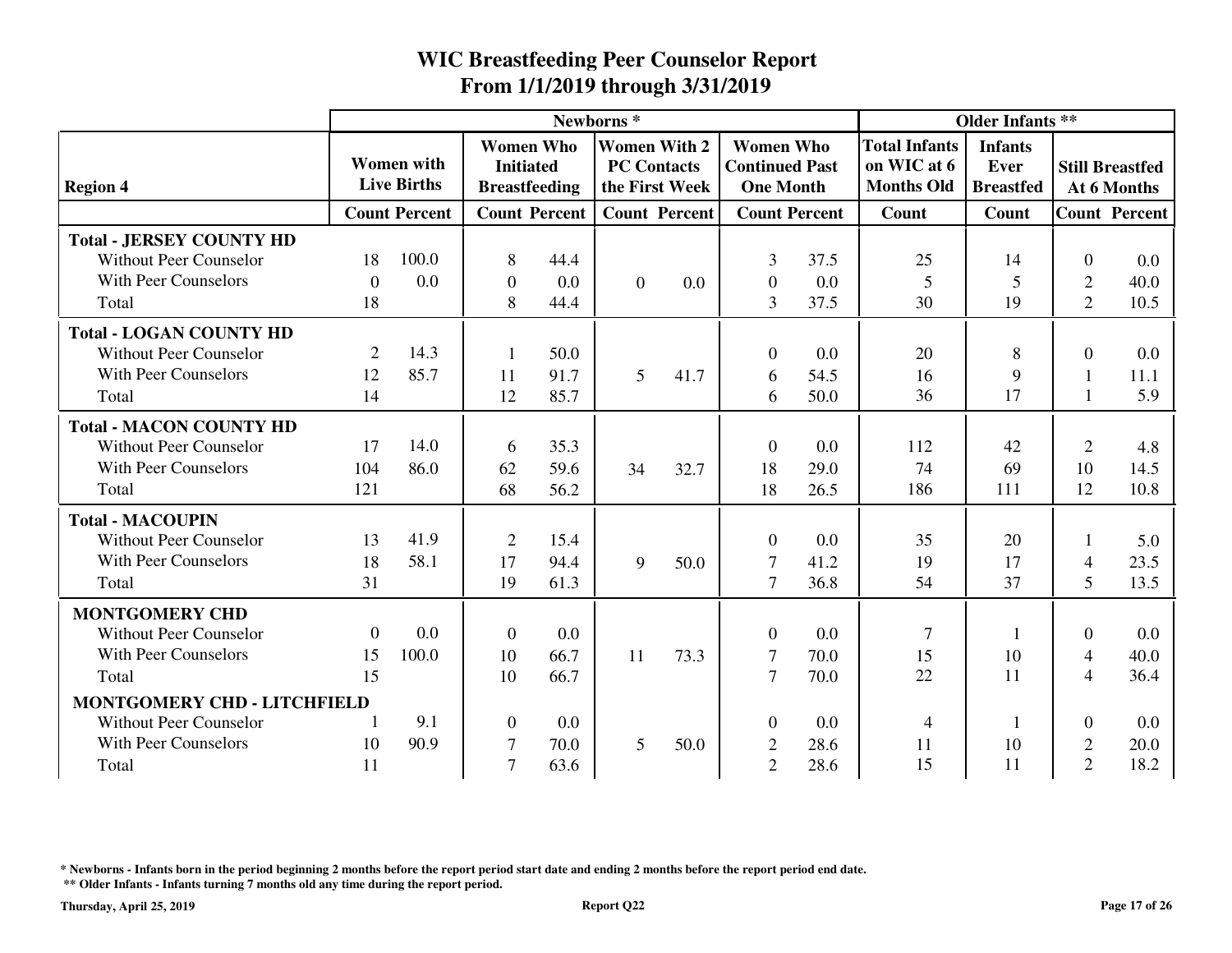|                                             |          |                                         |                                      |                      | Newborns <sup>*</sup> |                                                             |                                                               |                      |                                                          | <b>Older Infants **</b>                           |                |                                       |
|---------------------------------------------|----------|-----------------------------------------|--------------------------------------|----------------------|-----------------------|-------------------------------------------------------------|---------------------------------------------------------------|----------------------|----------------------------------------------------------|---------------------------------------------------|----------------|---------------------------------------|
| <b>Region 4</b>                             |          | <b>Women</b> with<br><b>Live Births</b> | <b>Women Who</b><br><b>Initiated</b> | <b>Breastfeeding</b> |                       | <b>Women With 2</b><br><b>PC Contacts</b><br>the First Week | <b>Women Who</b><br><b>Continued Past</b><br><b>One Month</b> |                      | <b>Total Infants</b><br>on WIC at 6<br><b>Months Old</b> | <b>Infants</b><br><b>Ever</b><br><b>Breastfed</b> |                | <b>Still Breastfed</b><br>At 6 Months |
|                                             |          | <b>Count Percent</b>                    |                                      | <b>Count Percent</b> |                       | <b>Count Percent</b>                                        |                                                               | <b>Count Percent</b> | Count                                                    | Count                                             |                | <b>Count Percent</b>                  |
| <b>Total - MONTGOMERY COUNTY HD</b>         |          |                                         |                                      |                      |                       |                                                             |                                                               |                      |                                                          |                                                   |                |                                       |
| <b>Without Peer Counselor</b>               |          | 3.8                                     | $\mathbf{0}$                         | 0.0                  |                       |                                                             | $\theta$                                                      | 0.0                  | 11                                                       | $\overline{2}$                                    | $\Omega$       | 0.0                                   |
| <b>With Peer Counselors</b>                 | 25       | 96.2                                    | 17                                   | 68.0                 | 16                    | 64.0                                                        | 9                                                             | 52.9                 | 26                                                       | 20                                                | 6              | 30.0                                  |
| Total                                       | 26       |                                         | 17                                   | 65.4                 |                       |                                                             | 9                                                             | 52.9                 | 37                                                       | 22                                                | 6              | 27.3                                  |
| <b>Total - PIKE COUNTY HD</b>               |          |                                         |                                      |                      |                       |                                                             |                                                               |                      |                                                          |                                                   |                |                                       |
| <b>Without Peer Counselor</b>               | 7        | 43.8                                    | 4                                    | 57.1                 |                       |                                                             | 3                                                             | 75.0                 | 20                                                       | 12                                                | $\Omega$       | 0.0                                   |
| <b>With Peer Counselors</b>                 | 9        | 56.3                                    | 9                                    | 100.0                | $\Omega$              | 0.0                                                         | 4                                                             | 44.4                 | $\overline{4}$                                           | $\overline{4}$                                    | $\Omega$       | 0.0                                   |
| Total                                       | 16       |                                         | 13                                   | 81.3                 |                       |                                                             |                                                               | 53.8                 | 24                                                       | 16                                                | $\Omega$       | 0.0                                   |
| <b>Total - SANGAMON COUNTY HEALTH DEPT.</b> |          |                                         |                                      |                      |                       |                                                             |                                                               |                      |                                                          |                                                   |                |                                       |
| <b>Without Peer Counselor</b>               | 154      | 100.0                                   | 77                                   | 50.0                 |                       |                                                             | 28                                                            | 36.4                 | 241                                                      | 127                                               | 10             | 7.9                                   |
| <b>With Peer Counselors</b>                 | $\Omega$ | 0.0                                     | $\boldsymbol{0}$                     | 0.0                  | $\Omega$              | 0.0                                                         | $\theta$                                                      | 0.0                  | 13                                                       | 10                                                | $\overline{2}$ | 20.0                                  |
| Total                                       | 154      |                                         | 77                                   | 50.0                 |                       |                                                             | 28                                                            | 36.4                 | 254                                                      | 137                                               | 12             | 8.8                                   |
| <b>Total - SCOTT COUNTY HD</b>              |          |                                         |                                      |                      |                       |                                                             |                                                               |                      |                                                          |                                                   |                |                                       |
| <b>Without Peer Counselor</b>               | $\theta$ | 0.0                                     | $\overline{0}$                       | 0.0                  |                       |                                                             | $\theta$                                                      | 0.0                  | 6                                                        | 4                                                 | $\Omega$       | 0.0                                   |
| <b>With Peer Counselors</b>                 | 4        | 100.0                                   | 4                                    | 100.0                | $\overline{3}$        | 75.0                                                        |                                                               | 25.0                 |                                                          |                                                   | $\Omega$       | 0.0                                   |
| Total                                       | 4        |                                         | 4                                    | 100.0                |                       |                                                             |                                                               | 25.0                 | $\overline{7}$                                           | 5                                                 | $\Omega$       | 0.0                                   |
| <b>Total - SHELBY CHD</b>                   |          |                                         |                                      |                      |                       |                                                             |                                                               |                      |                                                          |                                                   |                |                                       |
| <b>Without Peer Counselor</b>               | 4        | 22.2                                    |                                      | 25.0                 |                       |                                                             | $\theta$                                                      | 0.0                  | 11                                                       | 5                                                 | $\overline{2}$ | 40.0                                  |
| <b>With Peer Counselors</b>                 | 14       | 77.8                                    | 12                                   | 85.7                 | $\overline{3}$        | 21.4                                                        | 6                                                             | 50.0                 | $\overline{7}$                                           | $\overline{7}$                                    | $\overline{4}$ | 57.1                                  |
| Total                                       | 18       |                                         | 13                                   | 72.2                 |                       |                                                             | 6                                                             | 46.2                 | 18                                                       | 12                                                | 6              | 50.0                                  |

**\* Newborns - Infants born in the period beginning 2 months before the report period start date and ending 2 months before the report period end date.**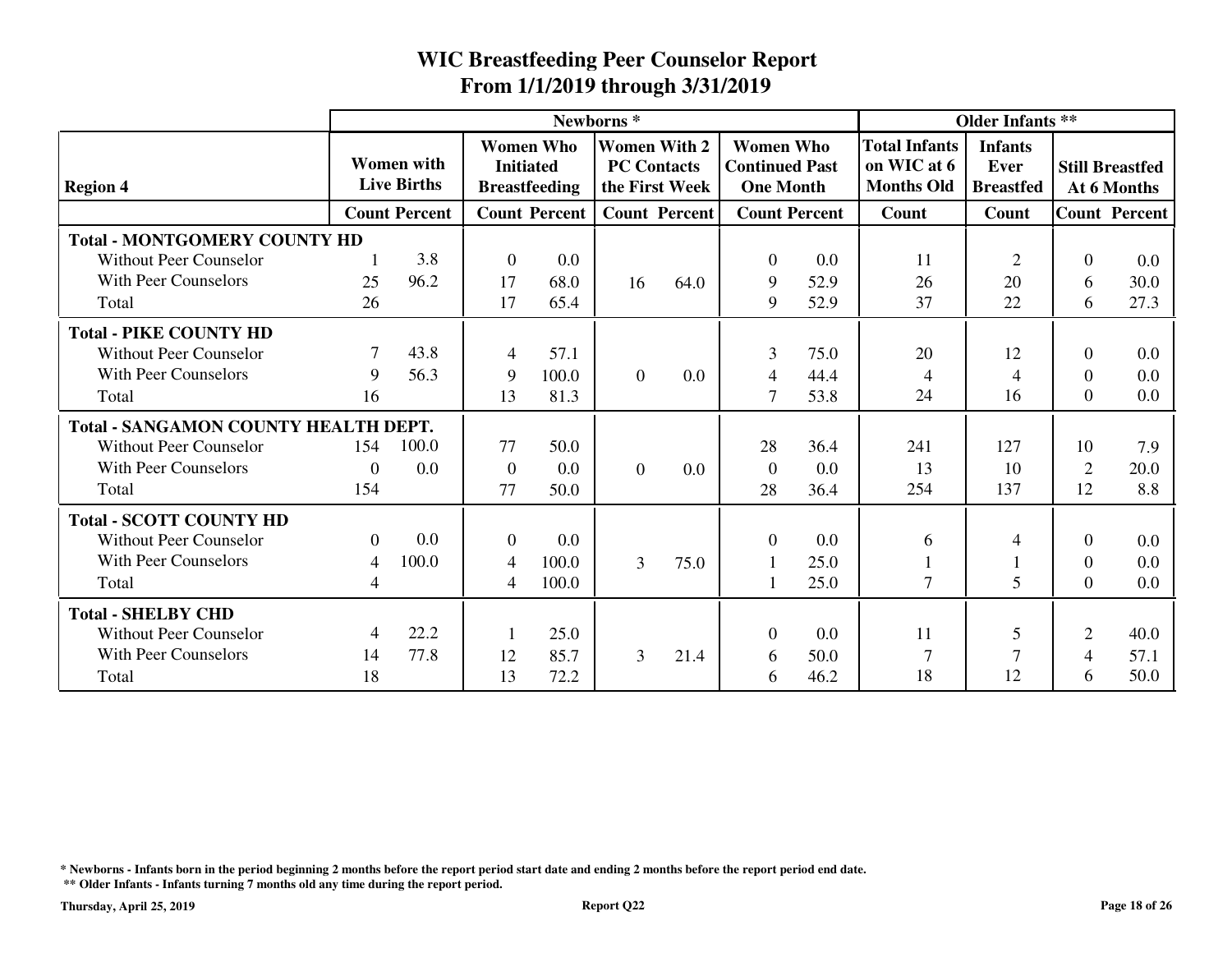|                                       |                |                                         |                                                              |                      | Newborns <sup>*</sup>                     |                      |                                                               |                      |                                                          | <b>Older Infants **</b>                    |                |                                       |
|---------------------------------------|----------------|-----------------------------------------|--------------------------------------------------------------|----------------------|-------------------------------------------|----------------------|---------------------------------------------------------------|----------------------|----------------------------------------------------------|--------------------------------------------|----------------|---------------------------------------|
| <b>Region 5</b>                       |                | <b>Women</b> with<br><b>Live Births</b> | <b>Women Who</b><br><b>Initiated</b><br><b>Breastfeeding</b> |                      | <b>Women With 2</b><br><b>PC Contacts</b> | the First Week       | <b>Women Who</b><br><b>Continued Past</b><br><b>One Month</b> |                      | <b>Total Infants</b><br>on WIC at 6<br><b>Months Old</b> | <b>Infants</b><br>Ever<br><b>Breastfed</b> |                | <b>Still Breastfed</b><br>At 6 Months |
|                                       |                | <b>Count Percent</b>                    |                                                              | <b>Count Percent</b> |                                           | <b>Count Percent</b> |                                                               | <b>Count Percent</b> | Count                                                    | Count                                      |                | <b>Count Percent</b>                  |
| <b>Total - BOND CHD</b>               |                |                                         |                                                              |                      |                                           |                      |                                                               |                      |                                                          |                                            |                |                                       |
| <b>Without Peer Counselor</b>         | 8              | 40.0                                    | $\overline{2}$                                               | 25.0                 |                                           |                      |                                                               | 50.0                 | 10                                                       | 4                                          | $\overline{2}$ | 50.0                                  |
| <b>With Peer Counselors</b>           | 12             | 60.0                                    | 10                                                           | 83.3                 | 6                                         | 50.0                 | 4                                                             | 40.0                 | 10                                                       | 9                                          |                | 11.1                                  |
| Total                                 | 20             |                                         | 12                                                           | 60.0                 |                                           |                      | 5                                                             | 41.7                 | 20                                                       | 13                                         | 3              | 23.1                                  |
| <b>Total - CLAY COUNTY HD</b>         |                |                                         |                                                              |                      |                                           |                      |                                                               |                      |                                                          |                                            |                |                                       |
| <b>Without Peer Counselor</b>         |                | 4.2                                     | 1                                                            | 100.0                |                                           |                      | $\Omega$                                                      | 0.0                  | 9                                                        | 3                                          | $\Omega$       | 0.0                                   |
| <b>With Peer Counselors</b>           | 23             | 95.8                                    | 19                                                           | 82.6                 | 22                                        | 95.7                 | 8                                                             | 42.1                 | 19                                                       | 12                                         | 3              | 25.0                                  |
| Total                                 | 24             |                                         | 20                                                           | 83.3                 |                                           |                      | 8                                                             | 40.0                 | 28                                                       | 15                                         | $\overline{3}$ | 20.0                                  |
| <b>Total - CLINTON CHD</b>            |                |                                         |                                                              |                      |                                           |                      |                                                               |                      |                                                          |                                            |                |                                       |
| <b>Without Peer Counselor</b>         | $\overline{2}$ | 11.1                                    | $\boldsymbol{0}$                                             | 0.0                  |                                           |                      | $\overline{0}$                                                | 0.0                  | 24                                                       | 17                                         | $\Omega$       | 0.0                                   |
| <b>With Peer Counselors</b>           | 16             | 88.9                                    | 16                                                           | 100.0                | 5                                         | 31.3                 | 6                                                             | 37.5                 | 12                                                       | 12                                         | 3              | 25.0                                  |
| Total                                 | 18             |                                         | 16                                                           | 88.9                 |                                           |                      | 6                                                             | 37.5                 | 36                                                       | 29                                         | 3              | 10.3                                  |
| <b>COORD YTH SERV - GRANITE CITY</b>  |                |                                         |                                                              |                      |                                           |                      |                                                               |                      |                                                          |                                            |                |                                       |
| <b>Without Peer Counselor</b>         | 23             | 22.8                                    | 8                                                            | 34.8                 |                                           |                      | $\theta$                                                      | 0.0                  | 78                                                       | 19                                         | $\Omega$       | 0.0                                   |
| <b>With Peer Counselors</b>           | 78             | 77.2                                    | 72                                                           | 92.3                 | 43                                        | 55.1                 | 23                                                            | 31.9                 | 92                                                       | 84                                         | 22             | 26.2                                  |
| Total                                 | 101            |                                         | 80                                                           | 79.2                 |                                           |                      | 23                                                            | 28.8                 | 170                                                      | 103                                        | 22             | 21.4                                  |
| <b>COORD YTH SERV - WOOD RIVER</b>    |                |                                         |                                                              |                      |                                           |                      |                                                               |                      |                                                          |                                            |                |                                       |
| <b>Without Peer Counselor</b>         | 22             | 26.2                                    | $\overline{4}$                                               | 18.2                 |                                           |                      | $\overline{0}$                                                | 0.0                  | 61                                                       | 9                                          | $\theta$       | 0.0                                   |
| <b>With Peer Counselors</b>           | 62             | 73.8                                    | 55                                                           | 88.7                 | 35                                        | 56.5                 | $25\,$                                                        | 45.5                 | 90                                                       | 76                                         | $22\,$         | 28.9                                  |
| Total                                 | 84             |                                         | 59                                                           | 70.2                 |                                           |                      | 25                                                            | 42.4                 | 151                                                      | 85                                         | 22             | 25.9                                  |
| <b>Total - COORDINATED YOUTH SERV</b> |                |                                         |                                                              |                      |                                           |                      |                                                               |                      |                                                          |                                            |                |                                       |
| <b>Without Peer Counselor</b>         | 45             | 24.3                                    | 12                                                           | 26.7                 |                                           |                      | $\Omega$                                                      | 0.0                  | 139                                                      | 28                                         | $\Omega$       | 0.0                                   |
| <b>With Peer Counselors</b>           | 140            | 75.7                                    | 127                                                          | 90.7                 | 78                                        | 55.7                 | 48                                                            | 37.8                 | 182                                                      | 160                                        | 44             | 27.5                                  |
| Total                                 | 185            |                                         | 139                                                          | 75.1                 |                                           |                      | 48                                                            | 34.5                 | 321                                                      | 188                                        | 44             | 23.4                                  |

**\* Newborns - Infants born in the period beginning 2 months before the report period start date and ending 2 months before the report period end date.**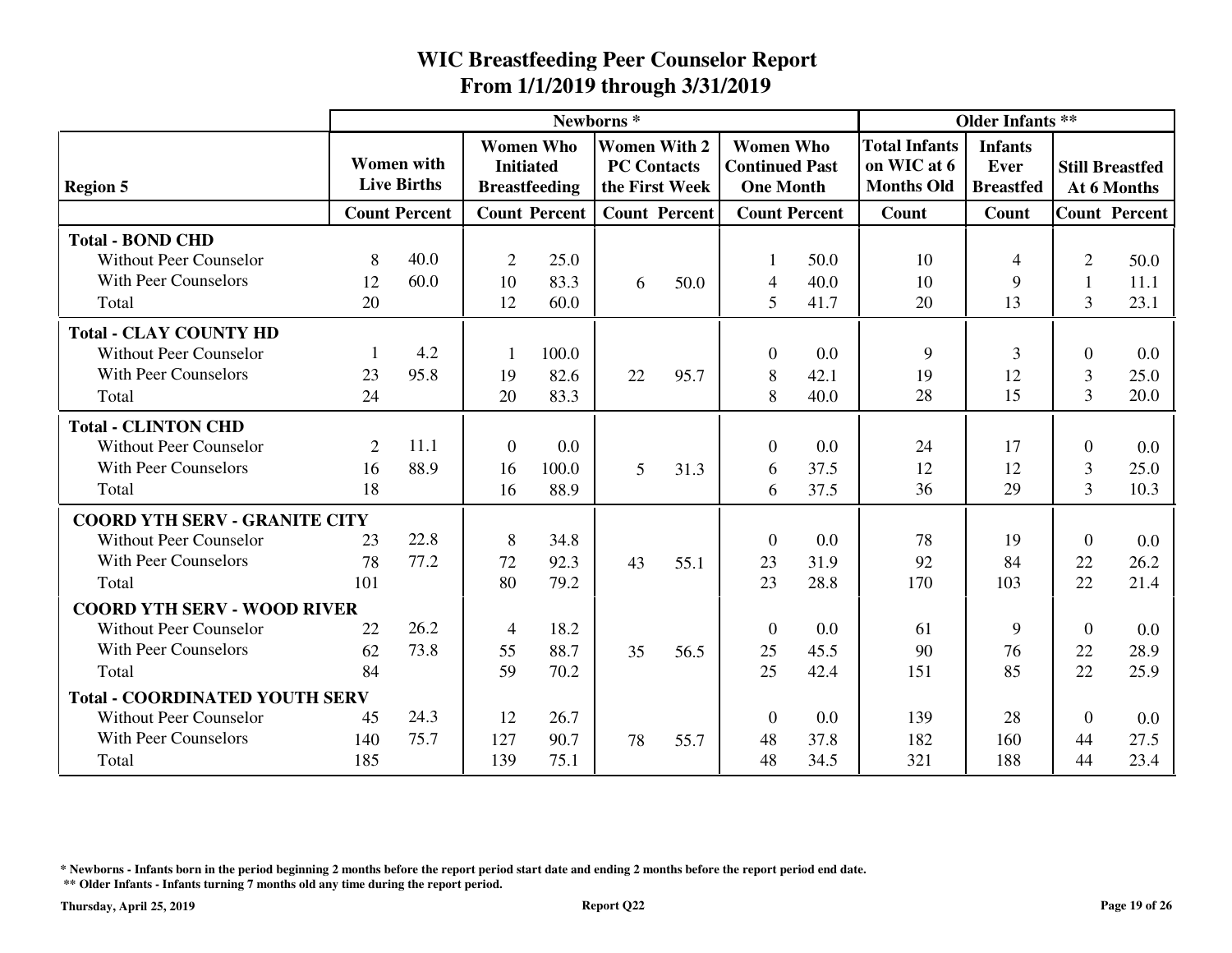|                                         |                |                                         |                                                              |                      | Newborns <sup>*</sup>                     |                      |                                                               |      |                                                          | <b>Older Infants **</b>                    |                |                                       |
|-----------------------------------------|----------------|-----------------------------------------|--------------------------------------------------------------|----------------------|-------------------------------------------|----------------------|---------------------------------------------------------------|------|----------------------------------------------------------|--------------------------------------------|----------------|---------------------------------------|
| <b>Region 5</b>                         |                | <b>Women with</b><br><b>Live Births</b> | <b>Women Who</b><br><b>Initiated</b><br><b>Breastfeeding</b> |                      | <b>Women With 2</b><br><b>PC Contacts</b> | the First Week       | <b>Women Who</b><br><b>Continued Past</b><br><b>One Month</b> |      | <b>Total Infants</b><br>on WIC at 6<br><b>Months Old</b> | <b>Infants</b><br>Ever<br><b>Breastfed</b> |                | <b>Still Breastfed</b><br>At 6 Months |
|                                         |                | <b>Count Percent</b>                    |                                                              | <b>Count Percent</b> |                                           | <b>Count Percent</b> | <b>Count Percent</b>                                          |      | Count                                                    | Count                                      |                | <b>Count Percent</b>                  |
| <b>Total - CRAWFORD COUNTY HD</b>       |                |                                         |                                                              |                      |                                           |                      |                                                               |      |                                                          |                                            |                |                                       |
| <b>Without Peer Counselor</b>           | 3              | 20.0                                    | $\overline{0}$                                               | 0.0                  |                                           |                      | $\overline{0}$                                                | 0.0  | 5                                                        | $\overline{2}$                             | $\Omega$       | 0.0                                   |
| <b>With Peer Counselors</b>             | 12             | 80.0                                    | 11                                                           | 91.7                 | 9                                         | 75.0                 | 8                                                             | 72.7 | 19                                                       | 17                                         | $\overline{2}$ | 11.8                                  |
| Total                                   | 15             |                                         | 11                                                           | 73.3                 |                                           |                      | 8                                                             | 72.7 | 24                                                       | 19                                         | $\overline{2}$ | 10.5                                  |
| <b>EAST SIDE HD</b>                     |                |                                         |                                                              |                      |                                           |                      |                                                               |      |                                                          |                                            |                |                                       |
| <b>Without Peer Counselor</b>           | $\theta$       | 0.0                                     | $\overline{0}$                                               | 0.0                  |                                           |                      | $\Omega$                                                      | 0.0  | 37                                                       | 15                                         | $\theta$       | 0.0                                   |
| <b>With Peer Counselors</b>             | 88             | 100.0                                   | 62                                                           | 70.5                 | 38                                        | 43.2                 | 24                                                            | 38.7 | 119                                                      | 78                                         | 12             | 15.4                                  |
| Total                                   | 88             |                                         | 62                                                           | 70.5                 |                                           |                      | 24                                                            | 38.7 | 156                                                      | 93                                         | 12             | 12.9                                  |
| <b>EAST SIDE HD - CAHOKIA</b>           |                |                                         |                                                              |                      |                                           |                      |                                                               |      |                                                          |                                            |                |                                       |
| <b>Without Peer Counselor</b>           | 3              | 6.8                                     | $\overline{2}$                                               | 66.7                 |                                           |                      | $\theta$                                                      | 0.0  | 6                                                        | $\mathbf{1}$                               | $\Omega$       | 0.0                                   |
| <b>With Peer Counselors</b>             | 41             | 93.2                                    | 24                                                           | 58.5                 | 24                                        | 58.5                 | 9                                                             | 37.5 | 69                                                       | 41                                         | 5              | 12.2                                  |
| Total                                   | 44             |                                         | 26                                                           | 59.1                 |                                           |                      | 9                                                             | 34.6 | 75                                                       | 42                                         | 5              | 11.9                                  |
| <b>Total - EASTSIDE HEALTH DISTRICT</b> |                |                                         |                                                              |                      |                                           |                      |                                                               |      |                                                          |                                            |                |                                       |
| <b>Without Peer Counselor</b>           | 3              | 2.3                                     | $\overline{2}$                                               | 66.7                 |                                           |                      | $\Omega$                                                      | 0.0  | 43                                                       | 16                                         | $\Omega$       | 0.0                                   |
| <b>With Peer Counselors</b>             | 129            | 97.7                                    | 86                                                           | 66.7                 | 62                                        | 48.1                 | 33                                                            | 38.4 | 188                                                      | 119                                        | 17             | 14.3                                  |
| Total                                   | 132            |                                         | 88                                                           | 66.7                 |                                           |                      | 33                                                            | 37.5 | 231                                                      | 135                                        | 17             | 12.6                                  |
| <b>Total - EGYPTIAN COUNTY HD</b>       |                |                                         |                                                              |                      |                                           |                      |                                                               |      |                                                          |                                            |                |                                       |
| <b>Without Peer Counselor</b>           | 6              | 12.8                                    | $\overline{2}$                                               | 33.3                 |                                           |                      | $\theta$                                                      | 0.0  | 55                                                       | 16                                         | $\overline{2}$ | 12.5                                  |
| <b>With Peer Counselors</b>             | 41             | 87.2                                    | 20                                                           | 48.8                 | $\overline{4}$                            | 9.8                  | $\overline{4}$                                                | 20.0 | 20                                                       | 13                                         | $\overline{7}$ | 53.8                                  |
| Total                                   | 47             |                                         | 22                                                           | 46.8                 |                                           |                      | $\overline{4}$                                                | 18.2 | 75                                                       | 29                                         | 9              | 31.0                                  |
| <b>Total - FAYETTE COUNTY HD</b>        |                |                                         |                                                              |                      |                                           |                      |                                                               |      |                                                          |                                            |                |                                       |
| <b>Without Peer Counselor</b>           | $\overline{2}$ | 7.4                                     | 1                                                            | 50.0                 |                                           |                      | $\theta$                                                      | 0.0  | 22                                                       | $\overline{7}$                             | $\Omega$       | 0.0                                   |
| <b>With Peer Counselors</b>             | 25             | 92.6                                    | 19                                                           | 76.0                 | 1                                         | 4.0                  |                                                               | 5.3  | 23                                                       | 22                                         | 6              | 27.3                                  |
| Total                                   | 27             |                                         | 20                                                           | 74.1                 |                                           |                      |                                                               | 5.0  | 45                                                       | 29                                         | 6              | 20.7                                  |

**\* Newborns - Infants born in the period beginning 2 months before the report period start date and ending 2 months before the report period end date.**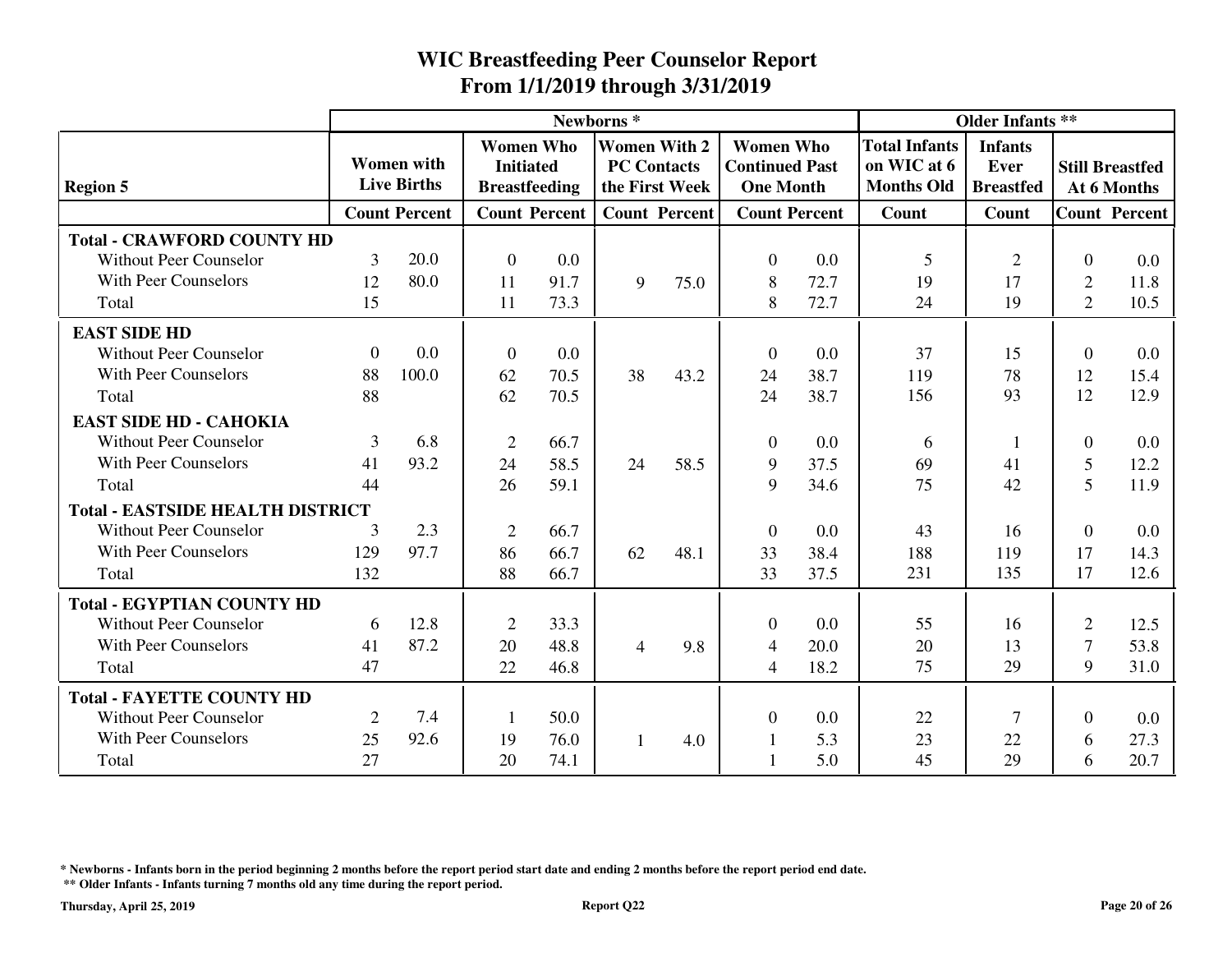|                                               |                |                      |                |                      | Newborns <sup>*</sup> |                      |                       | <b>Older Infants **</b> |                      |                  |                |                        |
|-----------------------------------------------|----------------|----------------------|----------------|----------------------|-----------------------|----------------------|-----------------------|-------------------------|----------------------|------------------|----------------|------------------------|
|                                               |                |                      |                | <b>Women Who</b>     |                       | <b>Women With 2</b>  | <b>Women Who</b>      |                         | <b>Total Infants</b> | <b>Infants</b>   |                |                        |
|                                               |                | <b>Women</b> with    |                | <b>Initiated</b>     |                       | <b>PC Contacts</b>   | <b>Continued Past</b> |                         | on WIC at 6          | <b>Ever</b>      |                | <b>Still Breastfed</b> |
| <b>Region 5</b>                               |                | <b>Live Births</b>   |                | <b>Breastfeeding</b> |                       | the First Week       | <b>One Month</b>      |                         | <b>Months Old</b>    | <b>Breastfed</b> |                | At 6 Months            |
|                                               |                | <b>Count Percent</b> |                | <b>Count Percent</b> |                       | <b>Count Percent</b> | <b>Count Percent</b>  |                         | Count                | Count            |                | <b>Count Percent</b>   |
| <b>FRANKLIN/WILLIAMSON CHD - BENTON</b>       |                |                      |                |                      |                       |                      |                       |                         |                      |                  |                |                        |
| <b>Without Peer Counselor</b>                 | 5              | 12.8                 | $\overline{0}$ | 0.0                  |                       |                      | $\mathbf{0}$          | 0.0                     | 46                   | 25               | 4              | 16.0                   |
| <b>With Peer Counselors</b>                   | 34             | 87.2                 | 26             | 76.5                 | $\overline{4}$        | 11.8                 | 9                     | 34.6                    | 18                   | 12               | $\overline{4}$ | 33.3                   |
| Total                                         | 39             |                      | 26             | 66.7                 |                       |                      | 9                     | 34.6                    | 64                   | 37               | 8              | 21.6                   |
| <b>FRANKLIN/WILLIAMSON CHD - MARION</b>       |                |                      |                |                      |                       |                      |                       |                         |                      |                  |                |                        |
| <b>Without Peer Counselor</b>                 | 5              | 9.6                  | $\overline{0}$ | 0.0                  |                       |                      | $\theta$              | 0.0                     | 70                   | 41               | 5              | 12.2                   |
| With Peer Counselors                          | 47             | 90.4                 | 31             | 66.0                 | $\mathbf{1}$          | 2.1                  | 11                    | 35.5                    | 12                   | 10               | $\overline{3}$ | 30.0                   |
| Total                                         | 52             |                      | 31             | 59.6                 |                       |                      | 11                    | 35.5                    | 82                   | 51               | 8              | 15.7                   |
| <b>Total - FRANKLIN-WILLIAMSON BI-CO FRNK</b> |                |                      |                |                      |                       |                      |                       |                         |                      |                  |                |                        |
| Without Peer Counselor                        | 10             | 11.0                 | $\mathbf{0}$   | 0.0                  |                       |                      | $\overline{0}$        | 0.0                     | 116                  | 66               | 9              | 13.6                   |
| <b>With Peer Counselors</b>                   | 81             | 89.0                 | 57             | 70.4                 | 5                     | 6.2                  | 20                    | 35.1                    | 30                   | 22               | $\overline{7}$ | 31.8                   |
| Total                                         | 91             |                      | 57             | 62.6                 |                       |                      | 20                    | 35.1                    | 146                  | 88               | 16             | 18.2                   |
| <b>Total - JACKSON COUNTY HD</b>              |                |                      |                |                      |                       |                      |                       |                         |                      |                  |                |                        |
| <b>Without Peer Counselor</b>                 | 52             | 80.0                 | 28             | 53.8                 |                       |                      | 13                    | 46.4                    | 61                   | 26               | 4              | 15.4                   |
| With Peer Counselors                          | 13             | 20.0                 | 12             | 92.3                 | $\mathbf{1}$          | 7.7                  | $\overline{7}$        | 58.3                    | 28                   | 25               | $\overline{4}$ | 16.0                   |
| Total                                         | 65             |                      | 40             | 61.5                 |                       |                      | 20                    | 50.0                    | 89                   | 51               | 8              | 15.7                   |
| <b>JASPER - RICHLAND - OLNEY</b>              |                |                      |                |                      |                       |                      |                       |                         |                      |                  |                |                        |
| <b>Without Peer Counselor</b>                 | 3              | 20.0                 | $\overline{2}$ | 66.7                 |                       |                      |                       | 50.0                    | 20                   | 9                | $\Omega$       | 0.0                    |
| <b>With Peer Counselors</b>                   | 12             | 80.0                 | 11             | 91.7                 | 5                     | 41.7                 | 6                     | 54.5                    | 12                   | 11               | $\mathfrak{Z}$ | 27.3                   |
| Total                                         | 15             |                      | 13             | 86.7                 |                       |                      | $\overline{7}$        | 53.8                    | 32                   | 20               | 3              | 15.0                   |
| <b>JASPER CHD - NEWTON</b>                    |                |                      |                |                      |                       |                      |                       |                         |                      |                  |                |                        |
| Without Peer Counselor                        | $\overline{2}$ | 33.3                 | $\mathbf{0}$   | 0.0                  |                       |                      | $\mathbf{0}$          | 0.0                     | 5                    | $\overline{2}$   | $\overline{0}$ | 0.0                    |
| <b>With Peer Counselors</b>                   | $\overline{4}$ | 66.7                 | $\overline{4}$ | 100.0                | 3                     | 75.0                 | $\mathfrak{Z}$        | 75.0                    | $\overline{3}$       | 3                | $\overline{2}$ | 66.7                   |
| Total                                         | 6              |                      | $\overline{4}$ | 66.7                 |                       |                      | $\overline{3}$        | 75.0                    | 8                    | 5                | $\overline{2}$ | 40.0                   |
| <b>Total - JASPER COUNTY HD</b>               |                |                      |                |                      |                       |                      |                       |                         |                      |                  |                |                        |
| <b>Without Peer Counselor</b>                 | 5              | 23.8                 | $\overline{2}$ | 40.0                 |                       |                      | 1                     | 50.0                    | 25                   | 11               | $\Omega$       | 0.0                    |
| With Peer Counselors                          | 16             | 76.2                 | 15             | 93.8                 | 8                     | 50.0                 | 9                     | 60.0                    | 15                   | 14               | 5              | 35.7                   |
| Total                                         | 21             |                      | 17             | 81.0                 |                       |                      | 10                    | 58.8                    | 40                   | 25               | 5              | 20.0                   |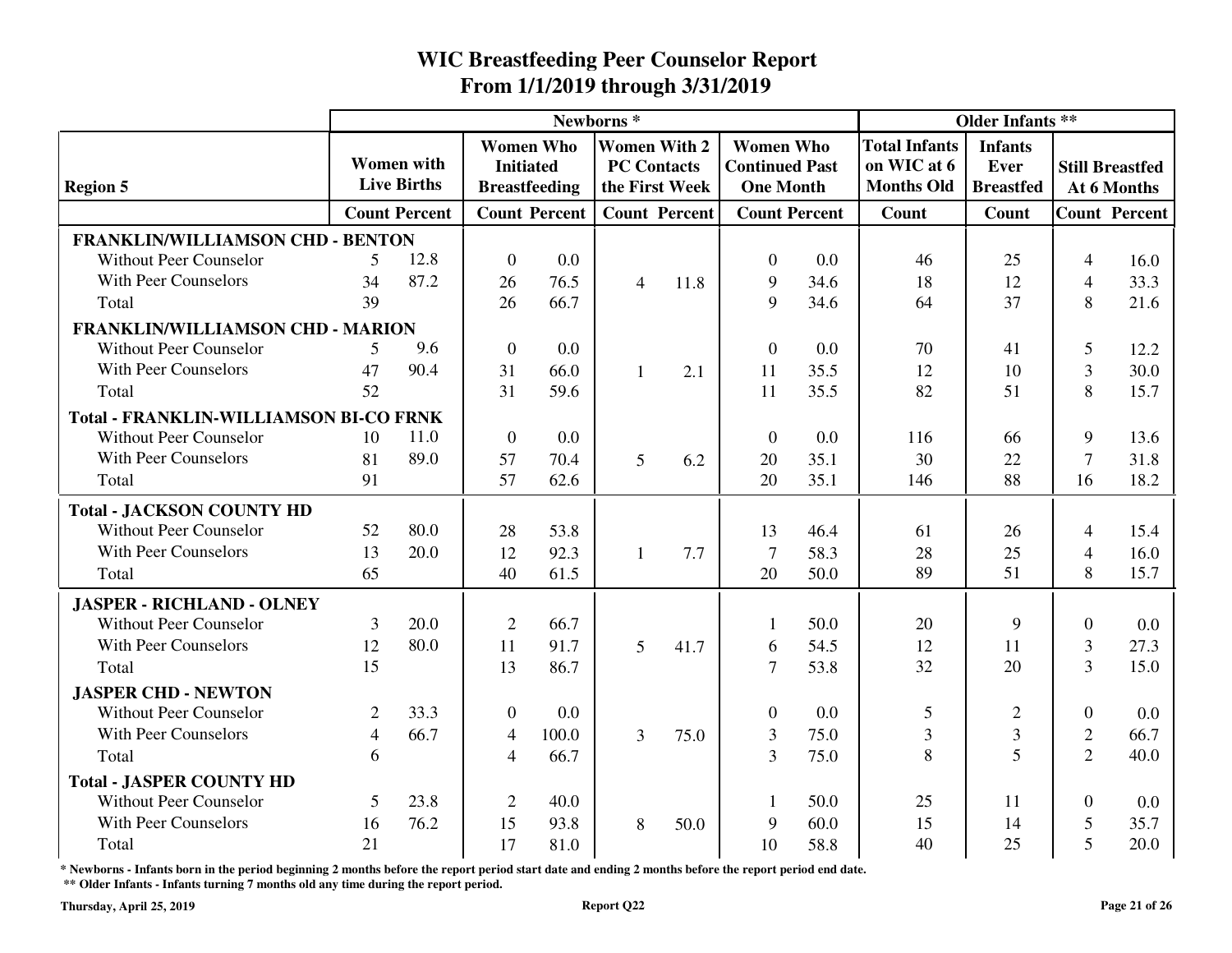|                                    |                |                                         |                                                              |                      | Newborns <sup>*</sup> |                                       |                                                               | <b>Older Infants **</b> |                                                          |                                            |                |                                       |
|------------------------------------|----------------|-----------------------------------------|--------------------------------------------------------------|----------------------|-----------------------|---------------------------------------|---------------------------------------------------------------|-------------------------|----------------------------------------------------------|--------------------------------------------|----------------|---------------------------------------|
| <b>Region 5</b>                    |                | <b>Women</b> with<br><b>Live Births</b> | <b>Women Who</b><br><b>Initiated</b><br><b>Breastfeeding</b> |                      | <b>PC Contacts</b>    | <b>Women With 2</b><br>the First Week | <b>Women Who</b><br><b>Continued Past</b><br><b>One Month</b> |                         | <b>Total Infants</b><br>on WIC at 6<br><b>Months Old</b> | <b>Infants</b><br>Ever<br><b>Breastfed</b> |                | <b>Still Breastfed</b><br>At 6 Months |
|                                    |                | <b>Count Percent</b>                    |                                                              | <b>Count Percent</b> |                       | <b>Count Percent</b>                  |                                                               | <b>Count Percent</b>    | Count                                                    | Count                                      |                | <b>Count Percent</b>                  |
| <b>Total - JEFFERSON COUNTY HD</b> |                |                                         |                                                              |                      |                       |                                       |                                                               |                         |                                                          |                                            |                |                                       |
| <b>Without Peer Counselor</b>      | $\overline{4}$ | 10.3                                    |                                                              | 25.0                 |                       |                                       | $\theta$                                                      | 0.0                     | 27                                                       | 10                                         | $\Omega$       | 0.0                                   |
| <b>With Peer Counselors</b>        | 35             | 89.7                                    | 19                                                           | 54.3                 | 21                    | 60.0                                  | 5                                                             | 26.3                    | 30                                                       | 22                                         |                | 4.5                                   |
| Total                              | 39             |                                         | 20                                                           | 51.3                 |                       |                                       | 5                                                             | 25.0                    | 57                                                       | 32                                         |                | 3.1                                   |
| <b>Total - LAWRENCE COUNTY HD</b>  |                |                                         |                                                              |                      |                       |                                       |                                                               |                         |                                                          |                                            |                |                                       |
| <b>Without Peer Counselor</b>      | $\Omega$       | 0.0                                     | $\overline{0}$                                               | 0.0                  |                       |                                       | $\theta$                                                      | 0.0                     | 15                                                       | 6                                          | $\Omega$       | 0.0                                   |
| <b>With Peer Counselors</b>        | 17             | 100.0                                   | 11                                                           | 64.7                 | $\overline{7}$        | 41.2                                  | 5                                                             | 45.5                    | $\overline{7}$                                           | 6                                          | $\overline{2}$ | 33.3                                  |
| Total                              | 17             |                                         | 11                                                           | 64.7                 |                       |                                       | 5                                                             | 45.5                    | 22                                                       | 12                                         | $\overline{2}$ | 16.7                                  |
| <b>MARION CHD-CENTRALIA</b>        |                |                                         |                                                              |                      |                       |                                       |                                                               |                         |                                                          |                                            |                |                                       |
| <b>Without Peer Counselor</b>      | $\theta$       | 0.0                                     | $\mathbf{0}$                                                 | 0.0                  |                       |                                       | $\theta$                                                      | 0.0                     | 24                                                       | 10                                         |                | 10.0                                  |
| <b>With Peer Counselors</b>        | 33             | 100.0                                   | 26                                                           | 78.8                 | 15                    | 45.5                                  | 10                                                            | 38.5                    | 13                                                       | 12                                         |                | 8.3                                   |
| Total                              | 33             |                                         | 26                                                           | 78.8                 |                       |                                       | 10                                                            | 38.5                    | 37                                                       | 22                                         | $\overline{2}$ | 9.1                                   |
| <b>MARION CHD-SALEM</b>            |                |                                         |                                                              |                      |                       |                                       |                                                               |                         |                                                          |                                            |                |                                       |
| <b>Without Peer Counselor</b>      | 3              | 13.6                                    | $\overline{2}$                                               | 66.7                 |                       |                                       | $\overline{2}$                                                | 100.0                   | 19                                                       | 12                                         | $\Omega$       | 0.0                                   |
| <b>With Peer Counselors</b>        | 19             | 86.4                                    | 17                                                           | 89.5                 | 9                     | 47.4                                  | 11                                                            | 64.7                    | 22                                                       | 22                                         | 6              | 27.3                                  |
| Total                              | 22             |                                         | 19                                                           | 86.4                 |                       |                                       | 13                                                            | 68.4                    | 41                                                       | 34                                         | 6              | 17.6                                  |
| <b>Total - MARION CHD</b>          |                |                                         |                                                              |                      |                       |                                       |                                                               |                         |                                                          |                                            |                |                                       |
| <b>Without Peer Counselor</b>      | 3              | 5.5                                     | $\overline{2}$                                               | 66.7                 |                       |                                       | $\overline{2}$                                                | 100.0                   | 43                                                       | 22                                         |                | 4.5                                   |
| <b>With Peer Counselors</b>        | 52             | 94.5                                    | 43                                                           | 82.7                 | 24                    | 46.2                                  | 21                                                            | 48.8                    | 35                                                       | 34                                         | 7              | 20.6                                  |
| Total                              | 55             |                                         | 45                                                           | 81.8                 |                       |                                       | 23                                                            | 51.1                    | 78                                                       | 56                                         | 8              | 14.3                                  |
| <b>Total - PERRY COUNTY HD</b>     |                |                                         |                                                              |                      |                       |                                       |                                                               |                         |                                                          |                                            |                |                                       |
| Without Peer Counselor             | $\overline{4}$ | 28.6                                    |                                                              | 25.0                 |                       |                                       |                                                               | 100.0                   | 17                                                       | $\overline{4}$                             |                | 25.0                                  |
| <b>With Peer Counselors</b>        | 10             | 71.4                                    | 6                                                            | 60.0                 | 6                     | 60.0                                  | $\overline{c}$                                                | 33.3                    | 13                                                       | 10                                         |                | 10.0                                  |
| Total                              | 14             |                                         | 7                                                            | 50.0                 |                       |                                       | $\overline{3}$                                                | 42.9                    | 30                                                       | 14                                         | $\overline{2}$ | 14.3                                  |

**\* Newborns - Infants born in the period beginning 2 months before the report period start date and ending 2 months before the report period end date.**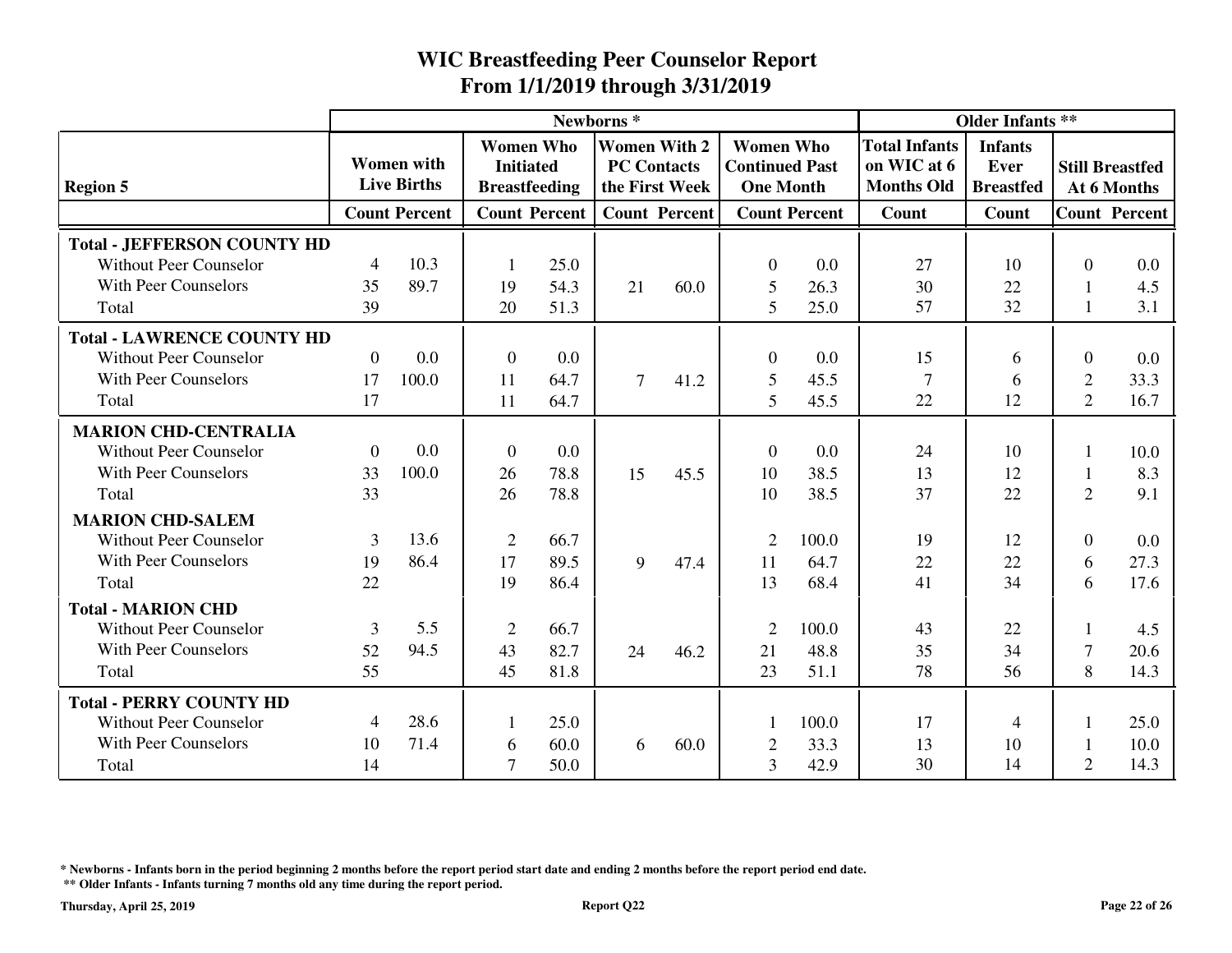|                                   |                |                                         |                |                                                              | Newborns*      |                                                             |                                                               | <b>Older Infants **</b> |                                                          |                                            |                |                                       |
|-----------------------------------|----------------|-----------------------------------------|----------------|--------------------------------------------------------------|----------------|-------------------------------------------------------------|---------------------------------------------------------------|-------------------------|----------------------------------------------------------|--------------------------------------------|----------------|---------------------------------------|
| <b>Region 5</b>                   |                | <b>Women</b> with<br><b>Live Births</b> |                | <b>Women Who</b><br><b>Initiated</b><br><b>Breastfeeding</b> |                | <b>Women With 2</b><br><b>PC Contacts</b><br>the First Week | <b>Women Who</b><br><b>Continued Past</b><br><b>One Month</b> |                         | <b>Total Infants</b><br>on WIC at 6<br><b>Months Old</b> | <b>Infants</b><br>Ever<br><b>Breastfed</b> |                | <b>Still Breastfed</b><br>At 6 Months |
|                                   |                | <b>Count Percent</b>                    |                | <b>Count Percent</b>                                         |                | <b>Count Percent</b>                                        |                                                               | <b>Count Percent</b>    | <b>Count</b>                                             | Count                                      |                | <b>Count Percent</b>                  |
| <b>RANDOLPH CHD - CHESTER</b>     |                |                                         |                |                                                              |                |                                                             |                                                               |                         |                                                          |                                            |                |                                       |
| <b>Without Peer Counselor</b>     | 2              | 50.0                                    | $\mathbf{1}$   | 50.0                                                         |                |                                                             | $\Omega$                                                      | 0.0                     | 13                                                       | 7                                          | 1              | 14.3                                  |
| <b>With Peer Counselors</b>       | $\overline{2}$ | 50.0                                    | $\overline{2}$ | 100.0                                                        | $\overline{2}$ | 100.0                                                       | $\theta$                                                      | 0.0                     | $\overline{7}$                                           | 6                                          | $\mathbf{1}$   | 16.7                                  |
| Total                             | $\overline{4}$ |                                         | $\overline{3}$ | 75.0                                                         |                |                                                             | $\Omega$                                                      | 0.0                     | 20                                                       | 13                                         | $\overline{2}$ | 15.4                                  |
| <b>RANDOLPH CHD - SPARTA</b>      |                |                                         |                |                                                              |                |                                                             |                                                               |                         |                                                          |                                            |                |                                       |
| <b>Without Peer Counselor</b>     | 8              | 61.5                                    | 3              | 37.5                                                         |                |                                                             |                                                               | 33.3                    | 17                                                       | 11                                         |                | 9.1                                   |
| <b>With Peer Counselors</b>       | 5              | 38.5                                    | $\overline{3}$ | 60.0                                                         | $\mathbf{1}$   | 20.0                                                        | 1                                                             | 33.3                    | 6                                                        | $\overline{4}$                             | $\Omega$       | 0.0                                   |
| Total                             | 13             |                                         | 6              | 46.2                                                         |                |                                                             | $\overline{2}$                                                | 33.3                    | 23                                                       | 15                                         | $\mathbf{1}$   | 6.7                                   |
| <b>Total - RANDOLPH CHD</b>       |                |                                         |                |                                                              |                |                                                             |                                                               |                         |                                                          |                                            |                |                                       |
| <b>Without Peer Counselor</b>     | 10             | 58.8                                    | $\overline{4}$ | 40.0                                                         |                |                                                             |                                                               | 25.0                    | 30                                                       | 18                                         | $\overline{2}$ | 11.1                                  |
| <b>With Peer Counselors</b>       | 7              | 41.2                                    | 5              | 71.4                                                         | $\overline{3}$ | 42.9                                                        |                                                               | 20.0                    | 13                                                       | 10                                         | $\mathbf{1}$   | 10.0                                  |
| Total                             | 17             |                                         | 9              | 52.9                                                         |                |                                                             | $\overline{2}$                                                | 22.2                    | 43                                                       | 28                                         | 3              | 10.7                                  |
| <b>SOUTHERN 7 CHD - ALEXANDER</b> |                |                                         |                |                                                              |                |                                                             |                                                               |                         |                                                          |                                            |                |                                       |
| <b>Without Peer Counselor</b>     | $\overline{4}$ | 33.3                                    | $\overline{2}$ | 50.0                                                         |                |                                                             |                                                               | 50.0                    | 9                                                        | 3                                          |                | 33.3                                  |
| With Peer Counselors              | 8              | 66.7                                    | $\overline{4}$ | 50.0                                                         | 2              | 25.0                                                        | $\overline{c}$                                                | 50.0                    | 3                                                        | 3                                          | $\mathbf{1}$   | 33.3                                  |
| Total                             | 12             |                                         | 6              | 50.0                                                         |                |                                                             | $\overline{3}$                                                | 50.0                    | 12                                                       | 6                                          | $\overline{2}$ | 33.3                                  |
| <b>SOUTHERN 7 CHD - HARDIN</b>    |                |                                         |                |                                                              |                |                                                             |                                                               |                         |                                                          |                                            |                |                                       |
| <b>Without Peer Counselor</b>     | 1              | 50.0                                    | $\overline{0}$ | 0.0                                                          |                |                                                             | $\Omega$                                                      | 0.0                     | $\overline{2}$                                           | $\mathbf{1}$                               | $\Omega$       | 0.0                                   |
| <b>With Peer Counselors</b>       | $\mathbf{1}$   | 50.0                                    | 1              | 100.0                                                        | $\theta$       | 0.0                                                         | $\overline{0}$                                                | 0.0                     | $\sqrt{2}$                                               | $\mathfrak{2}$                             | $\Omega$       | 0.0                                   |
| Total                             | $\overline{2}$ |                                         |                | 50.0                                                         |                |                                                             | $\Omega$                                                      | 0.0                     | $\overline{4}$                                           | $\overline{3}$                             | $\Omega$       | 0.0                                   |
| <b>SOUTHERN 7 CHD - JOHNSON</b>   |                |                                         |                |                                                              |                |                                                             |                                                               |                         |                                                          |                                            |                |                                       |
| <b>Without Peer Counselor</b>     | $\overline{2}$ | 28.6                                    | $\overline{0}$ | 0.0                                                          |                |                                                             | $\Omega$                                                      | 0.0                     | 10                                                       | 4                                          | $\overline{0}$ | 0.0                                   |
| <b>With Peer Counselors</b>       | 5              | 71.4                                    | $\overline{4}$ | 80.0                                                         | $\theta$       | 0.0                                                         | $\overline{2}$                                                | 50.0                    | 6                                                        | 5                                          | $\overline{2}$ | 40.0                                  |
| Total                             | $\tau$         |                                         | $\overline{4}$ | 57.1                                                         |                |                                                             | $\overline{2}$                                                | 50.0                    | 16                                                       | 9                                          | $\overline{2}$ | 22.2                                  |
| <b>SOUTHERN 7 CHD - MASSAC</b>    |                |                                         |                |                                                              |                |                                                             |                                                               |                         |                                                          |                                            |                |                                       |
| <b>Without Peer Counselor</b>     | 8              | 42.1                                    | 1              | 12.5                                                         |                |                                                             | $\Omega$                                                      | 0.0                     | 22                                                       | 9                                          | 1              | 11.1                                  |
| <b>With Peer Counselors</b>       | 11             | 57.9                                    | 7              | 63.6                                                         | 3              | 27.3                                                        | $\overline{2}$                                                | 28.6                    | $\overline{2}$                                           | $\overline{2}$                             | $\Omega$       | 0.0                                   |
| Total                             | 19             |                                         | 8              | 42.1                                                         |                |                                                             | $\overline{2}$                                                | 25.0                    | 24                                                       | 11                                         |                | 9.1                                   |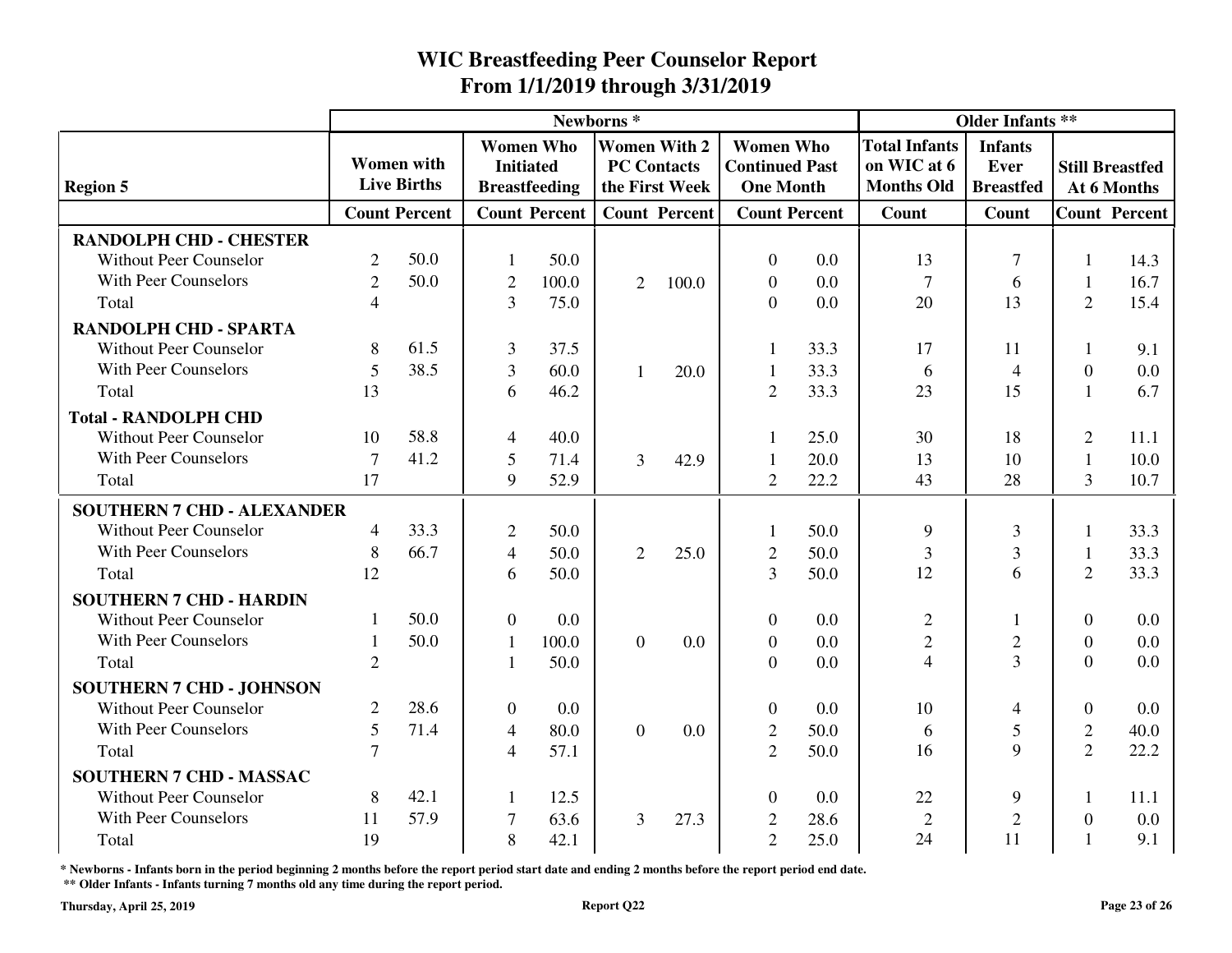|                                         |                |                                         |                  |                                          | Newborns <sup>*</sup>                     |                      |                                                               |                      |                                                          | <b>Older Infants **</b>                    |                |                                       |
|-----------------------------------------|----------------|-----------------------------------------|------------------|------------------------------------------|-------------------------------------------|----------------------|---------------------------------------------------------------|----------------------|----------------------------------------------------------|--------------------------------------------|----------------|---------------------------------------|
| <b>Region 5</b>                         |                | <b>Women</b> with<br><b>Live Births</b> | <b>Initiated</b> | <b>Women Who</b><br><b>Breastfeeding</b> | <b>Women With 2</b><br><b>PC Contacts</b> | the First Week       | <b>Women Who</b><br><b>Continued Past</b><br><b>One Month</b> |                      | <b>Total Infants</b><br>on WIC at 6<br><b>Months Old</b> | <b>Infants</b><br>Ever<br><b>Breastfed</b> |                | <b>Still Breastfed</b><br>At 6 Months |
|                                         |                | <b>Count Percent</b>                    |                  | <b>Count Percent</b>                     |                                           | <b>Count Percent</b> |                                                               | <b>Count Percent</b> | Count                                                    | Count                                      |                | <b>Count Percent</b>                  |
| <b>SOUTHERN 7 CHD - PULASKI</b>         |                |                                         |                  |                                          |                                           |                      |                                                               |                      |                                                          |                                            |                |                                       |
| <b>Without Peer Counselor</b>           | $\Omega$       | 0.0                                     | $\overline{0}$   | 0.0                                      |                                           |                      | $\theta$                                                      | 0.0                  | $\overline{4}$                                           | $\boldsymbol{0}$                           | $\Omega$       | 0.0                                   |
| <b>With Peer Counselors</b>             | $\overline{2}$ | 100.0                                   | $\mathbf{1}$     | 50.0                                     | $\overline{0}$                            | 0.0                  | 1                                                             | 100.0                | $\overline{4}$                                           | 4                                          | $\overline{2}$ | 50.0                                  |
| Total                                   | $\overline{2}$ |                                         | 1                | 50.0                                     |                                           |                      |                                                               | 100.0                | 8                                                        | $\overline{4}$                             | $\overline{2}$ | 50.0                                  |
| <b>SOUTHERN 7 CHD - UNION</b>           |                |                                         |                  |                                          |                                           |                      |                                                               |                      |                                                          |                                            |                |                                       |
| <b>Without Peer Counselor</b>           | 6              | 30.0                                    | 1                | 16.7                                     |                                           |                      | -1                                                            | 100.0                | 17                                                       | 8                                          | $\Omega$       | 0.0                                   |
| <b>With Peer Counselors</b>             | 14             | 70.0                                    | 9                | 64.3                                     | $\overline{0}$                            | 0.0                  | 6                                                             | 66.7                 | 8                                                        | 8                                          | 4              | 50.0                                  |
| Total                                   | 20             |                                         | 10               | 50.0                                     |                                           |                      | $\overline{7}$                                                | 70.0                 | 25                                                       | 16                                         | $\overline{4}$ | 25.0                                  |
| <b>Total - SOUTHERN SEVEN HLTH DEPT</b> |                |                                         |                  |                                          |                                           |                      |                                                               |                      |                                                          |                                            |                |                                       |
| <b>Without Peer Counselor</b>           | 21             | 33.9                                    | 4                | 19.0                                     |                                           |                      | $\overline{2}$                                                | 50.0                 | 64                                                       | 25                                         | $\overline{2}$ | 8.0                                   |
| <b>With Peer Counselors</b>             | 41             | 66.1                                    | 26               | 63.4                                     | 5                                         | 12.2                 | 13                                                            | 50.0                 | 25                                                       | 24                                         | 9              | 37.5                                  |
| Total                                   | 62             |                                         | 30               | 48.4                                     |                                           |                      | 15                                                            | 50.0                 | 89                                                       | 49                                         | 11             | 22.4                                  |
| <b>Total - ST CLAIR COUNTY HD</b>       |                |                                         |                  |                                          |                                           |                      |                                                               |                      |                                                          |                                            |                |                                       |
| <b>Without Peer Counselor</b>           | 12             | 37.5                                    | 7                | 58.3                                     |                                           |                      | 3                                                             | 42.9                 | 120                                                      | 51                                         | 10             | 19.6                                  |
| <b>With Peer Counselors</b>             | 20             | 62.5                                    | 17               | 85.0                                     | $\overline{0}$                            | 0.0                  | $\overline{2}$                                                | 11.8                 | 27                                                       | 27                                         | 3              | 11.1                                  |
| Total                                   | 32             |                                         | 24               | 75.0                                     |                                           |                      | 5                                                             | 20.8                 | 147                                                      | 78                                         | 13             | 16.7                                  |
| <b>Total - WABASH COUNTY HD</b>         |                |                                         |                  |                                          |                                           |                      |                                                               |                      |                                                          |                                            |                |                                       |
| <b>Without Peer Counselor</b>           | 3              | 15.8                                    | $\overline{0}$   | 0.0                                      |                                           |                      | $\overline{0}$                                                | 0.0                  | 11                                                       | $\overline{4}$                             | $\Omega$       | 0.0                                   |
| With Peer Counselors                    | 16             | 84.2                                    | 15               | 93.8                                     | 5                                         | 31.3                 | 8                                                             | 53.3                 | 16                                                       | 15                                         | $\overline{4}$ | 26.7                                  |
| Total                                   | 19             |                                         | 15               | 78.9                                     |                                           |                      | 8                                                             | 53.3                 | 27                                                       | 19                                         | 4              | 21.1                                  |
| <b>HAMILTON CHD</b>                     |                |                                         |                  |                                          |                                           |                      |                                                               |                      |                                                          |                                            |                |                                       |
| <b>Without Peer Counselor</b>           | $\theta$       | 0.0                                     | $\overline{0}$   | 0.0                                      |                                           |                      | $\theta$                                                      | 0.0                  | 4                                                        | 4                                          |                | 25.0                                  |
| <b>With Peer Counselors</b>             | $\overline{2}$ | 100.0                                   | $\mathfrak{2}$   | 100.0                                    | $\overline{0}$                            | 0.0                  | $\mathbf{0}$                                                  | 0.0                  | $\boldsymbol{0}$                                         | 0                                          | $\Omega$       | 0.0                                   |
| Total                                   | $\overline{2}$ |                                         | $\overline{2}$   | 100.0                                    |                                           |                      | $\Omega$                                                      | 0.0                  | $\overline{\mathcal{A}}$                                 | 4                                          |                | 25.0                                  |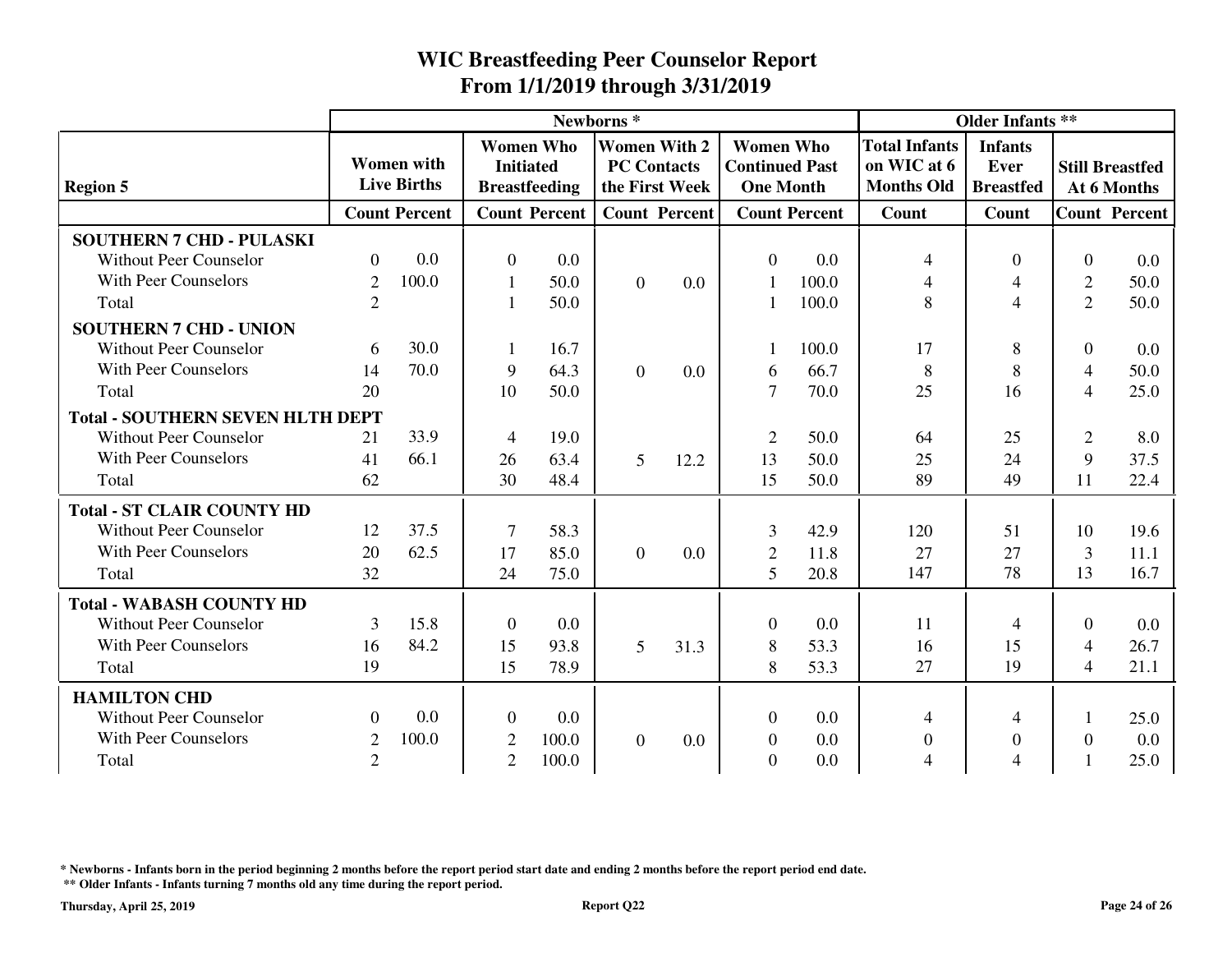|                                | Newborns <sup>*</sup>            |      |                                                       |       |                                                             |                      |                                                        |      | <b>Older Infants</b> **                                  |                                            |                                       |      |  |
|--------------------------------|----------------------------------|------|-------------------------------------------------------|-------|-------------------------------------------------------------|----------------------|--------------------------------------------------------|------|----------------------------------------------------------|--------------------------------------------|---------------------------------------|------|--|
| <b>Region 5</b>                | Women with<br><b>Live Births</b> |      | Women Who<br><b>Initiated</b><br><b>Breastfeeding</b> |       | <b>Women With 2</b><br><b>PC Contacts</b><br>the First Week |                      | Women Who<br><b>Continued Past</b><br><b>One Month</b> |      | <b>Total Infants</b><br>on WIC at 6<br><b>Months Old</b> | <b>Infants</b><br>Ever<br><b>Breastfed</b> | <b>Still Breastfed</b><br>At 6 Months |      |  |
|                                | <b>Count Percent</b>             |      | <b>Count Percent</b>                                  |       |                                                             | <b>Count Percent</b> | <b>Count Percent</b>                                   |      | Count                                                    | Count                                      | <b>Count Percent</b>                  |      |  |
| <b>WAYNE CHD - WAYNE</b>       |                                  |      |                                                       |       |                                                             |                      |                                                        |      |                                                          |                                            |                                       |      |  |
| <b>Without Peer Counselor</b>  |                                  | 6.3  |                                                       | 100.0 |                                                             |                      |                                                        | 0.0  | 11                                                       | 6                                          |                                       | 0.0  |  |
| With Peer Counselors           | 15                               | 93.8 | 11                                                    | 73.3  |                                                             | 46.7                 |                                                        | 36.4 | 8                                                        | 6                                          |                                       | 16.7 |  |
| Total                          | 16                               |      | 12                                                    | 75.0  |                                                             |                      | 4                                                      | 33.3 | 19                                                       | 12                                         |                                       | 8.3  |  |
| <b>Total - WAYNE COUNTY HD</b> |                                  |      |                                                       |       |                                                             |                      |                                                        |      |                                                          |                                            |                                       |      |  |
| <b>Without Peer Counselor</b>  |                                  | 5.6  |                                                       | 100.0 |                                                             |                      |                                                        | 0.0  | 15                                                       | 10                                         |                                       | 10.0 |  |
| With Peer Counselors           |                                  | 94.4 | 13                                                    | 76.5  |                                                             | 41.2                 | 4                                                      | 30.8 | 8                                                        | 6                                          |                                       | 16.7 |  |
| Total                          | 18                               |      | 14                                                    | 77.8  |                                                             |                      | 4                                                      | 28.6 | 23                                                       | 16                                         |                                       | 12.5 |  |

**\* Newborns - Infants born in the period beginning 2 months before the report period start date and ending 2 months before the report period end date.**

**\*\* Older Infants - Infants turning 7 months old any time during the report period.**